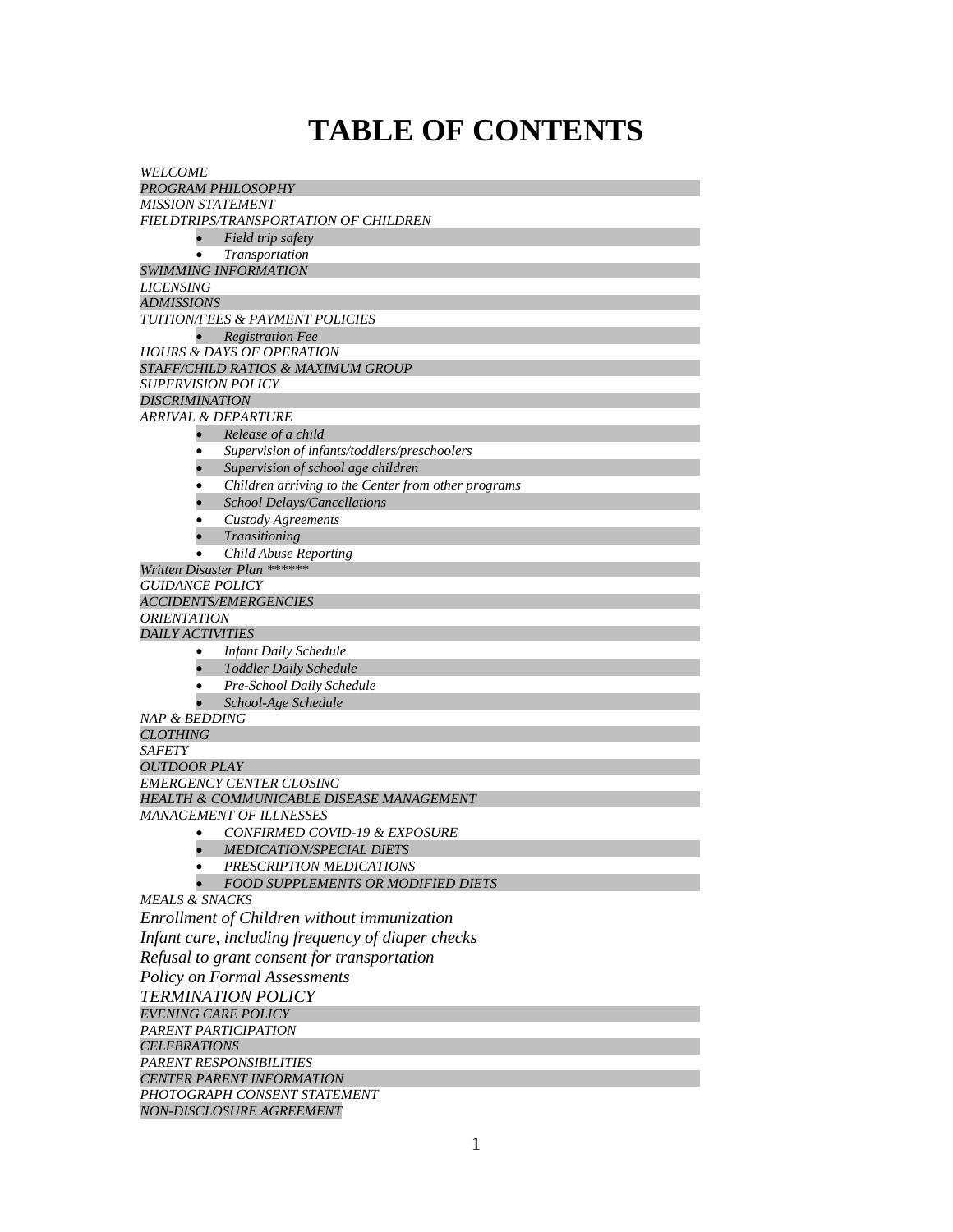# **WELCOME**

**W**elcome to *Carnival Child Development Center*. This handbook contains information regarding the Infant/Toddler/Preschool/School-age enrichment program. It is very important that you read this handbook and keep it handy as long as your child is enrolled in the program. It will answer many of the questions you have about Carnival. We are extremely happy that you have chosen our center for your child/children child care experience.

# **PROGRAM PHILOSOPHY**

**Carnival Child Development Center** was established to provide quality, loving care for children (age  $3$  weeks  $-14$ ) years old. The staffs recognize the importance of balanced growth so they provide opportunities for mental, physical and emotional growth through a variety of creative experiences. Children are encouraged to learn and explore at their own speed in areas that interest them. We are pleased that you have chosen to include us in the growth and development of your children.

- *We believe that respecting diversity is one of Carnival Child Development Center's strengths.*
- *We are sensitive and responsive to children and families with special needs.*
- *We believe that each child should be given opportunities to develop to his/her highest potential.*
- *We believe that enthusiasm, pride, love and understanding should characterize all human relationships.*
- *We believe that the home and center environment are important in helping children learn.*
- *Our parents will be assured that their children will be taught to cooperate, to think and to respect the rights of others.*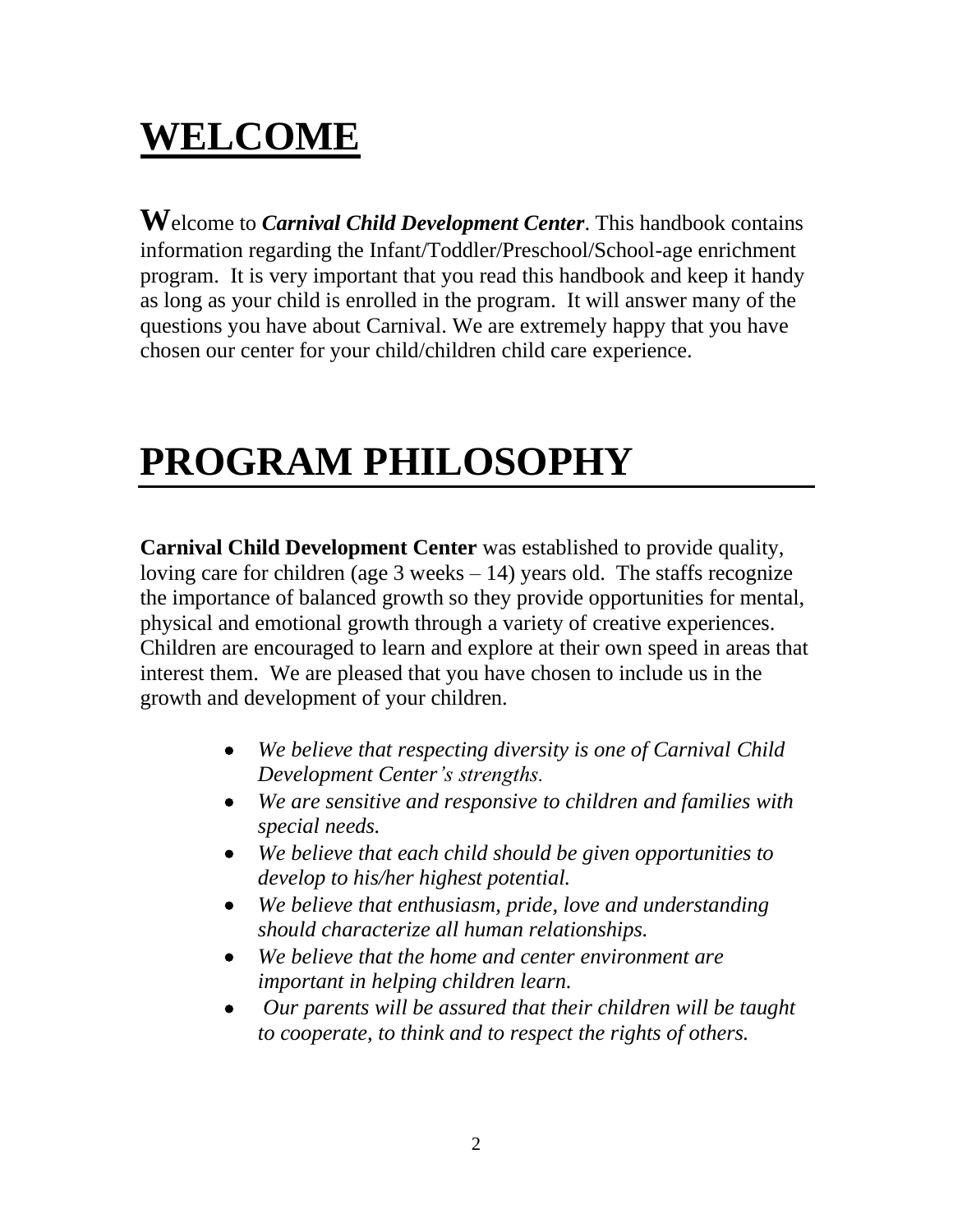# **MISSION STATEMENT**

*What's in a name? - We believe that the name of our Carnival Child Development Center accurately reflects our goals and mission in providing comprehensive child care which in effect will be "Safe, Educational & Fun" in the quality and scope of our service. We will achieve this by providing a FULL-TIME nursery and day care facility for families and after school care for children of working parents unable to be at home directly after school.*

*Concerned parents are constantly forced to face-the-fact that they are not always afforded the opportunity to locate a childcare provider, or a facility to care for their children when needed. Dependability is a very important factor along with safety, afforded ability, and proper care. Carnival Child Development Center's primary function will be to provide children with a safe, diverse, educational environment, allowing parents the assurance that quality care is being provided.*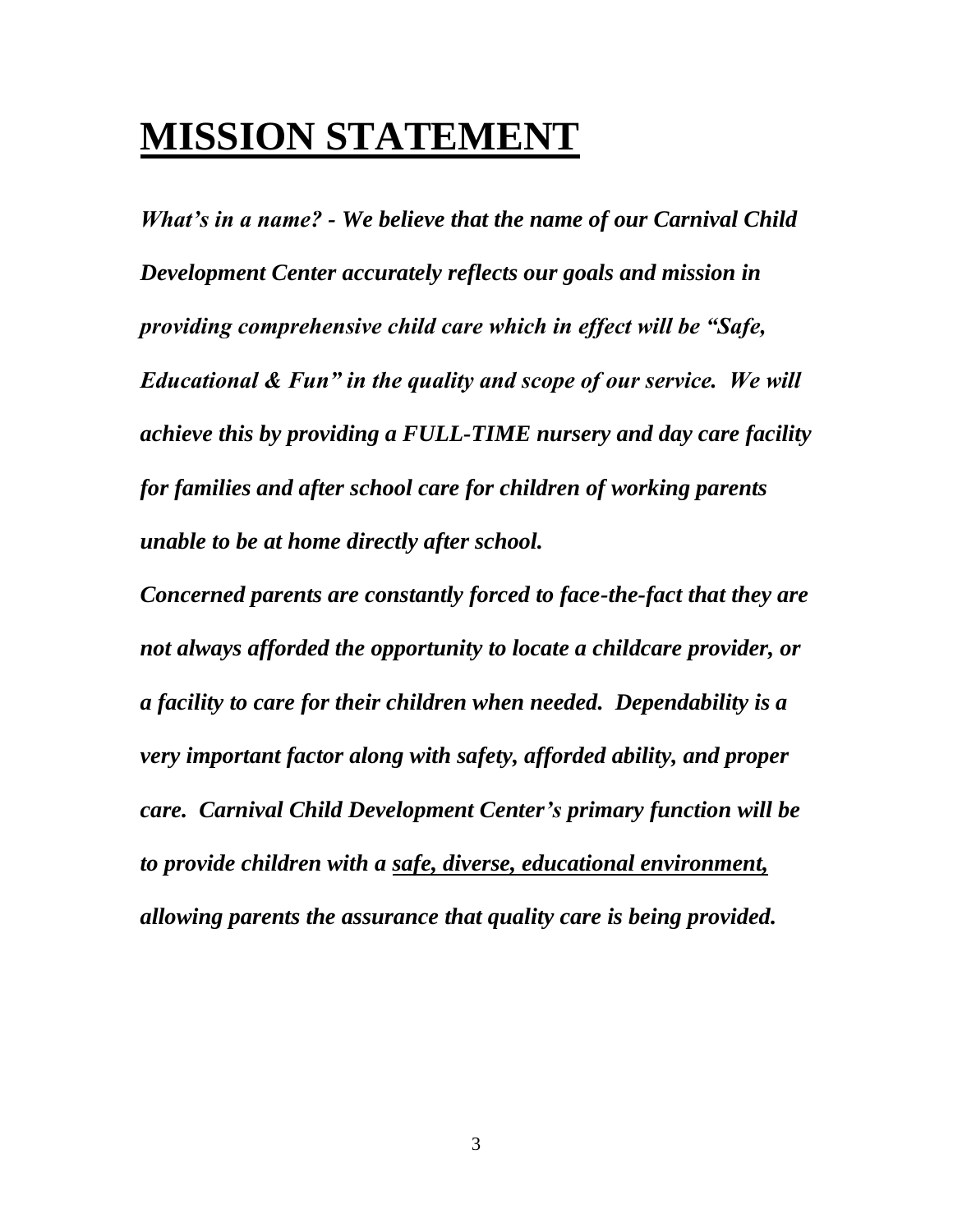## **FIELDTRIPS/TRANSPORTATION OF CHILDREN**

The Center schedules field trips throughout the year. There may be an additional fee to support these activities.

### **Field trip safety** policy provides that:

- 2. A first-aid box that meets State requirements and a person trained in first-aid shall be available on each field trip or special outing.
- 3. All children on the field trip or outing will have identification attached to them containing the Center's name address and telephone number to contact in the event the child becomes lost.
- 4. An emergency transportation authorization and the child's health record shall be available on the field trip or special outing for each child.
- 5. The maximum number of children per child-care staff member requirements shall be met at all times when children are transported on field trips or special outings.
- 6. Written permission is needed from the parent for each child transported to and from the Center for routine trips and special outings, which shall include, but not limited to, the child's name, destination, signature, date parent signed and the date of the field trip.
- 7. Before departing the Center, a count will be taken of all of the children, and they will be marked on a separate attendance sheet, specifically created for the trip.
- 8. Upon arrival at the destination, another count will be taken to assure that all of the children have safely arrived. This process will be repeated upon leaving the destination, and returning to the Center.
- 9. During the course of the field trips, each staff member will have specific children that they are responsible for supervising.
- 10.All fieldtrips will be provided by our Center's Van.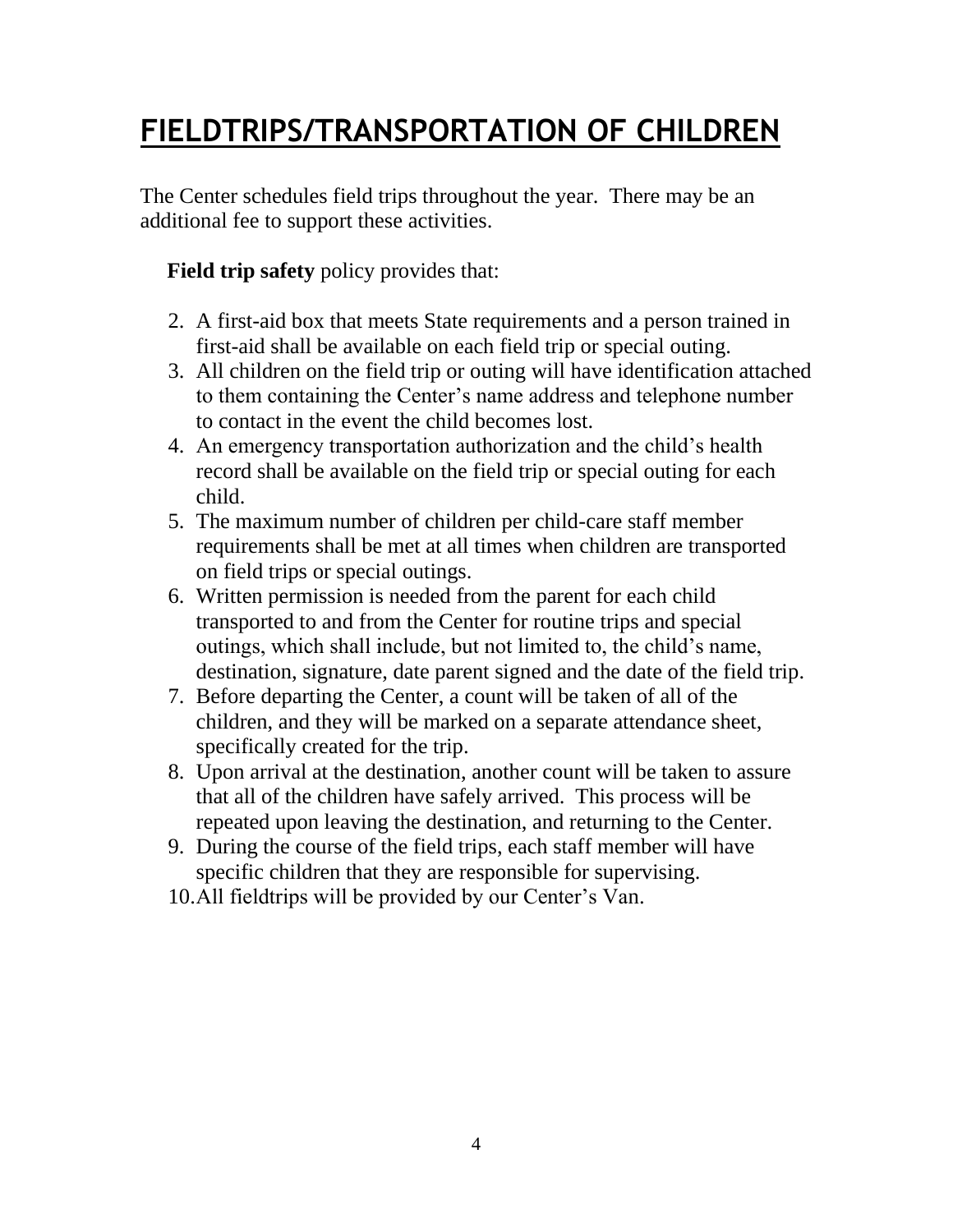### **TRANSPORTATION**

**C**arnival Child Development Center provides limited transportation between the hours of  $7:00$  a.m. and  $4:00$  p.m. (From  $\&$  school)

The Center will not transport children in emergency situations. If a child requires transportation, the parent or the emergency squad will be contacted. The Center will be providing transportation on routine trips for school age children going to/form school. This transportation will be done on the vans owned by the Center and a staff member with first aid/communicable disease and CPR trainings will be present in the van.

# **SWIMMING INFORMATION**

Swimming activities will be provided only to children who have permission from their parents. We will take the children during a designated time given by the local city of Beachwood recreation center. A lifeguard will be present at all times and child care staff will also be actively supervising children. Parents will be provided with permission slips ahead of time which will need to be signed. The permission slip will also include the staff/child ratio that will be followed while the children are at the pool and specify if additional adults will be in attendance.

Our younger children will be provided with water play opportunities at the Center. These would include sprinklers and small wading pools (less than 24 inches deep). Parents will also be asked to sign written permission slips prior to children engaging in water play with standing water. Please remember to send bathing suits, towels and sunscreen for your children. Sunscreen must also have a medication form completed for it. If your child burns easily, please include a lightweight T-shirt that they may wear over their swimsuit.

# **LICENSING**

At the end of the handbook, you will find an attachment about licensing and other valuable information. Please take the time to read this information.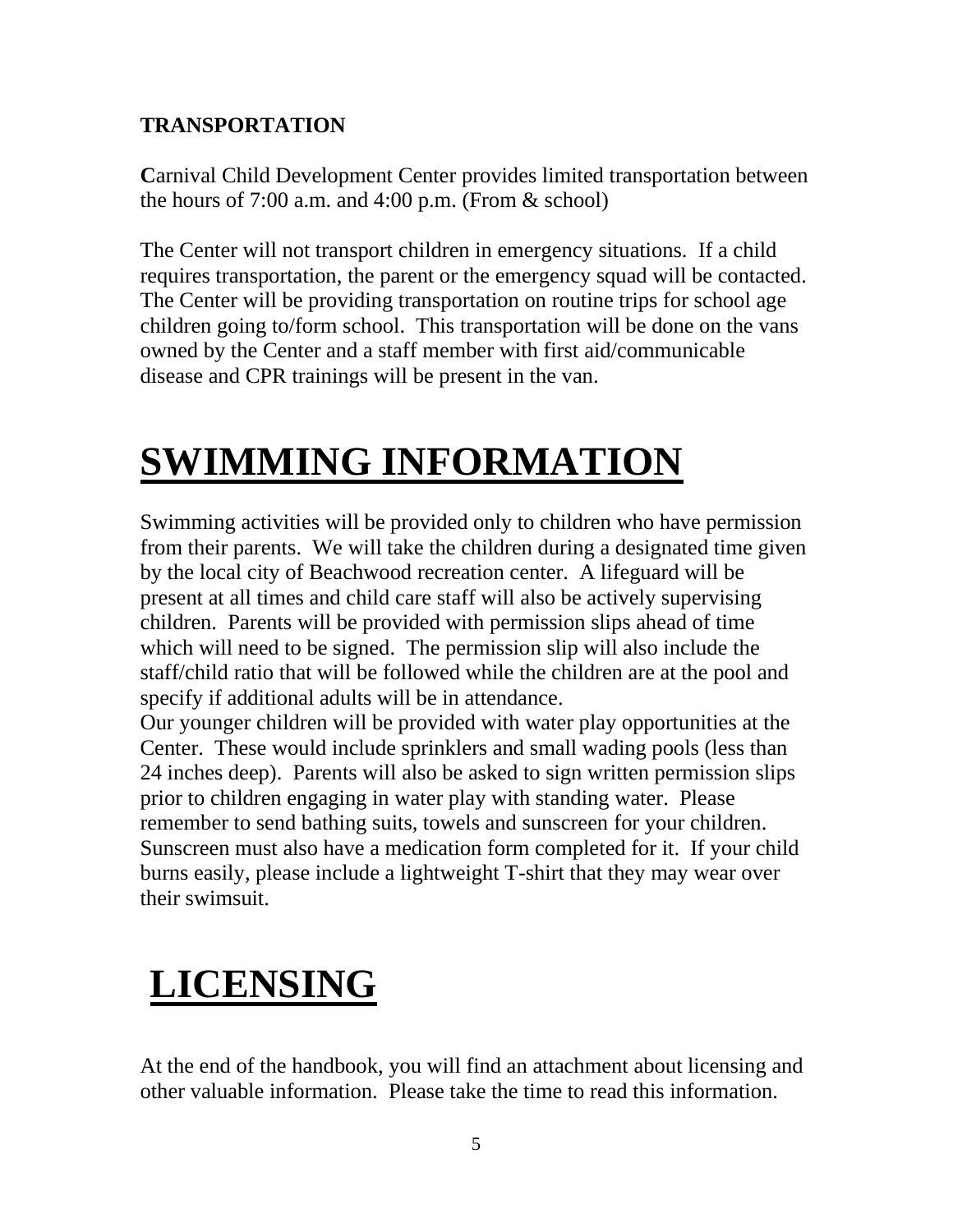The Center's licensing record is available upon request from the Department of Human Services provides a toll-free number (number shown on license) to be used to report any suspected violations by a licensed center.

- All parents are **authorized visitors** are required to sign-in.
- Parents are welcome to visit the Center at any time during the hours of operation.
- Parents may also have lunch with their children on any day.

# **ADMISSIONS**

A CHILD IS CONSIDERED TO BE ENROLLED IN THE Center ONLY after the registration fee has been received, the administrator confirms the availability of space and the required paperwork is received. This includes basic enrollment and health information. Any change to this information must be communicated to the office immediately so that current information is always on file. This is for the safety of your child. A medical form signed by a physician or certified nurse practitioner is required to be submitted with 30 days of admission. This medical must be updated every 13 months.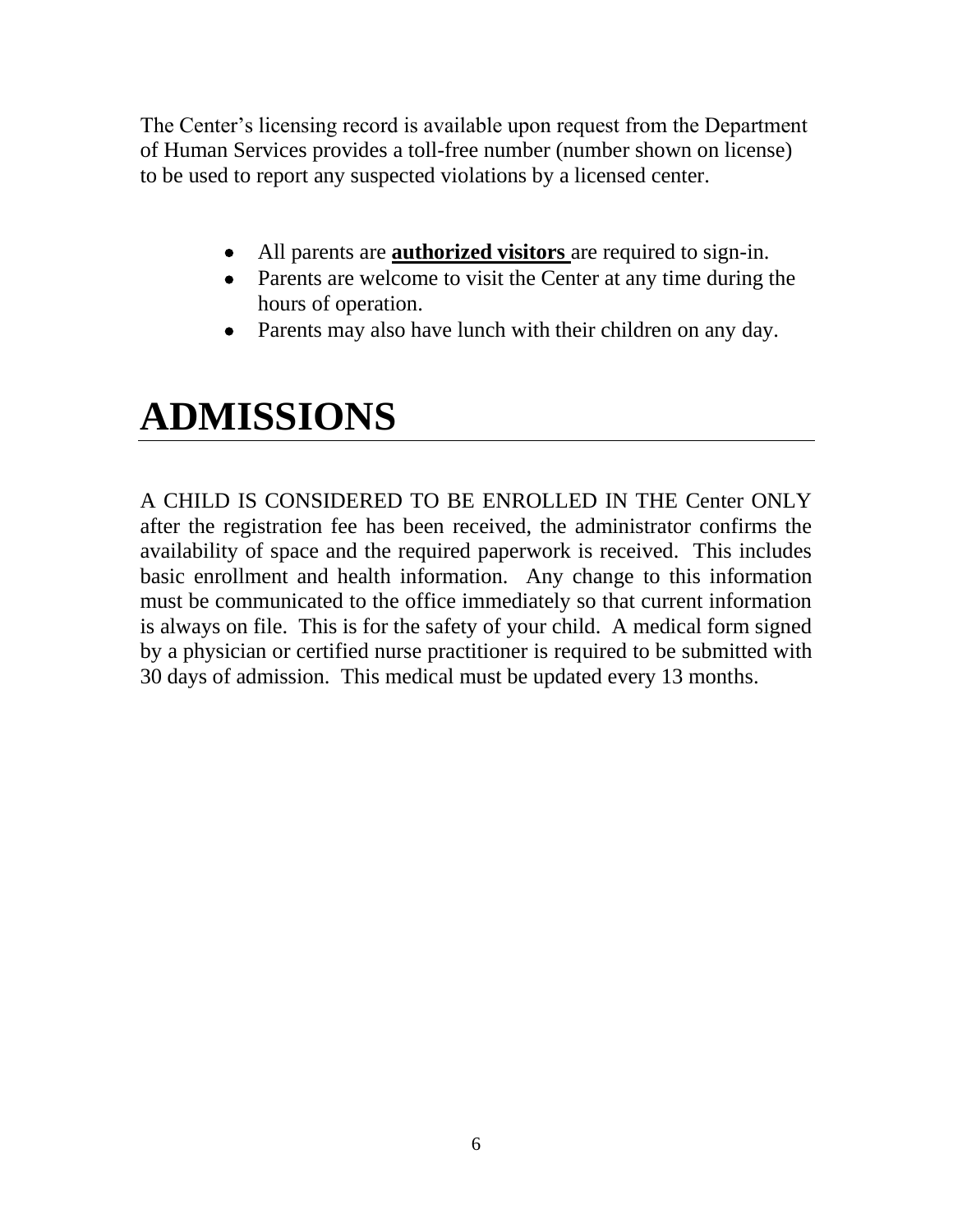# **Tuition/Fees & Payment Policies**

# **Tuition:**

| Infant Rate:                         | Ages: 3 weeks to 18 mos.                         | Full-time: \$200.00 weekly                                                                |
|--------------------------------------|--------------------------------------------------|-------------------------------------------------------------------------------------------|
| <b>Infant Rate:</b>                  | Ages: 3 weeks to 18 mos.                         | Part-time: \$130.00 weekly                                                                |
| Toddler Rate:                        | Ages: 18 mos. To 3 yrs.                          | Full-time: \$190.00 weekly                                                                |
| <b>Toddler Rate:</b>                 | Ages: 18 mos. To 3yrs.                           | Part-time: \$130.00 weekly                                                                |
| Preschool Rate:                      | Ages: 3yrs. To 5yrs.                             | Full-time: \$180.00 weekly                                                                |
| Preschool Rate:                      | Ages: 3yrs. To 5yrs.                             | Part-time: \$130.00 weekly                                                                |
| School age Rate:<br>School age Rate: | Ages: 5yrs. To 14 yrs.<br>Ages: 5yrs. To 14 yrs. | Full-time: \$130.00 weekly (Summer Rate)<br>Part-time: \$100 weekly<br>(School Year Rate) |
|                                      |                                                  |                                                                                           |

Once a child's enrollment or re-enrollment date has been confirmed, there will be NO refund of the tuition.

### **NOTE: TUITION IS DUE ON MONDAY OF THE WEEK CHILDCARE IS PROVIDED UNTIL THE STUDENT IS WITHDRAWN FROM THE CENTER.**

**Carnival Child Development Center,** recognizes that problems can occasionally arise which make tuition payment a hardship, however, we are sure you can appreciate that our expenses continue to be incurred whether or not tuition payments are made when due. Tuition payment delinquencies must be minimized in order to assure adequate operating funds.

In the event of illness, full payment is expected, except for an extended illness. An extended illness is considered to be an illness that keeps the child out of the Center for more than 5 consecutive weekdays. Half payment is required for extended illnesses to maintain the child's space.

Should occasions arise when tuition payments are not made when due, the following policy will take effect: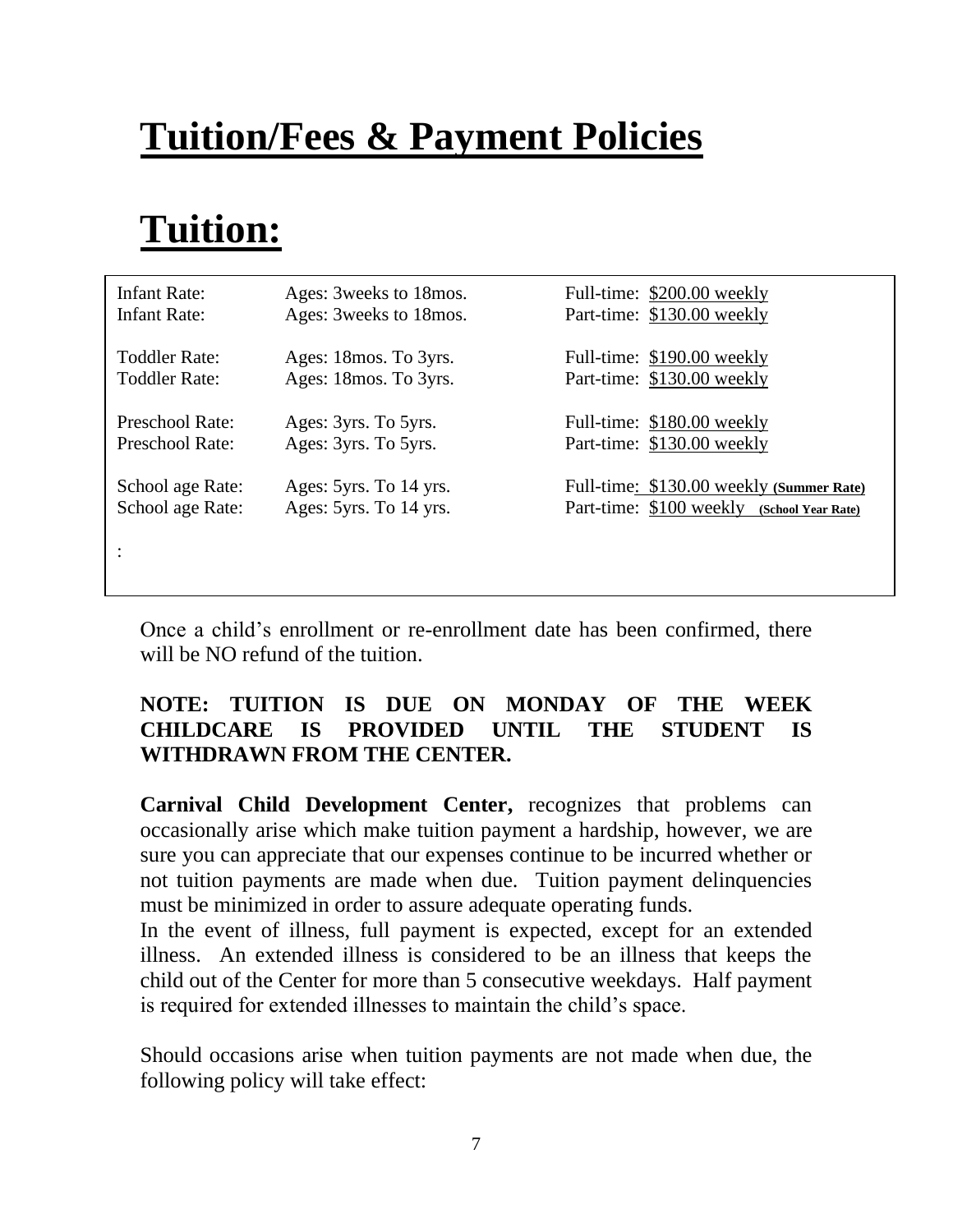- On each Tuesday, a late payment fee of \$10.00 will be added to your account for any week's tuition that is one (1) or more weeks' delinquent.
- For accounts which are three (3) weeks in arrears, the result may be termination of your child/children enrollment.
- The Executive Director and/or Director will make every effort to work out arrangements with parents whose accounts are past due, if they communicate their situation and adhere to an established payment schedule.

Tuition payments are an obligation, which we believe parents of all students intend to meet in good faith, although we reserve the right to terminate a student due to excessive delinquent payments. We take this action only when all other efforts are proved unsuccessful.

**Carnival Child Development Center** will take legal action to recover any unpaid tuition and late fees.

**All checks are to be made payable to**: CARNIVAL CHILD DEVELOPMENT CENTER OR CARNIVAL CDC. Our tax ID number is available upon request.

### **REGISTRATION FEE**

There will be a non-refundable registration fee required for the purpose of processing the necessary papers and administrative fee. The fee is **\$25.00** per child.

Fee payments may be made by cash, check, or money order. There will be a \$20.00 returned check fee charged for any check that is returned unpaid by the bank. Any parent, who has had two (2) checks returned unpaid, must make future payments by cash or money order.

Tuition assistance through the Cuyahoga County Jobs & Family Services may be available to those who qualify. Please contact the department for guidelines and application information.

Because our staff and other expenses are tied directly to the number of enrolled students, and cannot be reduced to compensate for student illness or variable vacations, there will be NO TUITION REDUCTION allowances for student illness or vacation.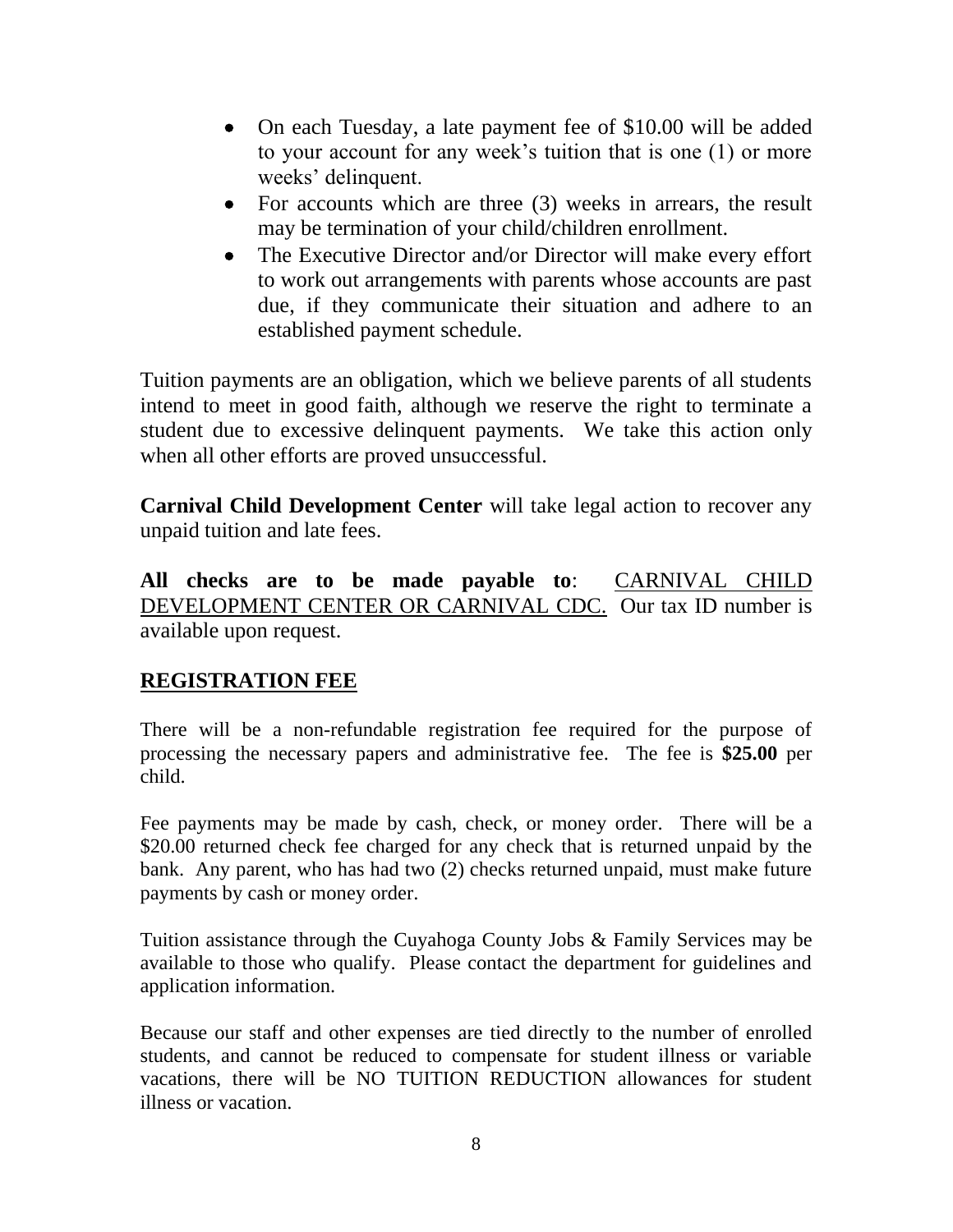# **Hours and Days of Operation**

The Center will be in operation Monday through Friday (6:30 am to 6:30 pm). A late fee of **\$1.00 per minute** will be charged if a child is not picked up by the time specified in the agreement...

**Carnival Child Development Center** will close to observe the following holidays:

- Memorial Day
- Juneteenth (Freedom Day)
- Fourth of July
- Labor Day
- Thanksgiving
- Christmas Day
- New Years Day
- Good Friday
- Early dismissal CHRISTMAS EVE.

Full tuition is due for the weeks in which these falls, as staffs are given them as paid holidays.

In the event of illness, full payment is expected, except for an extended illness. An extended illness is considered to be an illness that keeps the child out of the Center for more than 5 consecutive weekdays. Half payment is required for extended illnesses to maintain the child's space.

Should occasions arise when tuition payments are not made when due, the following policy may take effect: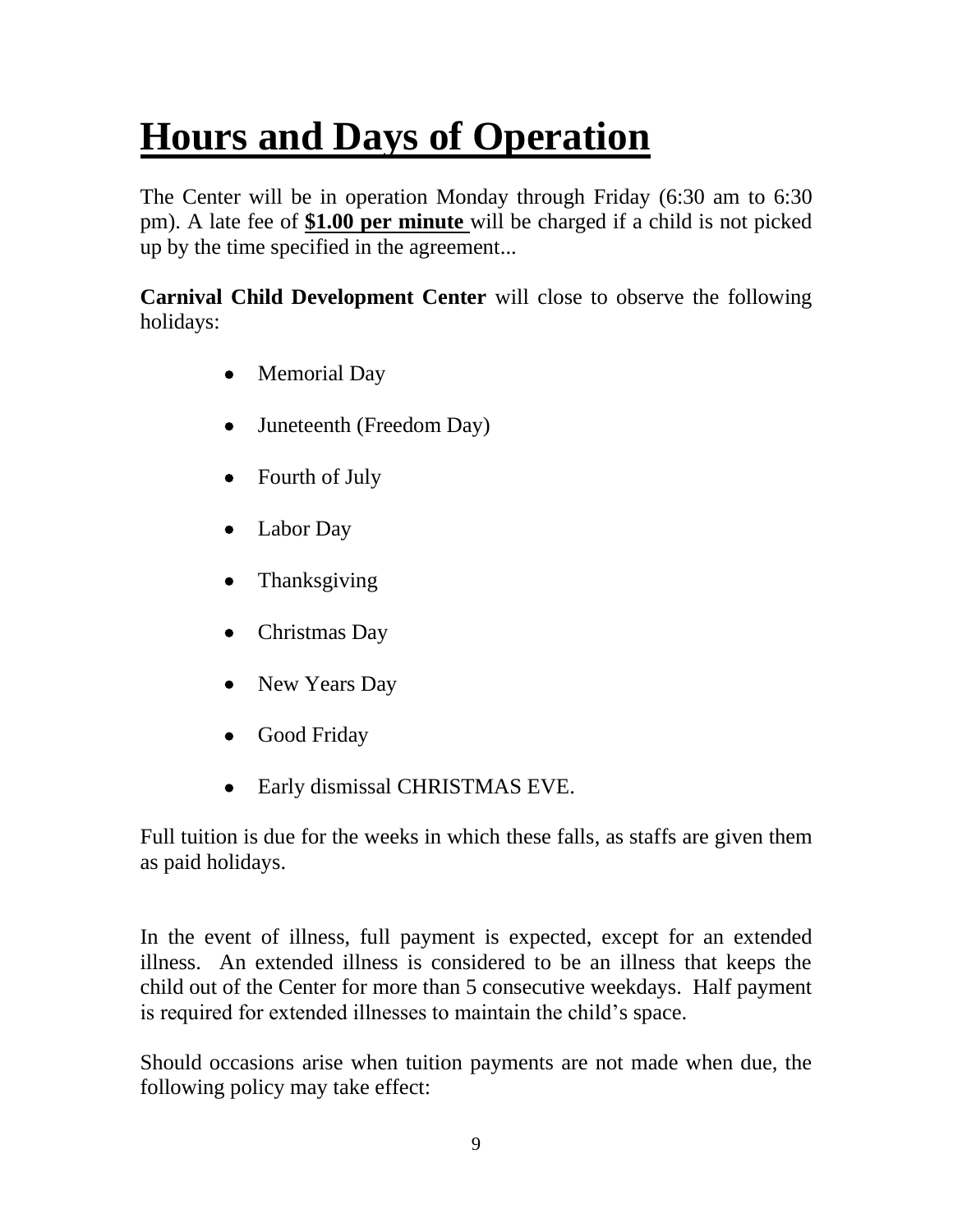- On each Tuesday, a late payment fee of \$10.00 will be added to your account for any week's tuition that is one (1) or more weeks' delinquent.
- For accounts which are three (3) weeks in arrears, the result may be termination of your child (ren)'s enrollment.
- The Executive Director and/or Director will make every effort to work out arrangements with parents whose accounts are past due, if they communicate their situation and adhere to an established payment schedule.

Tuition payments are an obligation, which we believe parents of all students intend to meet in good faith, although we reserve the right to terminate a student due to excessive delinquent payments. We take this action only when all other efforts are proved unsuccessful.

**Carnival Child Development Center** will take legal action to recover any unpaid tuition and late fees.

**All checks are to be made payable to**: CARNIVAL CHILD DEVELOPMENT CENTER OR CARNIVAL CEC. Our tax ID number is available upon request.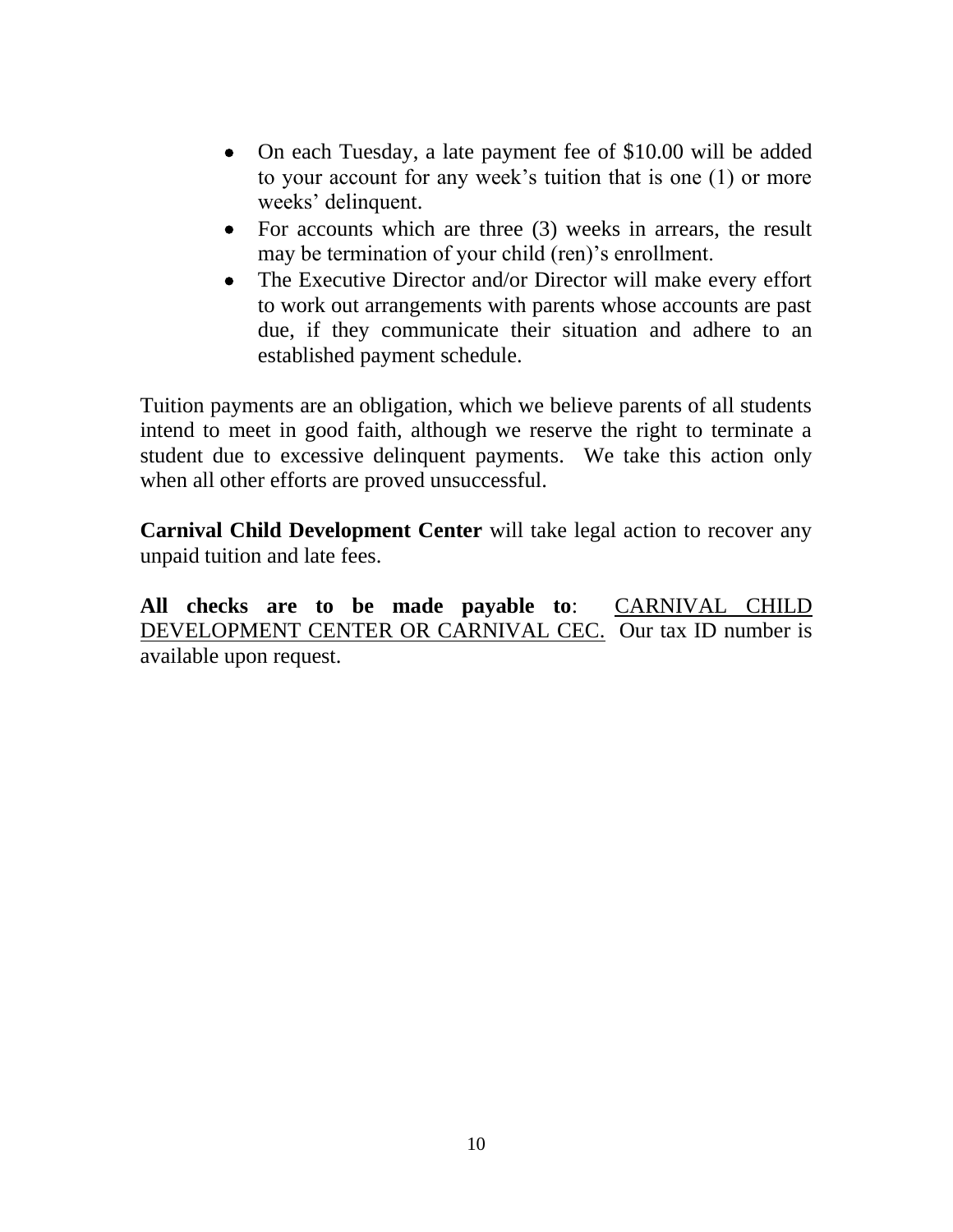# **Staff/Child Ratios and Maximum Group Size**

**Carnival Child Development Center** will not exceed the following state required ratios:

| 1:5 or 2:12 | Infants $(0-12 \text{ months})$                        |
|-------------|--------------------------------------------------------|
| 1:6 or 2:12 | Infants (12 months-18 months)                          |
| 1:7         | Toddlers (18 months-30 months)                         |
| 1:8         | Toddlers (30 months-36 months)                         |
| 1:12        | Preschoolers (3 years-4 years)                         |
| 1:14        | Preschoolers (4 years until eligible for kindergarten) |
| 1:18        | Schoolagers (eligible for school)                      |

**Because we desire to provide a higher level of quality care we will strive to maintain a 1:3 ratio in the infant room and a 1:5 ratio in the toddler room. Ratios for toddlers and preschoolers may be doubled for 1.5 hours at naptime as long as all children are resting quietly on their cots and enough staff is in the building to meet the regular required staff/child ratio if there is an emergency.**

The maximum group sizes are as follow:

- 12 Infants
- 14 Toddlers 18 months 30 months
- 16  $2.5 3$  yr olds
- 24 3 years old
- 28 4-5 year olds
- 36 School age children

Maximum group size is defined by the number of children in one group that may be cared for at any time. Limitations do not include naptime, lunch time, outdoor play or special activities.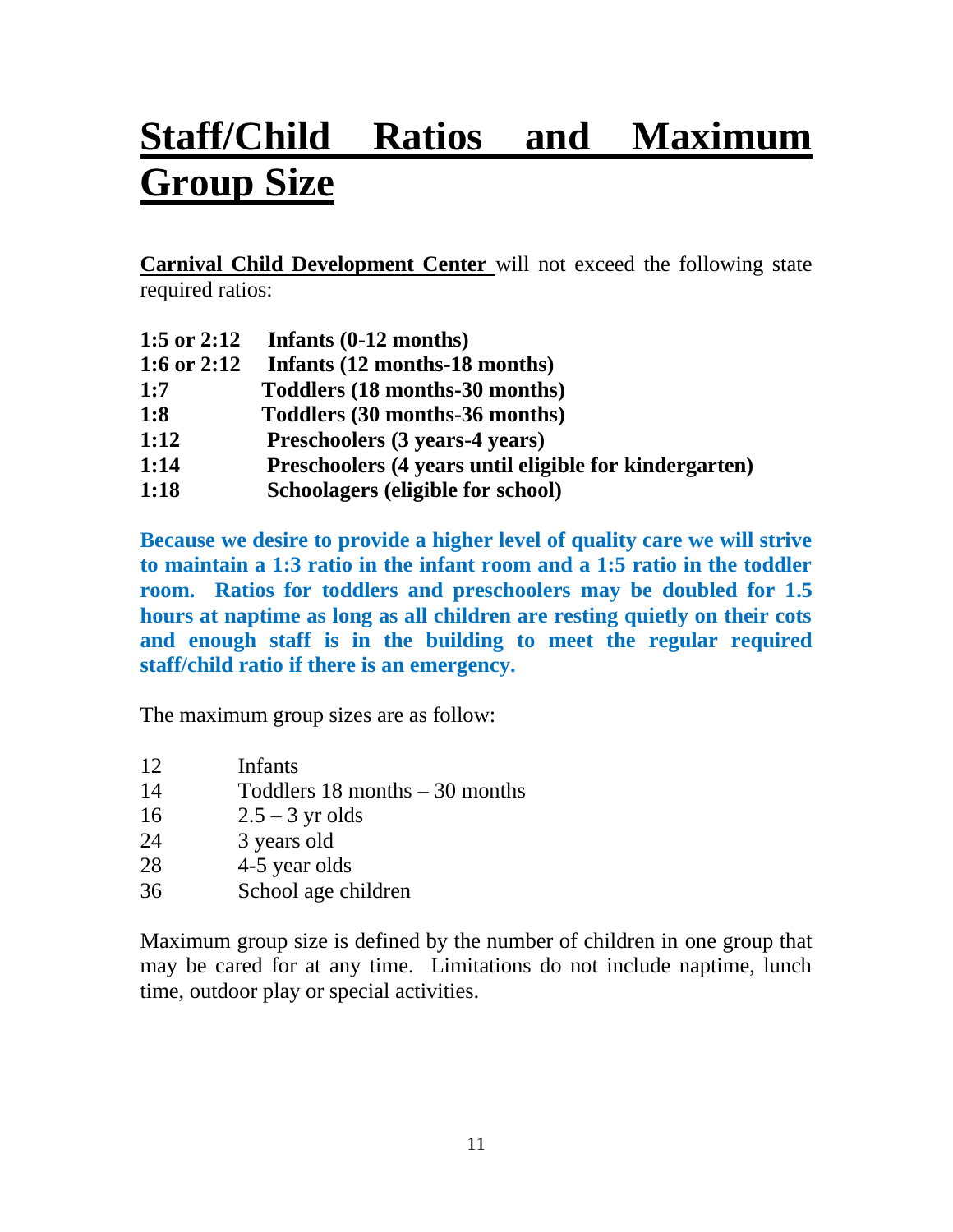# **SUPERVISION POLICY**

**A major responsibility of the staff is to ensure the health and safety of each child entrusted in our care. Staff persons are alert to the safety needs of their children, anticipate possible hazards, and take necessary appropriate precautionary and preventative measures.**

## **DISCRIMINATION**

**I**t is unlawful for the Center to discriminate in the enrollment of children upon the basis of race, color, religion, sex, national origin or disability.

## **ARRIVAL AND DEPARTURE**

Parents are required to bring their children into the classroom and to sign the child in on the Ipad at the front door. Any special messages, special pickup notes, etc. are to be noted through the Brightwheels App. Children may not be dropped off at the entrance of the building or be sent inside alone. Staff must be made aware of each child's presence before the parent departs. At the time of pick-up parents are asked to make contact with their child's supervising staff member to ensure that staff is aware that the child has been picked up. Parents are responsible for the supervision of their child before and after sign-in. No child is permitted to be passed over the playground fence for pick up or drop off.

Cut off time for any child to enter the building is: 10:00am unless management approved a later entry.

### **RELEASE OF A CHILD**

**Children** will be released only to individuals who have been identified by the parents, or guardian(s) as being responsible for the child, and who are listed on the pick-up slip.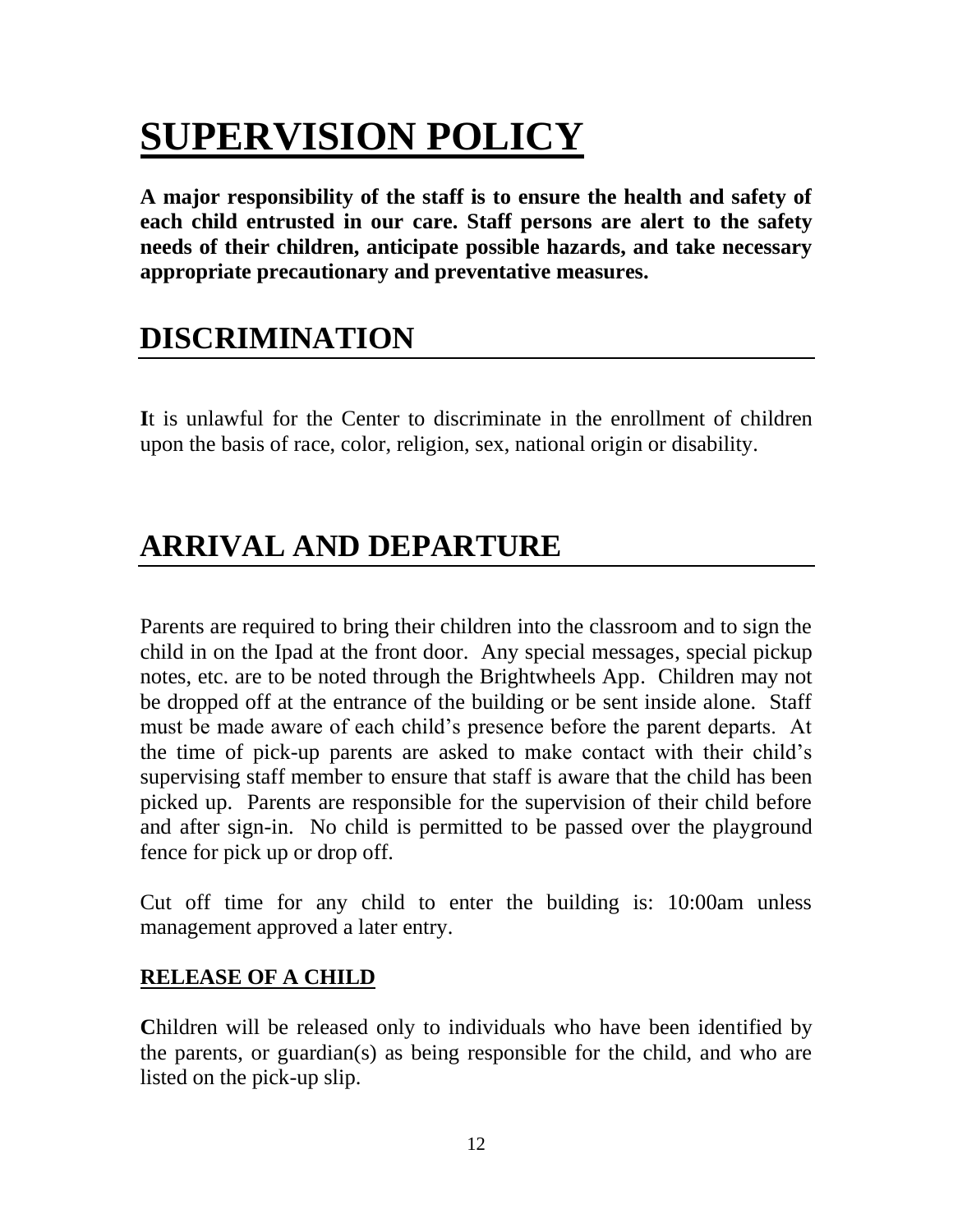If an emergency arises the parent must provide a written, signed note giving the person permission to pick-up their child. Staff will check ID's of anyone they do not recognize. Please let people know about this ahead of time so they bring a picture ID and they are not offended. The children's safety is our priority! Staff will not release children to anyone, including parents, who appear to be under the influence of drugs or alcohol. Emergency contacts will be called to transport the child home. Police will be notified if necessary.

### **SUPERVISION OF INFANTS/TODDLERS/PRESCHOOLERS**

At no time will a child be left unattended. Staff will supervise children at all times, including naptime. If a child becomes ill, they may be isolated in a section of the room not in use, but within the sight and hearing of a staff member.

### **SUPERVISION OF SCHOOLAGE CHILDREN**

School age children may run errands inside the building or use the restroom alone or in groups of no more than six children without adult supervision as long as the following conditions are met:

- Children are within hearing distance of their teacher
- The teacher checks on the children periodically every 5 minutes
- The restroom is for the exclusive use of the center.

One group of no more than six school children, fourth grade age or older, may engage in activities which pose no physical risk to their safety in a room without a child care staff member, as long as the teacher can see or hear the children at all times and checks on the children every 5 minutes.

### **CHILDREN ARRIVING TO THE CENTER FROM OTHER PROGRAMS**

At times it may be necessary for a child to arrive at the Center from another program (Example: Child arrives after a part time Head Start program or a schoolager arrives at the Center after school). If a child is scheduled to arrive and does not, we will first contact the parent to confirm that the child is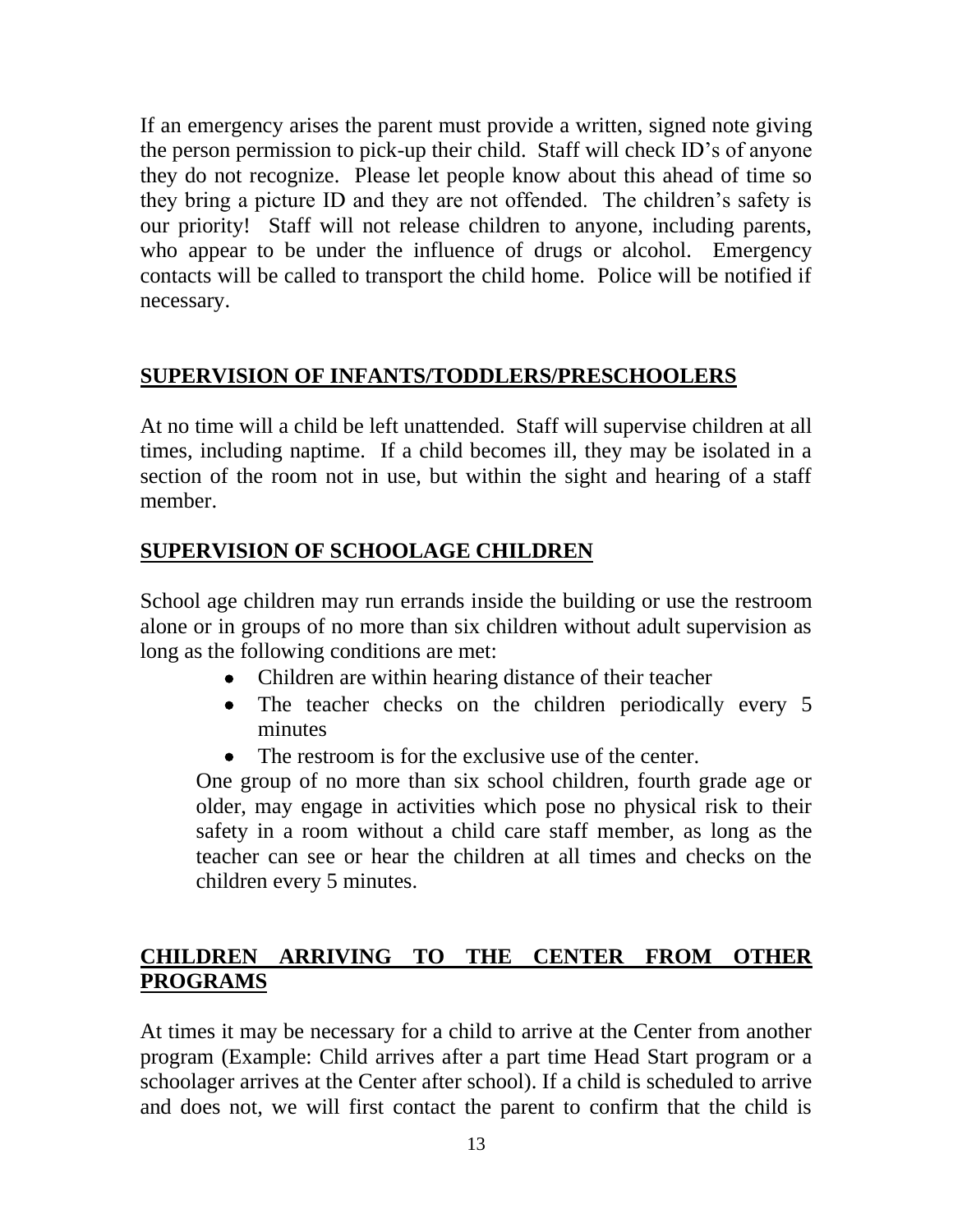scheduled to be at the Center that day, and then contact the program that they are to have arrived from. We will then consult with the parent to determine further action. For this reason, it is very important that parents contact the Center when their child is not going to be attending.

### **SCHOOL DELAYS/CANCELLATIONS**

Our program will operate a full day program for schoolagers when school is closed for vacations, delays or cancellations with the exception of students being suspended from school. It's at the discretion of the Administrator that any student suspended from school cannot attend Carnival CDC before 2:30pm on the day or days of suspension.

### **CUSTODY AGREEMENTS**

If there is custody issues involved with your child, you must provide the Center with court papers indicating who has permission to pick up the child. The Center may not deny a parent access to their child without proper documentation.

### **TRANSITIONING**

You will be notified when your child is ready to move up to the next classroom. As part of the procedure center staff will develop a transition plan. This plan will include the beginning and ending date of the transitioning period and include a transition schedule. The plan will be signed by the parent. Parents may also request to have their child transitioned. These requests will be accommodated if it is in the best interest of the child and space is available in the next room.

### **CHILD ABUSE REPORTING**

All staff members are mandated reporters of child abuse. If staff has suspicions that a child is being abused or neglected, they MUST make a report to the local children's services agency. The safety of the children is always our first concern.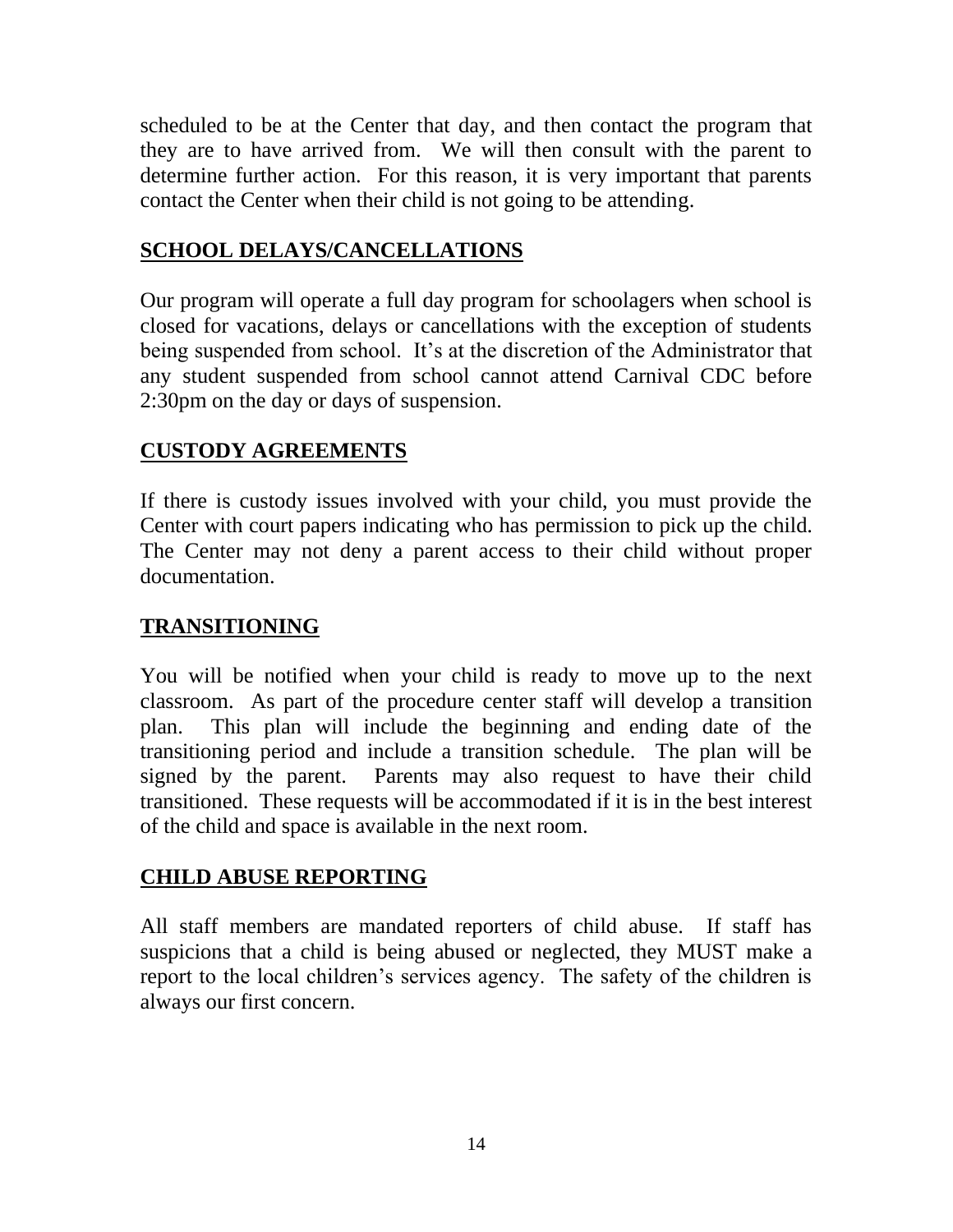# **WRITTEN DISASTER PLAN**

# **DISASTER PLAN**

1*. In accordance with ODJFS 5101:2-12-16, this disaster plan outlines how the family child care provider will prepare for and respond to the following emergency situations:*

**a) Weather emergencies and natural disasters including severe thunderstorms, tornadoes, flash flooding, major snow fall, blizzards, ice storms or earthquakes:**  In the unlikely event of an emergency, we will follow the instructions of the police, fire, and safety officials – and if necessary, evacuate to our safe location listed on the escape plan that is posted on all levels. Parents/ Guardians will be contacted as soon as possible (to pick up their children) if we have to evacuate because of weather conditions. In all cases I will take the attendance roster and account for all children.

**Severe Storms**: I will monitor the radio or television for any storm updates or emergency instructions. We will move away from all windows.

**Tornado**: In the event of a tornado warning, I will take the attendance roster and the children will gather in the hallway downstairs. I will account for all children and they will assume the safe position (covering head and neck) facing the hallway walls until the inclement weather has passed.

**Flooding**: We will monitor the radio or television for flooding details. If advised to evacuate we will do so immediately. Parents will be notified as soon as possible of evacuation and where to pick up the children.

**Winter Weather**: If there is a level "3" travel advisory the child care will be closed. I will notify each parent when I close due to weather.

**Earthquakes**: Safe spots will be identified in the child care room and the main level. Such as under sturdy furniture, wood framed doorway or against an inside corner or wall. We will assume the safe position (covering head and neck) in the safe spot until the earthquake has passed.

b) **Emergency outdoor and indoor lockdown or evacuation due to threats of violence including active shooter, bioterrorism, or terrorism**:

I will take the attendance roster and secure the children in the shelter in place area accounting for all children. I will then contact 911/Police and follow their instructions. Parents will be contacted as soon as possible and an incident report will be filed and given to all parents.

**Lock Down Location**: 1690 Lander Road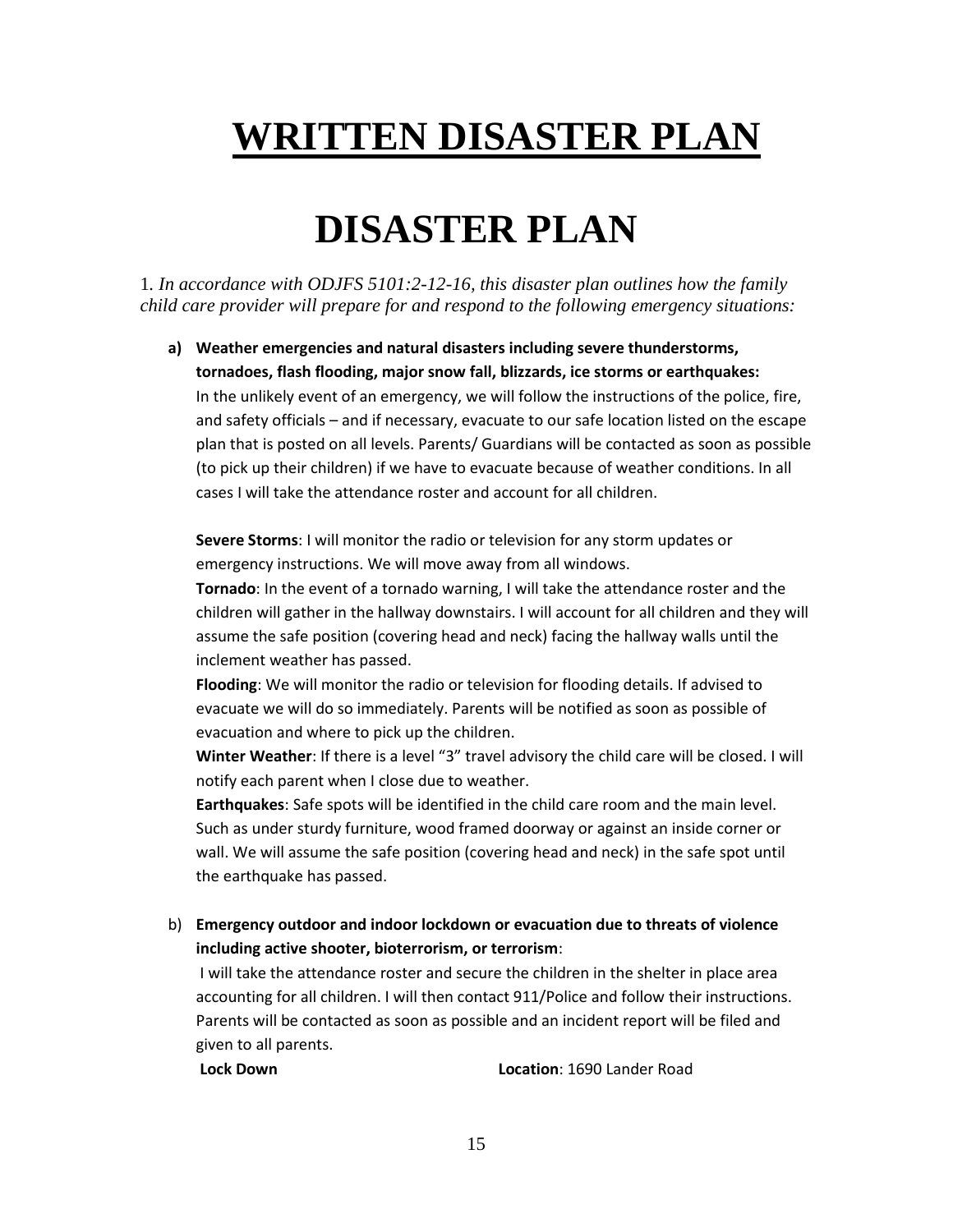We will stay in the lock down / shelter in place area (selecting a small, interior room, with no or few windows) and take refuge there until an all clear is given. Lock-down will be used in a situation that may result in harm to persons inside the facility such as a shooting, hostage incident, intruder, trespassing, or disturbance.

#### c) **Emergency or disaster evacuations due to hazardous materials and spills, gas leaks or bomb threats**:

I will take attendance roster, first aid kit, and emergency contact information for children, account for all children, exit the home to the primary evacuation spot which is 1714 Lander Road (next door) and account for all children again. We will follow instructions from emergency personnel as to whether to stay there or to proceed to a spot further from the child care. Our secondary location is at 1860 Lander. Parents will be notified as soon as possible and an incident report will be completed and provided to the parents as soon as possible. State will be notified within 24 hours. **Shelter in Place Location**: 1714 Lander Road

We will stay in the shelter in place area (selecting a small, interior room, with no or few windows) and take refuge there until an all clear is given. Shelter-in-place will be used in an emergency where hazardous materials (chemical, biological, or radiological contaminants) may have been released into the atmosphere.

#### d) **Outbreaks, epidemics or other infectious disease emergencies**:

In case of an outbreak, epidemic or other infectious disease emergency the child care will contact the local or state health department. The health department will investigate the situation. Specific prevention and control measures will be recommended to reduce spread to others. Notification will be made to all parents of the outbreak. Appropriate preventive measures will be taken to stop the spread of the outbreak, such as cleaning, sanitizing and the exclusion of infected children. We will practice covering your cough, sneezing into your elbow, hand washing, disposable hand towels, and using personal water bottles, to avoid this from happening at the child care.

- **e) Loss of power, water or heat**: I will contact the utilities company to notify of outage and assess expected time of outage. I will evaluate factors, including safety, temperature, daylight, refrigeration requirements, and ability to follow sanitary hygiene practices. I will then determine whether the children need to be sent home or may continue to stay. The local health department or ODJFS will be contacted if in doubt and determination will be made if care can continue and still meet the rule requirements. Parents/ Guardians will be contacted as soon as possible to pick up their children if loss of power, water or heat is longer than an hour. **See map for utility shut off locations**
- **f) Other threatening situations that may pose a health or safety hazard to the children in the Center**:

In the unlikely event of an emergency, we will follow the instructions of the police, fire, and safety officials – and if necessary, evacuate to our safe location listed on the escape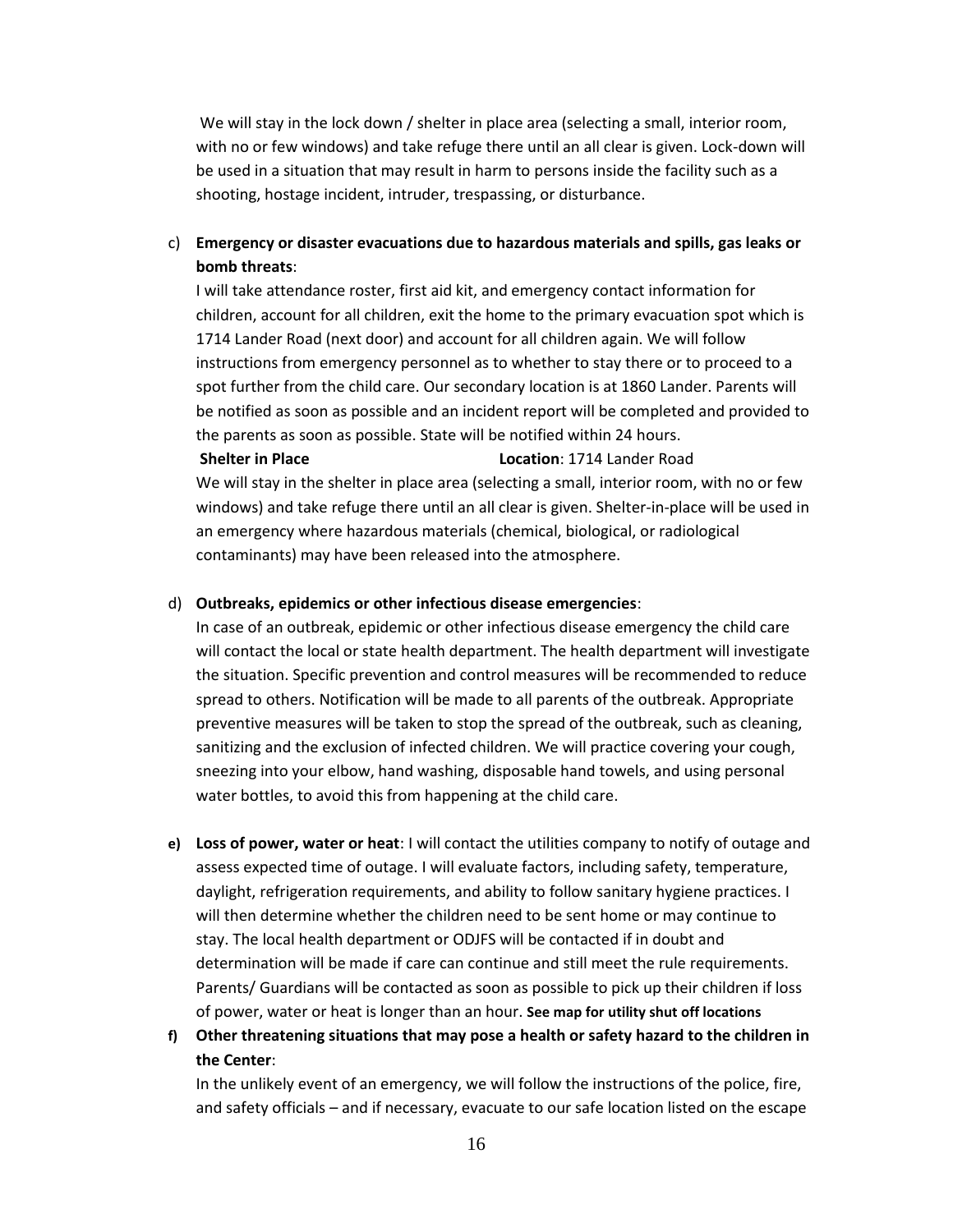plan that is posted on all levels. Parents/ Guardians will be contacted as soon as possible (to pick up their children) if we have to evacuate.

**Fire**: There is a fire extinguisher located in the kitchen, in the office, and one near each exit doorway. If there is a fire that cannot be extinguished quickly, the children will be evacuated immediately before calling 911. In case of evacuation I will take the attendance roster, exit the home with the children to the designated meeting place – which is the trees in the front yard. I will account for all of the children, call emergency personnel (911), and notify them if all children are present or of if any are missing. We will not return to the child care until the all clear is given.

2. *In accordance with ODJFS 5101:2-12-16 the following procedures outline how providers will ensure children are safely reunited with their parents during emergency or disaster situations.*

**a) Procedures for evacuation or shelter in place. How the home will care for and account for the children until they can be reunited with the parent: Evacuation or Shelter in Place**

In the event of an evacuation or shelter in place I will take the attendance records with me so that I may account for all of the children. Evacuation maps are posted by all exit doors. The map outlines where the children will go in the event of an evacuation emergency. Parents will not be allowed to remove a child from my custody during the evacuation. Once all children are accounted for at the evacuation location, parents will be allowed to sign out their children. Parents will be notified of the evacuation location.

#### **Off-Site Evacuation**

a) In the event of a major environmental hazard that necessitates a large evacuation such as several neighborhoods, due to a large non-confined hazard our local government agency will determine the mass shelter locations. I will accompany the children to the shelter and remain with them while families are notified. After an emergency incident, and once it is deemed safe to pick up the children, parents will be

directed by me as to the pickup location for reunification.

**b) Assisting infants and children with special needs and/or health conditions during disasters or emergencies:**

**Assistance for Infants and Special Needs:** Physically challenged children will be provided assistance to help exit the building. Infants will be evacuated by being carried by the provider. If there is more than two infants the emergency evacuation cribs will be used.

#### **c) Reunification with parents:**

**(i) How will emergency contact information for the parents and provider be communicated and where will it be located?**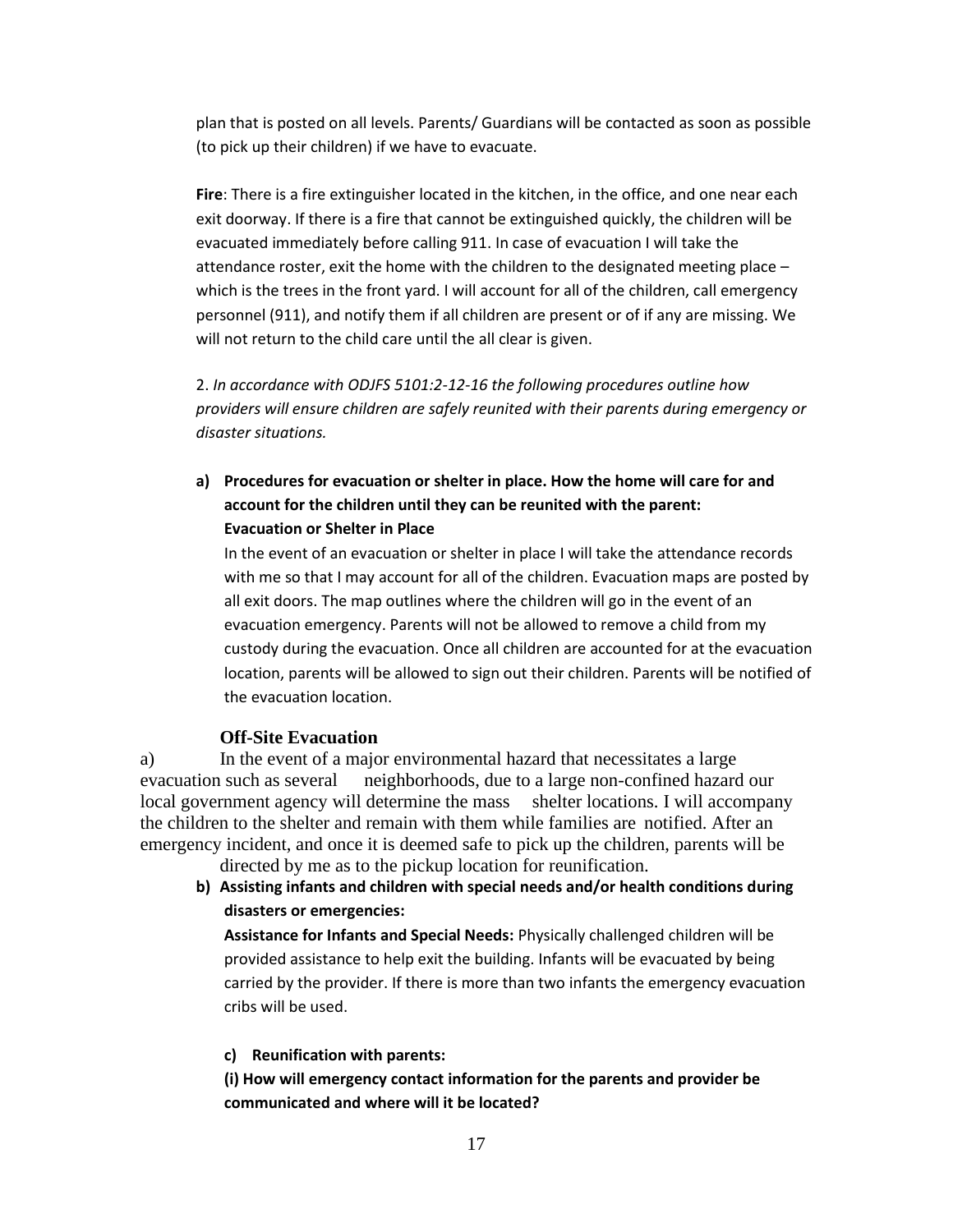The parent's first point of contact would be Lisa M Jamison at (216) 288-8487. I will consult with Emergency Personnel to determine if parents should be asked to pickup children. The decision to have parents pick up their children will be made based on the expected time out of the Child Care or the nature of the emergency. I will contact the parents to alert them of the pick-up location for reunification.

#### **(ii) Procedures for notifying and communicating with parents regarding the location of the children if evacuated**:

I will contact the parents to notify them of the events. If I am unable to reach the parents I will then contact the emergency contacts for that child and alert them of the pick-up location for reunification.

**(iii) Procedures for communicating with parents during loss of communications, or when there is no phone or internet service available**:

Communication will be posted on the front door of the child care.

- **d) Location of supplies and procedures for gathering necessary supplies for staff and children if they are required to shelter in place**: The supplies are kept in the area that we shelter in place. Parents have provided backpacks for the children with personal items to comfort and occupy the children. Emergency contacts are included in the supply box.
- **e)** What are the procedures if a disaster occurs during the transport of children such as during a field trip or routine trip? We will assume the safe position (covering head and neck) in the safe spot until the disaster has passed.
- **f)** How will staff be training in disaster procedures? How will staff duties be reassigned during disasters? The Staff, Children and I will participate in fire and disaster drills at the Center. Fire drills will be conducted monthly and disaster drills every three months. All drills will be documented.
- **g)** This plan will be updated annually as required by ODJFS 5101:2-12-16.
- **h)** How will the provider, child care staff member or employee communicate with local Emergency Management officials during disasters?

#### **Emergency Contact Numbers**

| All Emergencies          | 911                     |
|--------------------------|-------------------------|
| Ohio Edison              | 1-888-LIGHTS (544-4877) |
| Poison Control Center    | 1-800-366-8888          |
| <b>Dominion Gas</b>      | 1-800-362-7557          |
| <b>Fire Department</b>   | 440-442-1214            |
| <b>Water Department</b>  | 216-664-3130            |
| <b>Police Department</b> | 440-442-1234            |
| Poison Control           | 1-800-222-1222          |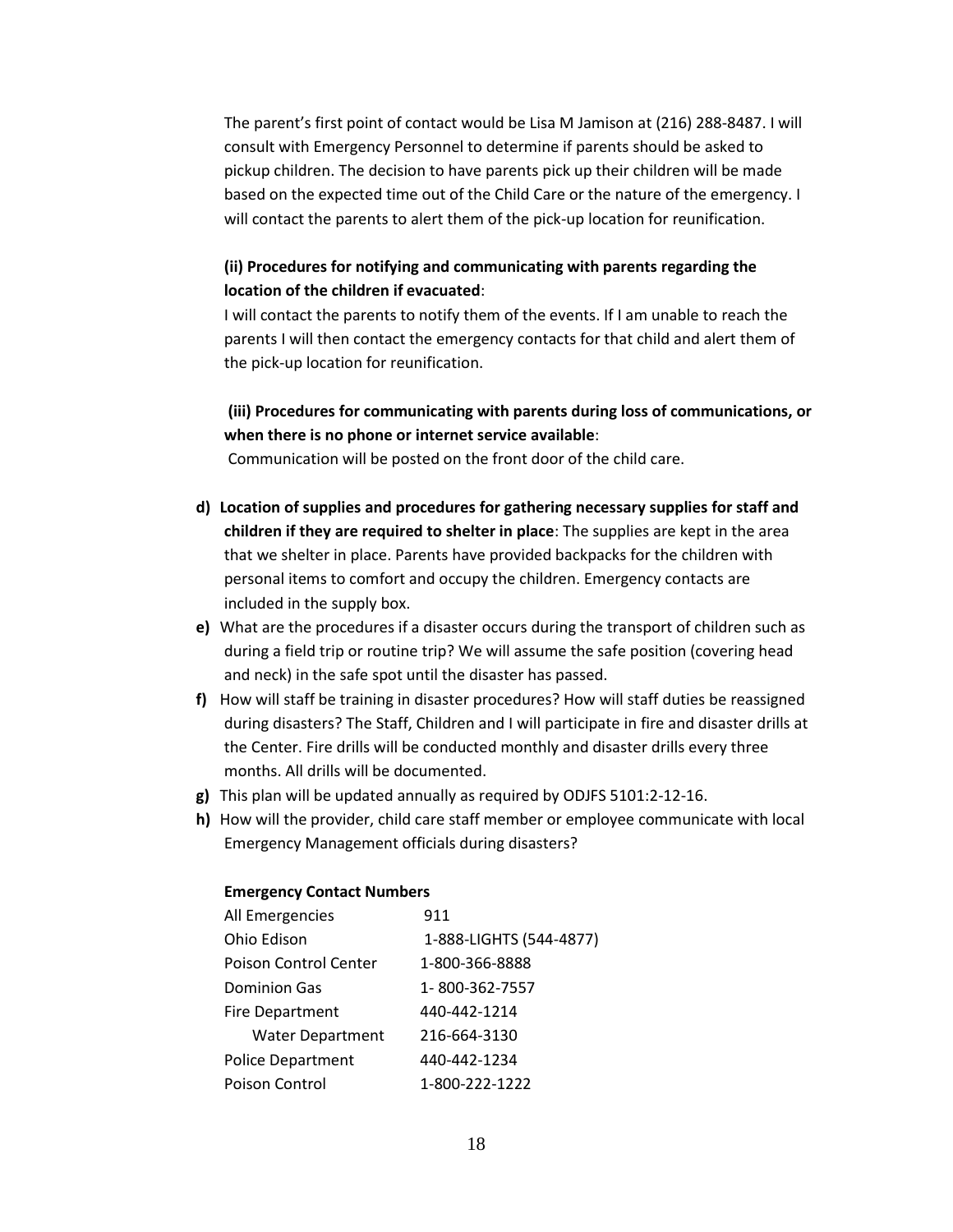# **GUIDANCE POLICY**

**Carnival Child Development Center** believes that helping the child to learn self-control is very important. Our hope is that each child will learn self discipline through careful guidance. Your child will be treated with love and respect. If children are treated with respect, they in turn learn to respect the teachers and their friends. Our expectations will be kept within the child's capabilities and the child will be made aware of these expectations. Positive reinforcement (commenting on children doing the "right" thing) and positive redirection (removing the child and giving them an appropriate activity) will be used. A child may be asked to sit for a short period of time to give the child a chance to regain control if they are having a difficult time. Time outs will be age appropriate in length and done within the classroom. Staff will not impose punishments for failure to eat, sleep or toileting accidents. This discipline policy applies to all staff and parents while they are at the Center.

If a situation arises where a child is consistently endangering himself, peers or staff, it may become necessary to disenrollment of the child. Every attempt will be made to work together with the parents and the child to correct the behavior. However, the safety of children is always our primary concern. The administrator would be in communication with the parents prior to this occurring.

If the child demonstrates behavior that requires frequent "extra attention" form the staff member, we may choose to develop and implement a behavior management plan. This plan would be developed in consultation with the parents and would be consistent with the requirements of Rule 5101:2-12-22 OAC.

# **ACCIDENTS/EMERGENCIES**

The Center has devised several procedures to follow in the event that an emergency would occur while a child is in the Center's care. In the event of a fire, or tornado, staff would follow the written instructions posted in each classroom, describing emergency evacuation routes, and the procedures to be followed to assure that children have arrived at the designated spot. In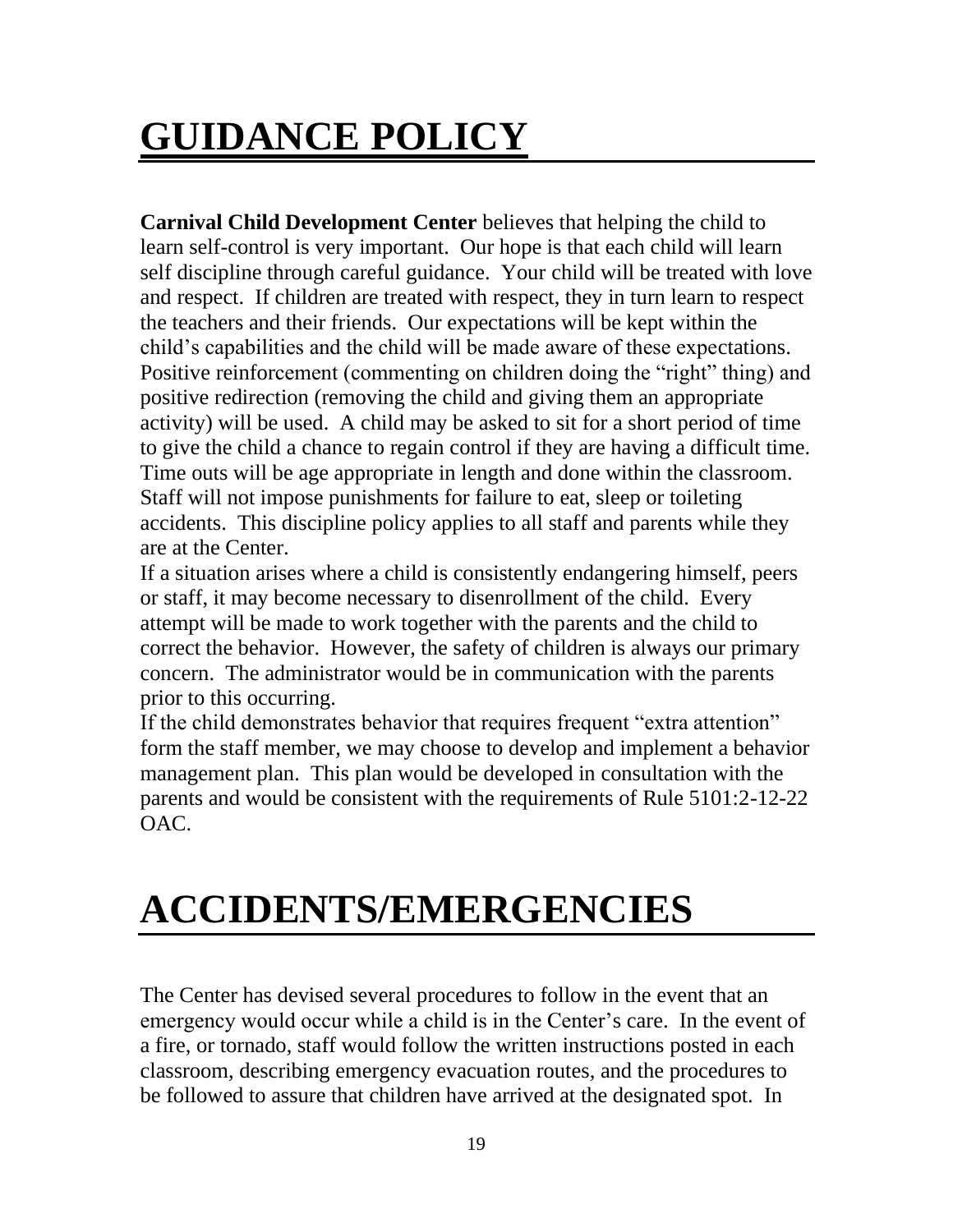order to prepare children for the unlikely need to evacuate, the Center does conduct monthly fire drills, and periodic tornado drills. Should we need to evacuate due to fire or weather conditions, or the loss of power, heat, or water to the Center, our emergency destination is the Recreation Center across the street. A sign will be posted in front of the Center indicating that we have been evacuated and the location where you can pick up your child. If a parent cannot be reached, we will contact the emergency contacts as listed on your child's enrollment information.

In the unlikely event there would be an environmental threat or a threat of violence, the staff will; secure the children in the safest location possible, contact and follow the directions given by the proper authorities and contact the parents as soon as the situation allows. An incident report would also be provided to the parents.

There is always one staff member present that has received training in First Aid/Communicable Diseases and CPR. In the case of a minor accident/injury staff will administer basic first aid and TLC. If the injury/illness would be more serious, first aid would be administered and the parents would be contacted immediately to assist in deciding an appropriate course of action. If any injury/illness is life threatening, the EMS will be contacted, parents will be notified, and a staff member will accompany the child to the hospital with all available health records. Staff may not transport children in their vehicles. Only parents or EMS will transport.

An incident/injury report will be completed, and given to the person picking up the child, on the day of the incident/injury, if any of the following occur:

- The child has an illness, accident, or injury which requires first aid
- The child receives a bump or blow to the head
- The child has to be transported by emergency squad; or an unusual or unexpected event occurs which jeopardizes the safety of the child.

If a child requires emergency transportation, the report shall be available within twenty-four hours after the incident occurs. The Center shall also contact licensing personnel from the appropriate ODJFS office within 24 hours when there is a "general emergency" or "serious incident, injury or illness". The report will be provided to licensing staff within 3 days of the incident.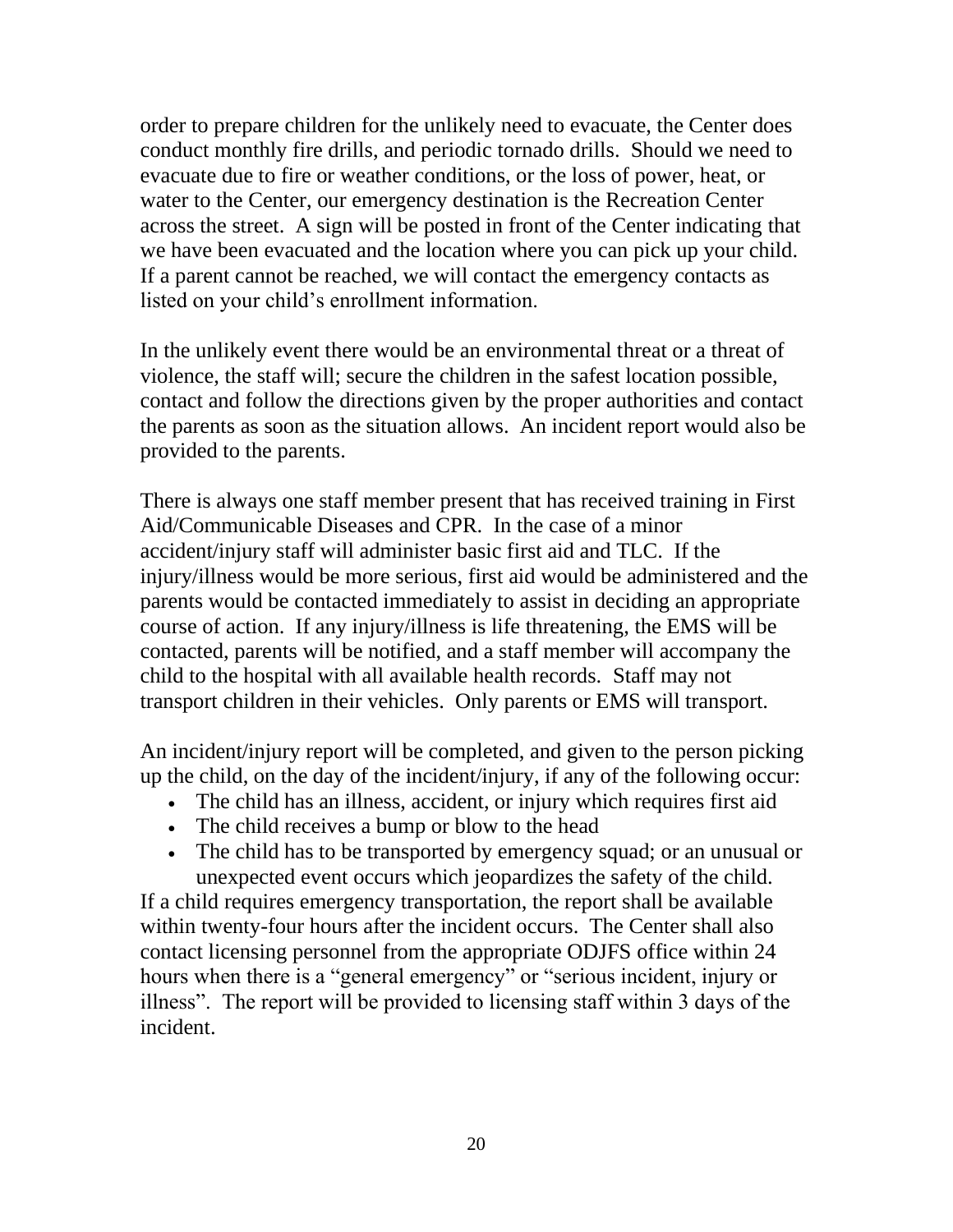# **ORIENTATION**

**S**tarting a new experience such as the first day of school or day care is exciting for young children but it can be a difficult experience also. Through the orientation process, the child will gradually become familiar with his/her new environment. Also, during the orientation, the parent has the opportunity to become better acquainted with the teachers and daily routines. It is important that a parent, guardian, relative or a friend accompany the child during orientation. Most children are more at ease in the beginning of their day care experience after the following steps have been taken.

*Classes are in session Monday through Friday 6:30 a.m. to 6:30 p.m. All children should be picked up fifteen (15) minutes before dismissal normal pick-up. All children who attend over ten (10) hours without notifying the Center will be charged for an additional day.*

- 1. The first day bring your child at 9:00 a.m. Stay with him/her and take the child home at 11:00 a.m.
- 2. The second day, bring your child at 9:00 a.m. As your child begins to feel acclimated to his/her new environment, you may be able to leave the classroom, but please do not leave the building. Bring some reading material or some other activity to keep occupied while your child is enjoying their classroom experience. You will be nearby in case your child needs you. Take your child home after lunch.
- 3. The third day, bring your child at 8:00 a.m. (before breakfast), leaves and returns for him/her at 4:00 p.m. (after nap).
- 4. The fourth day your child should be ready for a regular schedule.
- 5. The orientation process is flexible and the Center is willing to work with each parent regarding his or her individual work schedule.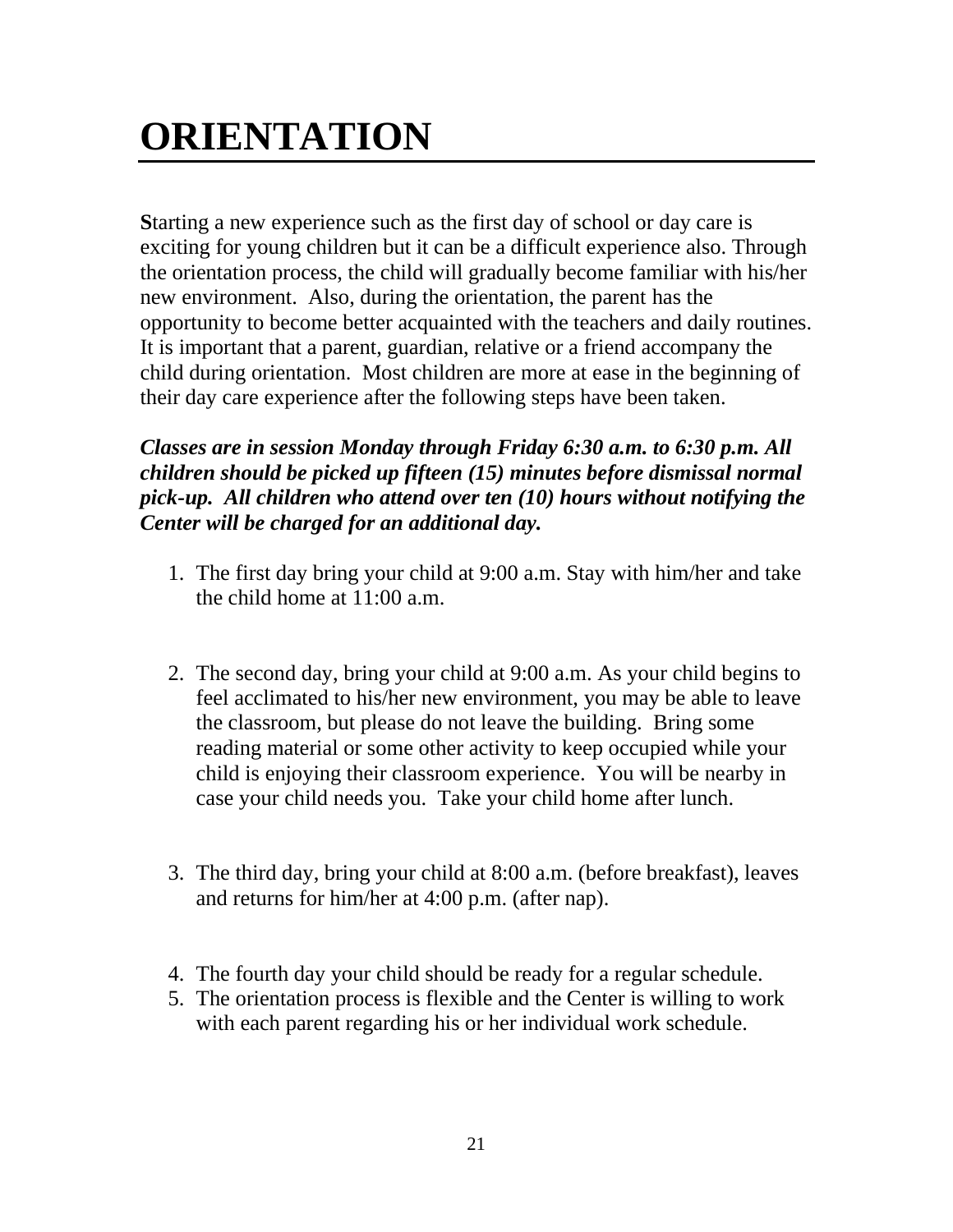# **DAILY ACTIVITIES**

**A** typical daily schedule of activities is outlined below. These are only guidelines and there is flexibility with programming throughout the day according to the needs of the children.

#### **INFANT'S DAILY SCHEDULE**

#### *18 Months to 3 years*

| $6:30$ a.m. $-8:00$ a.m.  | Children arrival/greeting/free play                                                                                                                                                                                                                                                |
|---------------------------|------------------------------------------------------------------------------------------------------------------------------------------------------------------------------------------------------------------------------------------------------------------------------------|
| $8:00$ a.m. $-9:00$ a.m.  | Breakfast/diaper changing/nap/free play<br>talking and interacting with children.                                                                                                                                                                                                  |
| $9:00$ a.m. $-11:30$ a.m. | Nap/free play/interacting with each<br>child/talking to child/reading stories/diaper<br>changing/natural reflex/language/sensory<br>awareness/fine motor skills/cognitive<br>skills/gross motor skills/communication<br>skills/social & emotional<br>development/exploration play. |
| 11:30 a.m. - 12:00 p.m.   | Lunch/diaper changing                                                                                                                                                                                                                                                              |
| 12:00 p.m. - 3:00 p.m.    | Nap time/diaper changing                                                                                                                                                                                                                                                           |
| $3:00 p.m. - 6:20 p.m.$   | Diaper changing/nap/interacting with<br>children/talking/reading stories/natural<br>reflex/language/sensory awareness/fine<br>motor skills/cognitive skills/gross motor<br>skills/communication skills/social &<br>emotional development/exploration<br>play/dinner                |
| $6:20$ p.m. $-6:30$ p.m.  | Prepare for departure                                                                                                                                                                                                                                                              |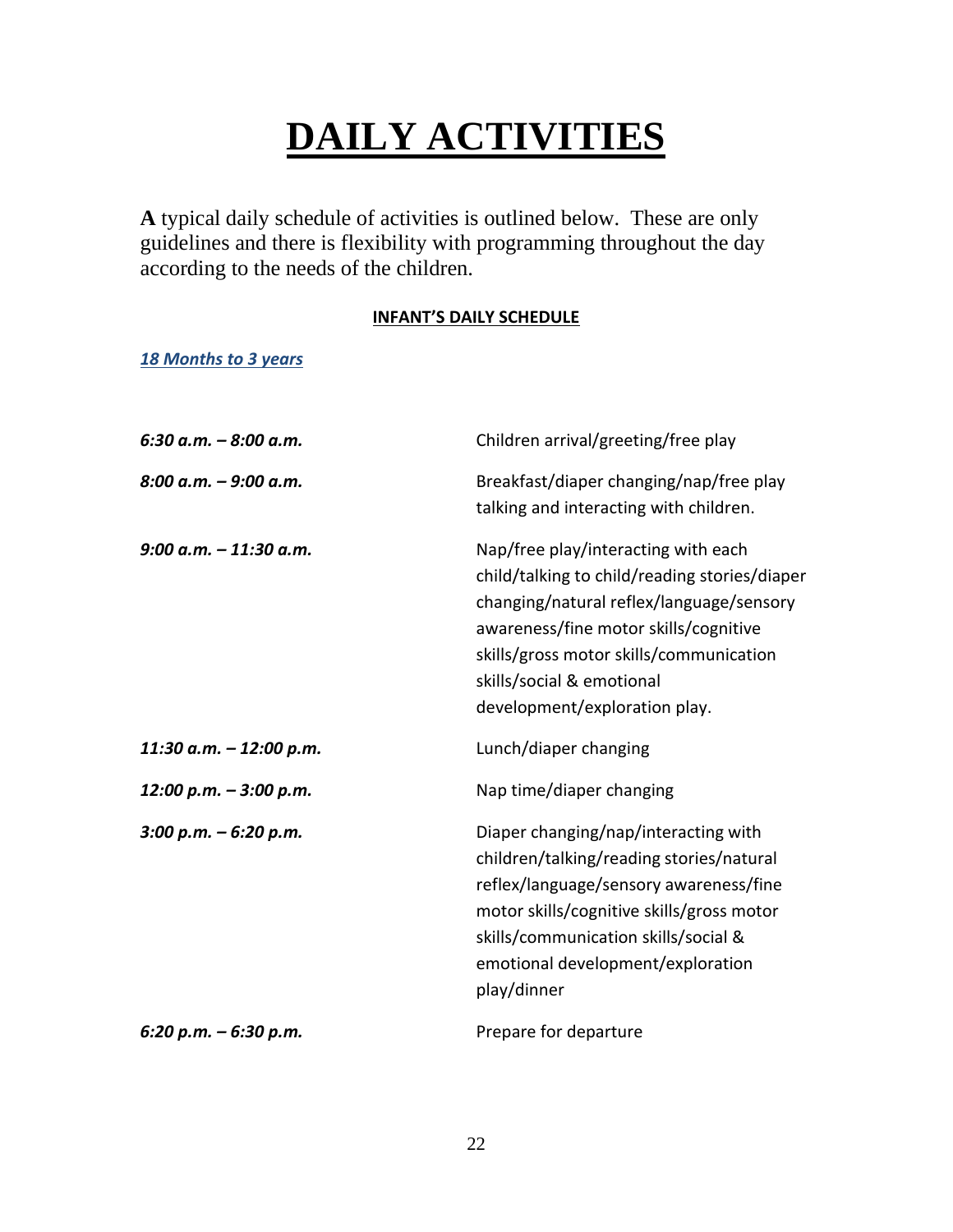#### **TODDLER DAILY SCHEDULE**

#### *18 Months to 3 years*

| $6:30$ a.m. $-8:00$ a.m. | Children arrival/greeting/free play                                                                                                                                                                                                                                                                                                                             |
|--------------------------|-----------------------------------------------------------------------------------------------------------------------------------------------------------------------------------------------------------------------------------------------------------------------------------------------------------------------------------------------------------------|
| 8:00 a.m. - 8:30 a.m.    | Restroom/hand washing/breakfast                                                                                                                                                                                                                                                                                                                                 |
| 8:30 a.m. - 9:00 a.m.    | Clean up/hand washing/free play                                                                                                                                                                                                                                                                                                                                 |
| 9:00 a.m. - 11:30 a.m.   | Morning meeting/math<br>concepts/science/blocks/problem solving<br>gross motor/large & small motor/art<br>stories/outside play/dramatic play/rest<br>room/hand washing/puzzles/music<br>movement/color<br>shapes/numbers/alphabets/finger<br>play/manipulative play/socialization with<br>peers/expressing feeling/field trips (potty<br>trained only)/clean up |
| 11:30 a.m. - 12:30 p.m.  | Rest room/hand washing/lunch/clean<br>up/put down cots for nap                                                                                                                                                                                                                                                                                                  |
| 12:30 p.m. - 3:00 p.m.   | Nap Time                                                                                                                                                                                                                                                                                                                                                        |
| $3:00 p.m. - 4:00 p.m.$  | Rest room/hand washing/snack                                                                                                                                                                                                                                                                                                                                    |
| 4:00 p.m. - 6:20 p.m.    | Indoor selected play/gross motor/small &<br>large motor play/rest room/hand<br>washing/music/art/math<br>concepts/blocks/dramatic<br>play/stories/problem<br>solving/color/shapes/numbers/alphabets/<br>manipulative play/expressing feeling/clean<br>up                                                                                                        |
| 6:20 p.m. - 6:30 p.m.    | Prepare for departure                                                                                                                                                                                                                                                                                                                                           |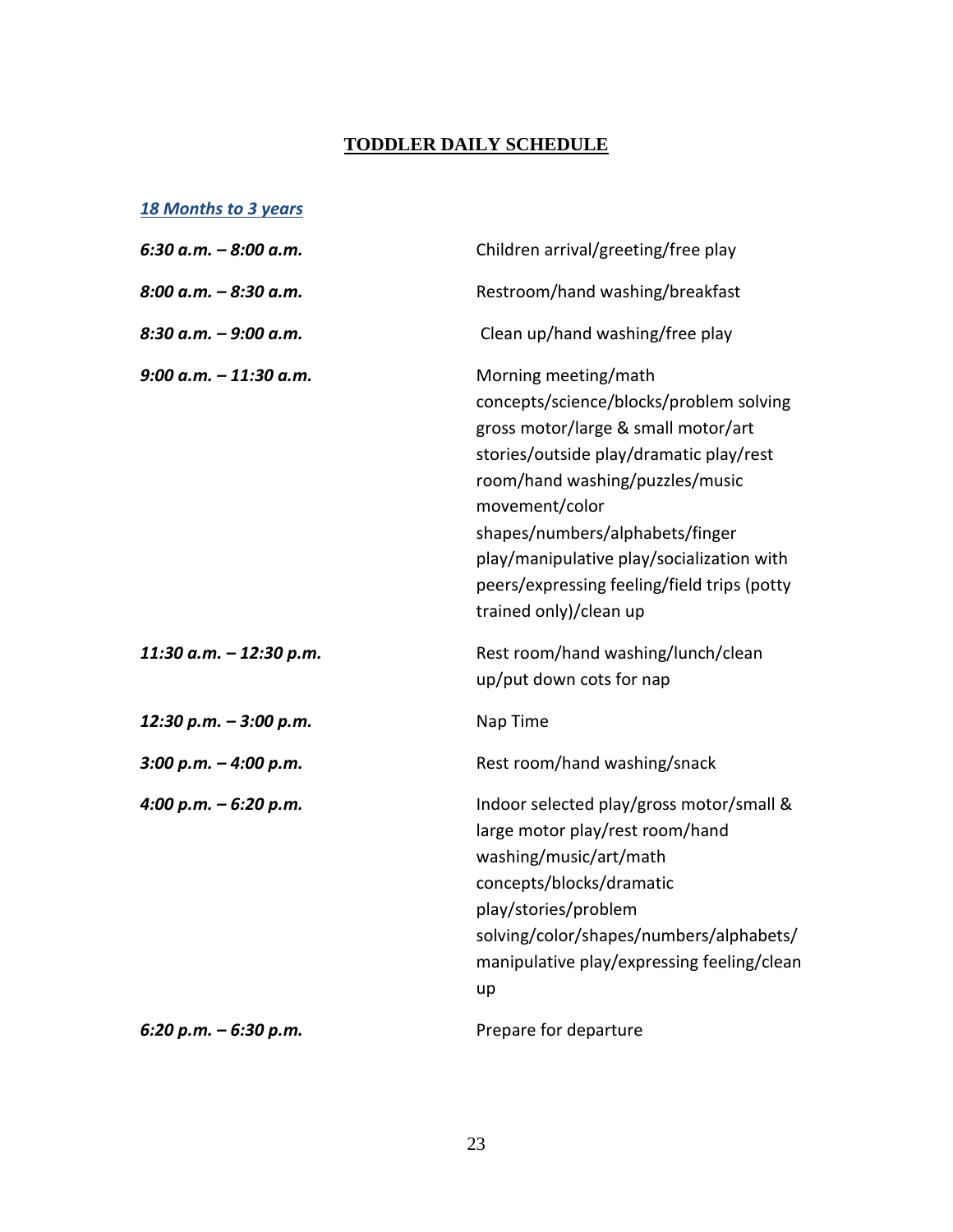#### **PRE-SCHOOL DAILY SCHEDULE**

#### *3-5 years old*

| $6:30$ a.m. $-8:00$ a.m. | Children arrival/greeting/free play                                                                                                                                                                                                                                                                                                                                                           |
|--------------------------|-----------------------------------------------------------------------------------------------------------------------------------------------------------------------------------------------------------------------------------------------------------------------------------------------------------------------------------------------------------------------------------------------|
| $8:00$ a.m. $-8:30$ a.m. | Restroom/hand washing/breakfast                                                                                                                                                                                                                                                                                                                                                               |
| $8:30$ a.m. $-9:00$ a.m. | Clean up/hand washing/free play                                                                                                                                                                                                                                                                                                                                                               |
| 9:00 a.m. $-$ 12:00 p.m. | Morning<br>meeting/math/science/manipulative<br>play/problem solving/puzzles/arts &<br>crafts/dramatic play/outside play/field<br>trips/blocks/story time/gross motor/small &<br>large motor/calendar & weather<br>awareness/body awareness/body<br>movement/colors/numbers/shapes/alphab<br>ets/finger play/music/counting/writing/self<br>esteem/self concepts/self respect/self<br>control |
| 12:00 p.m. - 1:00 p.m.   | Rest room/hand washing/lunch/clean<br>up/put down cots for nap                                                                                                                                                                                                                                                                                                                                |
| 1:00 p.m. $-$ 3:00 p.m.  | Nap Time                                                                                                                                                                                                                                                                                                                                                                                      |
| $3:00$ p.m. $-4:00$ p.m. | Putting cots away/rest room                                                                                                                                                                                                                                                                                                                                                                   |
| 4:00 p.m. $-$ 4:30 p.m.  | Snack                                                                                                                                                                                                                                                                                                                                                                                         |
| 4:30p.m. - 6:20 p.m.     | Math/language/science/outdoor<br>play/music/colors/shapes/numbers/countin<br>g/alphabets/body movement/blocks/small<br>& large motor skulls, manipulative<br>play/gross motor/number concept/self<br>control/self control/respect/self<br>esteem/art/problem solving/finger play<br>stories/puzzles                                                                                           |
| 6:20 p.m. $-$ 6:30 p.m.  | Prepare for departure                                                                                                                                                                                                                                                                                                                                                                         |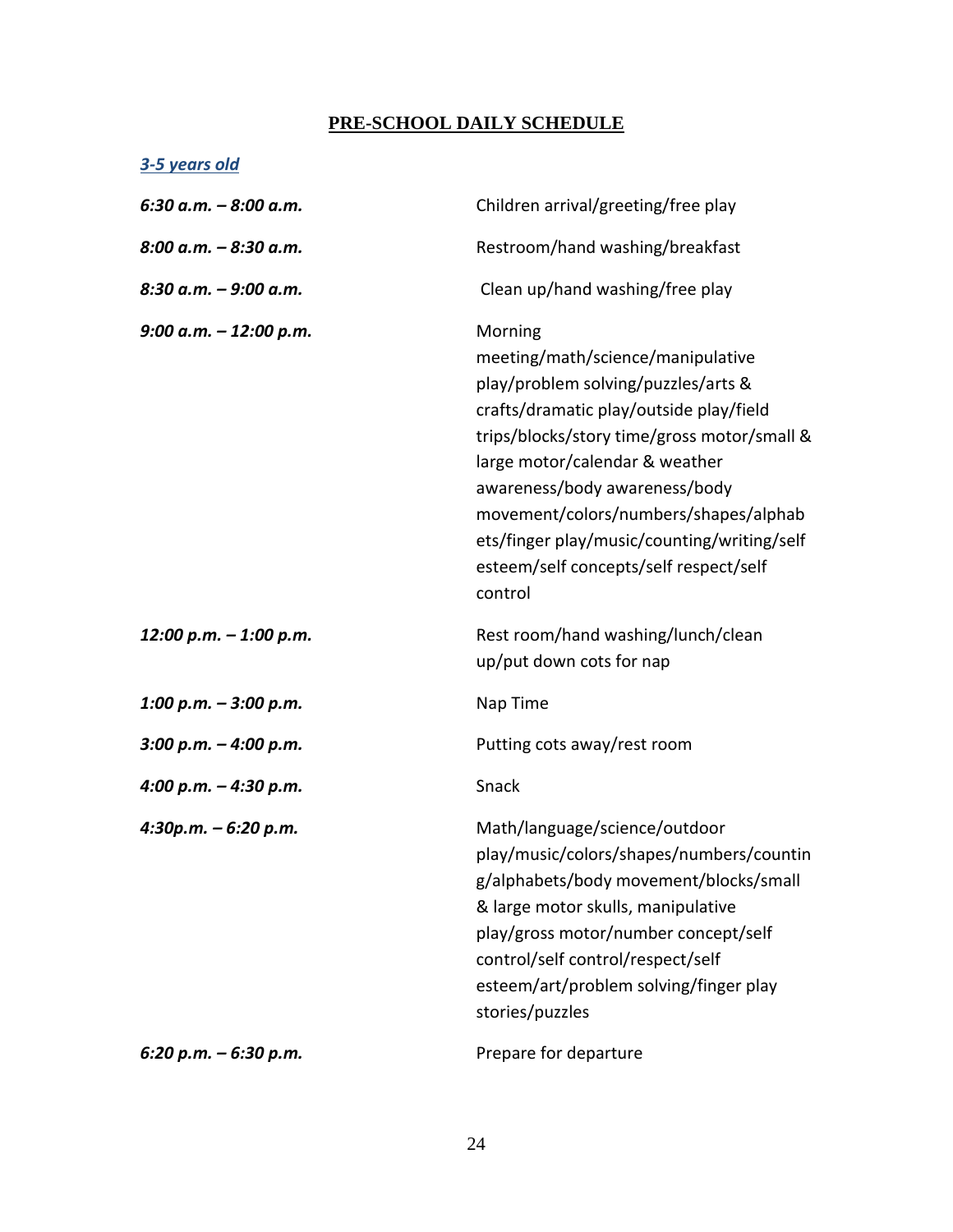### **School Age Schedule**

#### **(From August to June while school is in session)**

#### *5-12 years old*

| 6:30 a.m. – 7:00 a.m.   | Children arrival/greeting/free play                                                                                                           |
|-------------------------|-----------------------------------------------------------------------------------------------------------------------------------------------|
| 7:00 a.m. - 8:00 a.m.   | Restroom/hand washing/breakfast                                                                                                               |
| 8:00 a.m. - 9:00 a.m.   | Children are escorted to their school                                                                                                         |
| 11:00 a.m. - 12:00 p.m. | Kindergarten children are picked up from<br>school                                                                                            |
| 12:00 p.m. - 1:00 p.m.  | Rest room/hand washing/lunch/clean<br>up/put down cots for nap                                                                                |
| 12:00 p.m. - 1:00 p.m.  | Rest room/hand washing/lunch                                                                                                                  |
| 1:00 p.m. - 3:00 p.m.   | Nap Time                                                                                                                                      |
| 2:30 p.m. – 4:00 p.m.   | Remaining school-agers are picked up from<br>school                                                                                           |
| 3:00 p.m. – 4:00 p.m.   | Putting away cots/rest room                                                                                                                   |
| 4:00 p.m. – 6:20 p.m.   | Snack/clean up/homework/outside<br>cooperative<br>play/computer/art/music/reading/gross<br>motor skills/dramatic play/socials<br>skills/games |
| 6:20 p.m. – 6:30 p.m.   | Prepare for departure                                                                                                                         |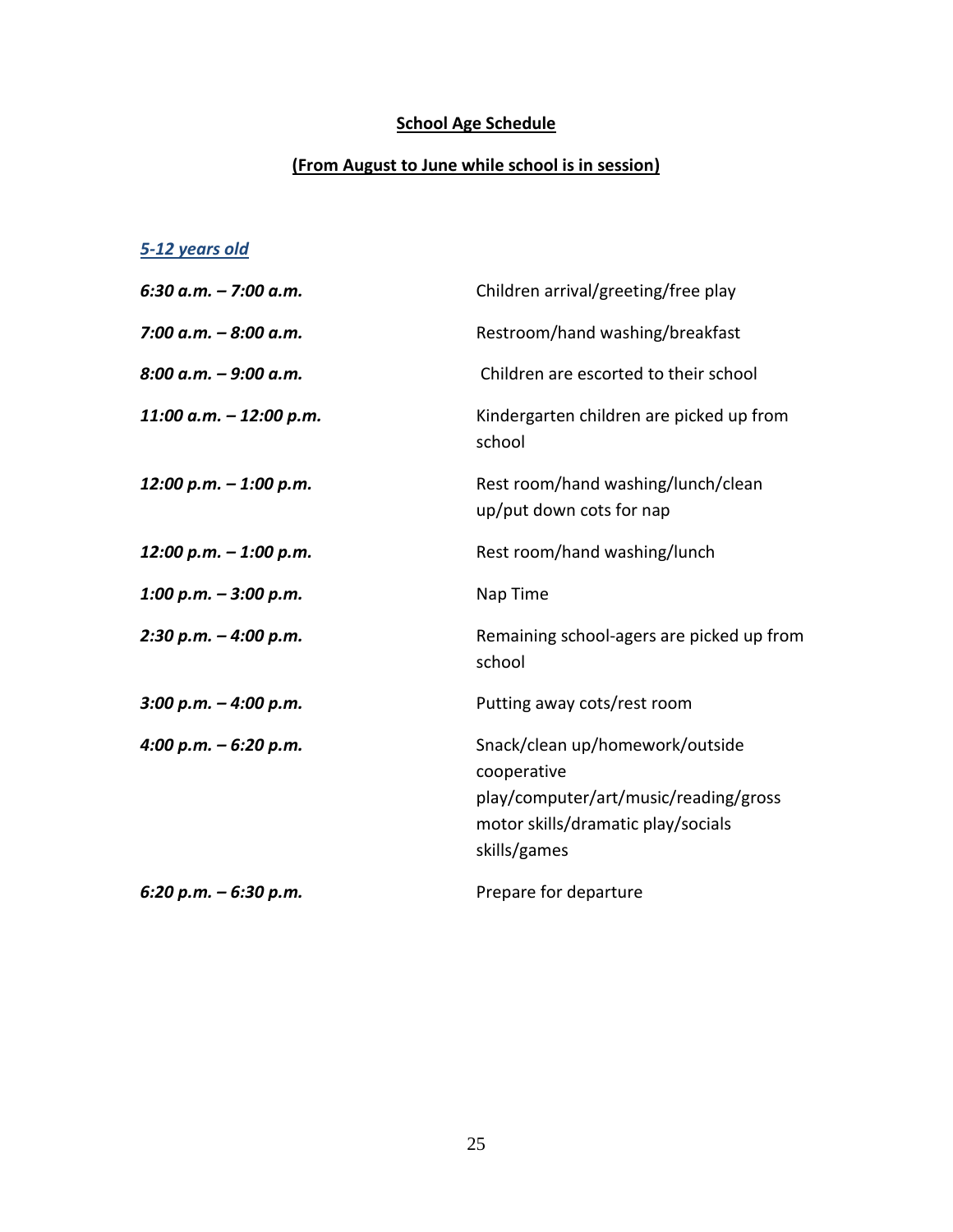### **School Age Schedule**

#### **(June) When school is out till August**

#### *5-12 years old*

| 6:30 a.m. – 8:00 a.m.   | Children arrival/greeting/free play                                                                                                                                                                                                                                                                            |
|-------------------------|----------------------------------------------------------------------------------------------------------------------------------------------------------------------------------------------------------------------------------------------------------------------------------------------------------------|
| 8:00 a.m. – 8:30 a.m.   | Restroom/hand washing/breakfast                                                                                                                                                                                                                                                                                |
| 8:30 a.m. – 12:00 p.m.  | Morning meeting/outside play/field<br>trips/creative art/dramatic<br>play/reading/writing/movies/walks/quiet<br>activities/going to different<br>parks/music/show & tell/expressing<br>feelings/self-control/self concepts/self<br>respect/self esteem/respect for<br>others/school activities review/clean up |
| 12:00 p.m. – 1:00 p.m.  | Rest room/hand washing/lunch/clean up                                                                                                                                                                                                                                                                          |
| 1:00 p.m. $-$ 4:00 p.m. | Outside play/movies                                                                                                                                                                                                                                                                                            |
| 4:00 p.m. – 4:30 p.m.   | Rest room/hand washing/snack                                                                                                                                                                                                                                                                                   |
| 4:30 p.m. – 6:20 p.m.   | Outside play/creative art/dramatic<br>play/quite activities/music/expressing<br>feeling/self control/self respect/respect for<br>others                                                                                                                                                                        |
| 6:20 p.m. – 6:30 p.m.   | Prepare for departure                                                                                                                                                                                                                                                                                          |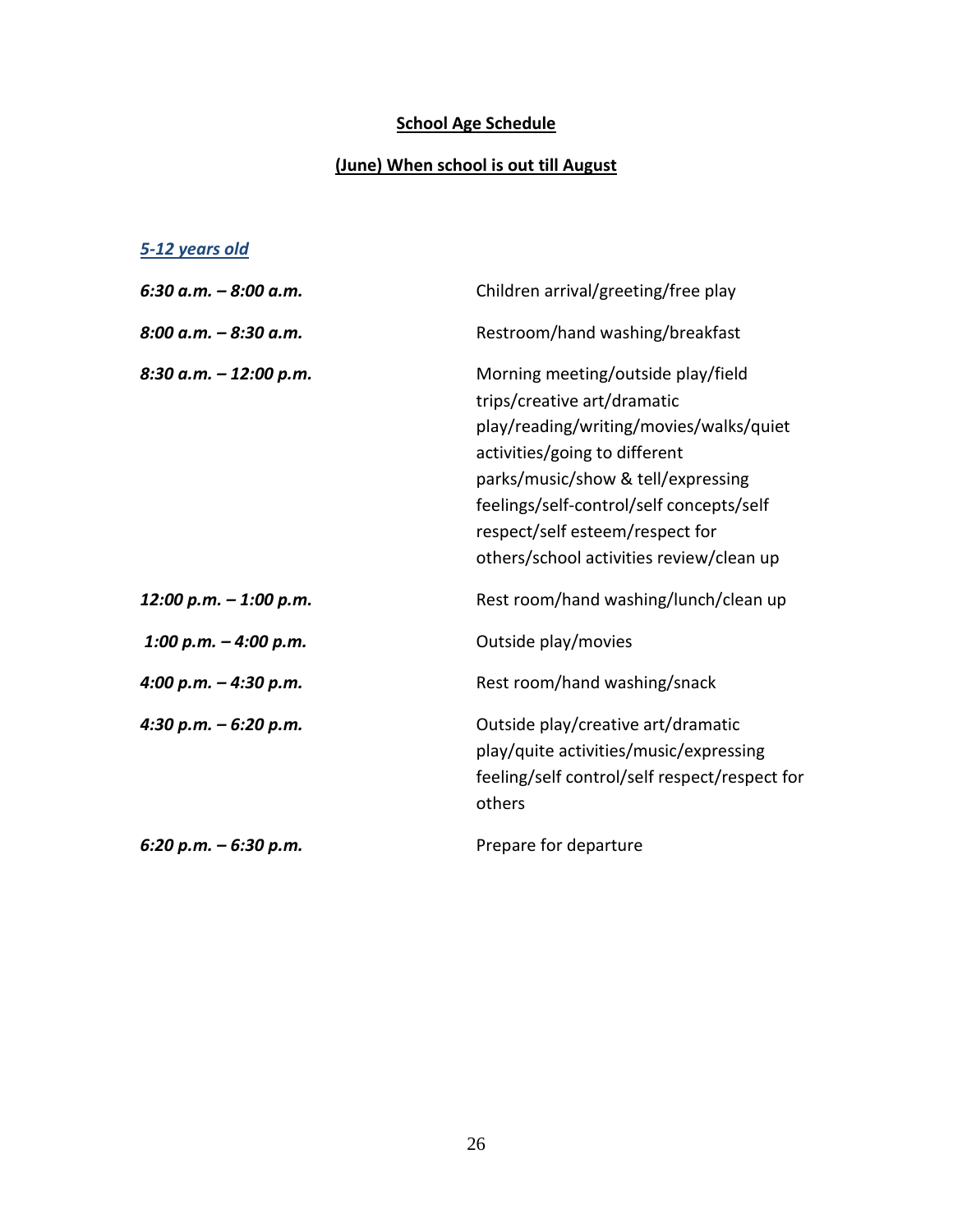## **NAPS AND BEDDING**

**E**ach child will be provided his/her own sleeping cot to be used during rest period. Cots are cleaned on a regular schedule and whenever they are reassigned to a new child, or soiled by excrement. Please provide your child with his/her own blanket (crib size). A small pillow may be provided if desired. Bedding will be sent home bi-weekly for laundry. Please be sure to return the bedding on the next school day. Your child may bring a special comfort item such as a stuffed animal or "blankie" for naptime if needed.

## **CLOTHING**

**C**lothing that is washable, durable and loose is appropriate for school wear. All buttons, zippers, snaps and ties should be well constructed so children will be able to dress and undress independently. Children will be encouraged to learn skills necessary for these procedures.

Each child must have at least one seasonally appropriate, complete change of clothing in his/her locker. It is difficult for staff to keep track of so many children's belongings unless the items are clearly labeled. Please label all personal items. The Center is not responsible for lost articles.

The Center keeps a few items of clothing for emergencies. If your child wears Day Care clothing home, please wash it and return it the next school day. We would appreciate any extra clothing items, (especially underwear, pants and socks) which you can donate to the emergency clothing box.

## **SAFETY**

**C**hildcare staff members are responsible for the safety of children in their care. No child will be left alone at any time.

A person trained in first aid will be available at all times.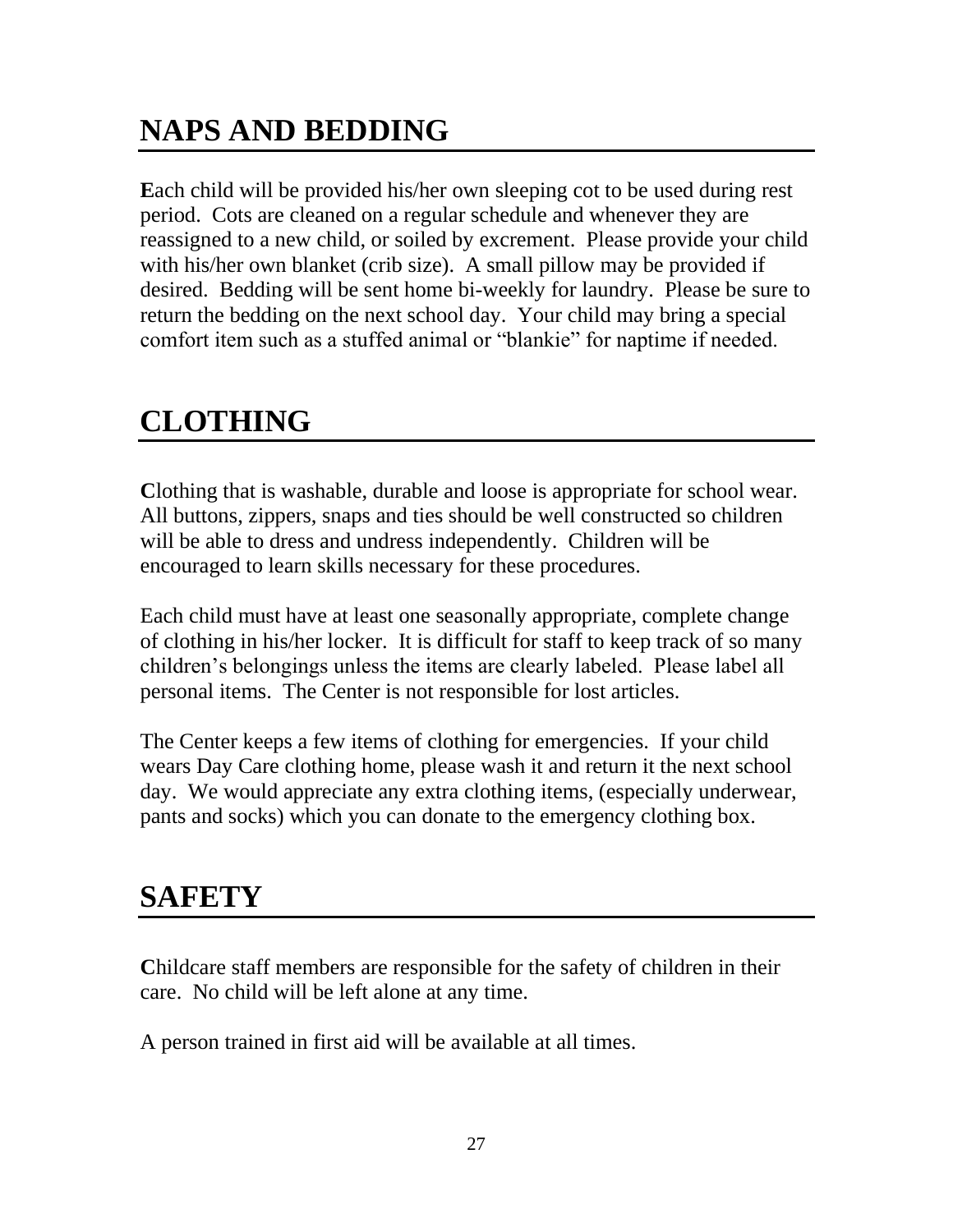A monthly fire drill will be held at varying times. A record of the fire drills in the Administrator's office.

Smoking is prohibited in all areas of the Center.

The use of spray aerosols is prohibited when children are present at the Center.

Parents should park in designated parking spaces. At no time should a car be left at the curb. This is a hazard for the children and for other cars. Cars should never be left with the motor running.

In case of an emergency situation, the Center has a well-developed action plan. The action plan is posted in the Administrator's office, in each classroom and near each telephone. Each staff member has immediate access to the telephone and it is checked often to make sure it is in working condition. The action plan details the steps to be taken in case of fire, weather alert, or medical/dental emergency. Staff responsibilities are explained and diagrams show evacuation routes. If necessary, the Center staff will administer first aid, summon emergency transportation and contact parents.

Copies of the following emergency reports and procedures are on file in the administrator's office.

- Monthly fire drills
- Transportation by the Cleveland Fire Department Rescue Squad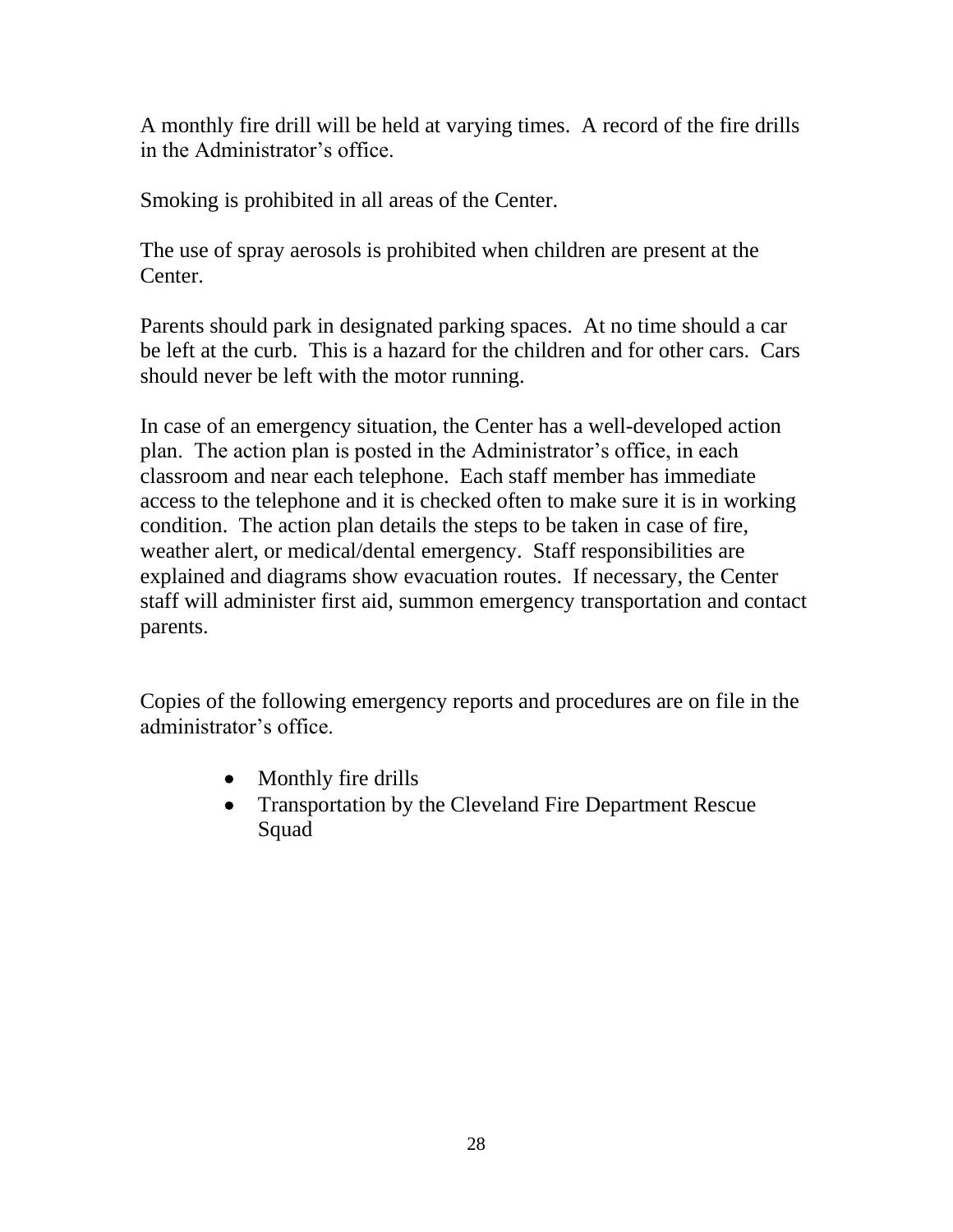Research has shown that children stay healthier when they have daily outdoor play. Based on this information and state requirements, outdoor play will be included in our program on a daily basis. We will limit the amount of time outside when the temperatures are very warm or very cold. Children will not be taken outside when the temperature (wind chill and heat index factored in) drop below 20 degrees or rise above 90 degrees. If the situation requires it we will also adjust outdoor time due to rain, threatening weather, ozone warnings, etc. On days that outdoor play is not provided due to these conditions, we will include a time for indoor gross motor activities. Please send your children with the proper clothing so they may be comfortable and safe whenever we are outside. This includes snow pants, hats, mittens and boots in the winter time.

## **EMERGENCY CENTER CLOSING**

**Carnival Child Development Center** reserves the right to close the Center due to poor weather conditions. We will make every effort to open our doors at the normal time. If circumstances should arise, **watch News Channel 8 for official notification of Center closings. On these occasions, regular payment is expected**

## **HEALTH AND COMMUNICABLE DISEASE MANAGEMENT**

**I**n order to minimize transmission of illness, the State Department of Health requires day care centers to follow guidelines designed to protect the health of all children and staff members.

The Ohio Department of Human Services requires that each parent provide a proof of immunization at time of enrollment and each child must have a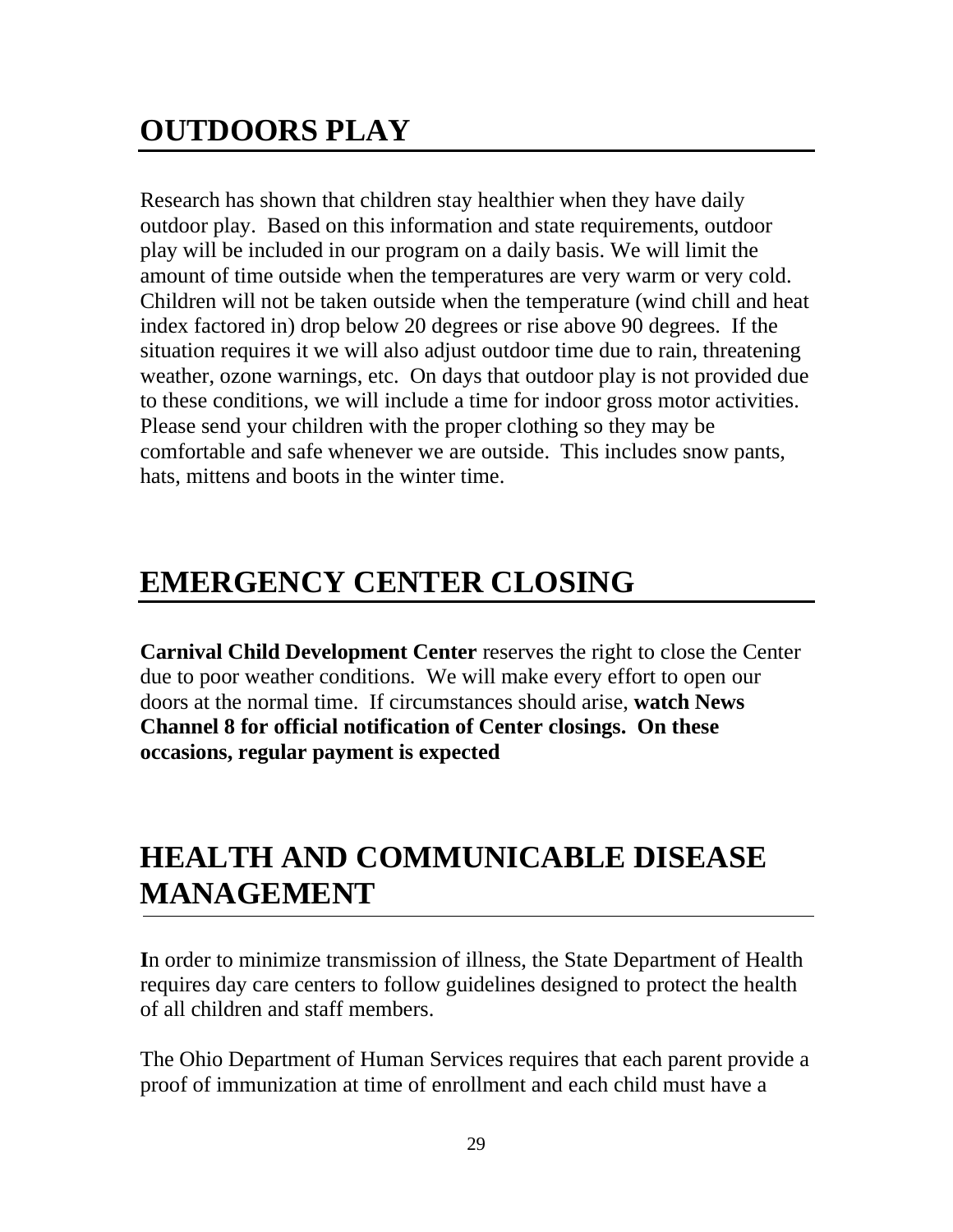physical exam no more than six months prior to enrollment and annually thereafter. New enrollees must submit a completed medical form within two (2) weeks of admission. The Center will give the parent one (1) month's notice of annual physical due. If the updated medical form is not submitted when due, or a note submitted verifying scheduled doctor's appointment, the child's record is out of compliance with Ohio law and the child may not return to the Center until the up-to-date medical form is submitted.

Your child must be immunized according to the following schedule.

#### **ACIP RECOMMENDED SCHEDULE OF VACCINATIONS FOR ALL CHILDREN**

| <b>Vaccine</b>         |                                                                  | 2 Months 4 Months                | 6 Months 12 Months |               | 15 Months 4-6 Years | <b>before</b><br>school<br>entry |
|------------------------|------------------------------------------------------------------|----------------------------------|--------------------|---------------|---------------------|----------------------------------|
| <b>DTP</b>             | <b>STP</b>                                                       | <b>DTP</b>                       |                    |               | $DTP*$              | <b>DTP</b>                       |
|                        | POLIO POLIO                                                      | <b>POLIO</b>                     |                    |               | $POLIO^*$           | <b>POLIO</b>                     |
| <b>MMR</b>             |                                                                  |                                  |                    |               | $MMR**$             | $MMR**$                          |
| <b>HIB</b><br>Option 2 | <b>Hhoc</b>                                                      | HbOC<br>Option 1 PRP-OMP PRP-OMB | HbOC               | PRP-OMP HbOC  |                     |                                  |
| Option 3               |                                                                  |                                  |                    |               | PRD-D               |                                  |
|                        | Vaccine At Birth 1-2<br>(Before Months<br>Hospital<br>Discharge) |                                  | $4$ Months 6-18    | <b>Months</b> |                     |                                  |
| <b>HBV</b><br>Option2  | Option 1 $HB***HB***$                                            |                                  |                    | $HB***$       |                     | $HB^{***}$<br>$HB***$            |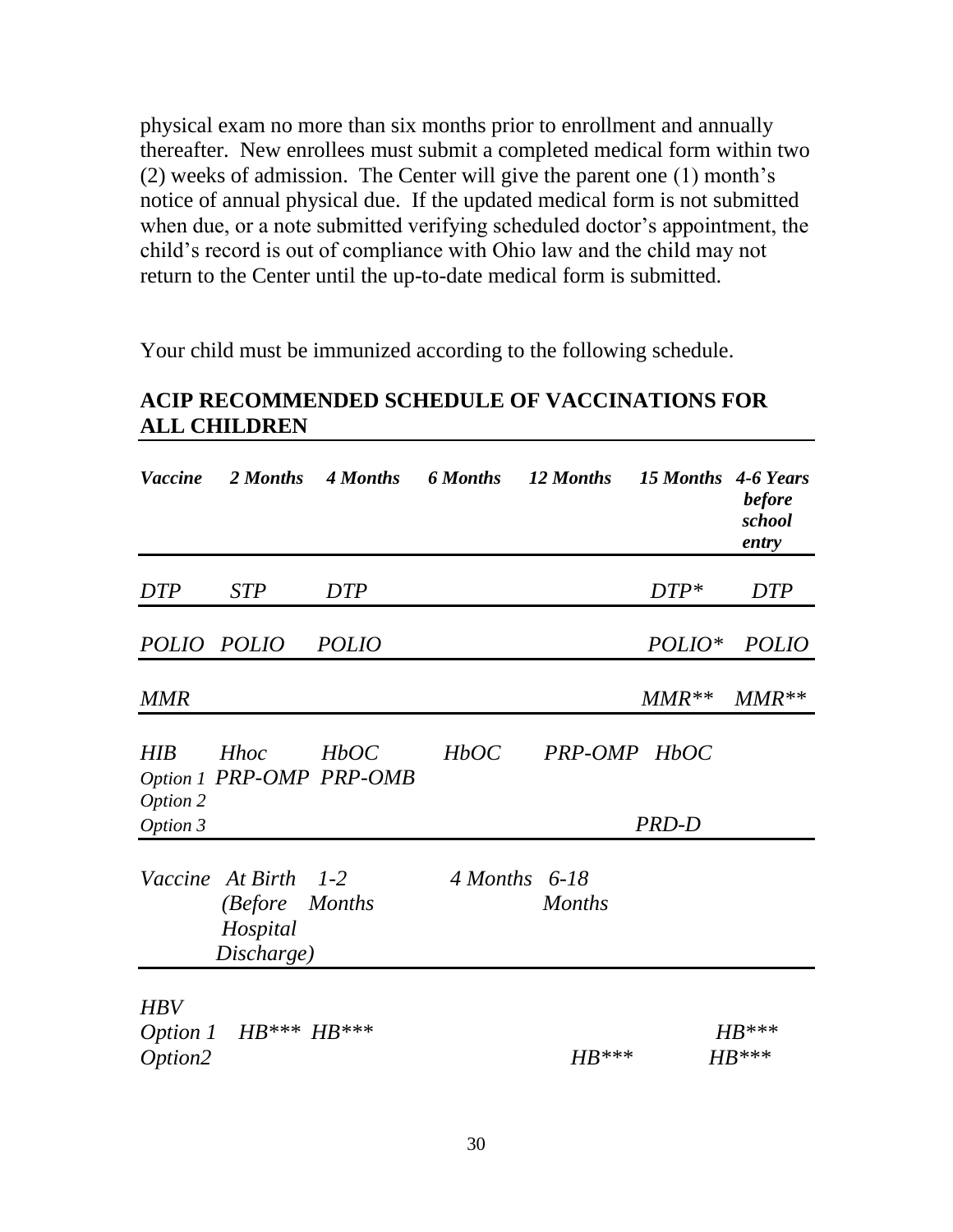DTP: Diphtheria, Tetanus, and Pertussis Vaccine Polio: Live Oral Polio Vaccine drops (OPV) killed inactivated Polio Vaccine shots (IPV) MMR: Measles, Mumps and Rubella Vaccine

BIB: Haemophilus b Conjugate Vaccine

| HBOC:  | <b>HIB</b> Titer     |
|--------|----------------------|
|        | PRP-OMP: Ped Vax HIB |
| PRP-D: | Prohibit             |

HB Hepatitis B Vaccine

- Many experts recommend these vaccines at eighteen (18) months.
- In some areas this dose of MMR may be given at twelve (12) months.
- Hepatitis B vaccine can be given simultaneously with DTP, Polio, MMR, and Haemophilus b Conjugate Vaccine at the same visit. If your child shows any signs of illness, rash, fever, vomiting or symptoms of a cold, you are expected to keep him/her at home until the child has been symptom free for 24 hours.

# **MANAGEMENT OF ILLNESSES**

Carnival Child Development Center provides children with a clean and healthy environment. However, we realize that children become ill from time to time. If this is your child's first group care experience, it is possible that they may experience more frequent illnesses at the beginning before their immune system becomes more active. We observe all children as they enter the program to quickly assess their general health. We ask that you not bring a sick child to the Center. They will be sent home! Please also plan ahead and have a back up care plan in place if you are not able to take time off from work/school.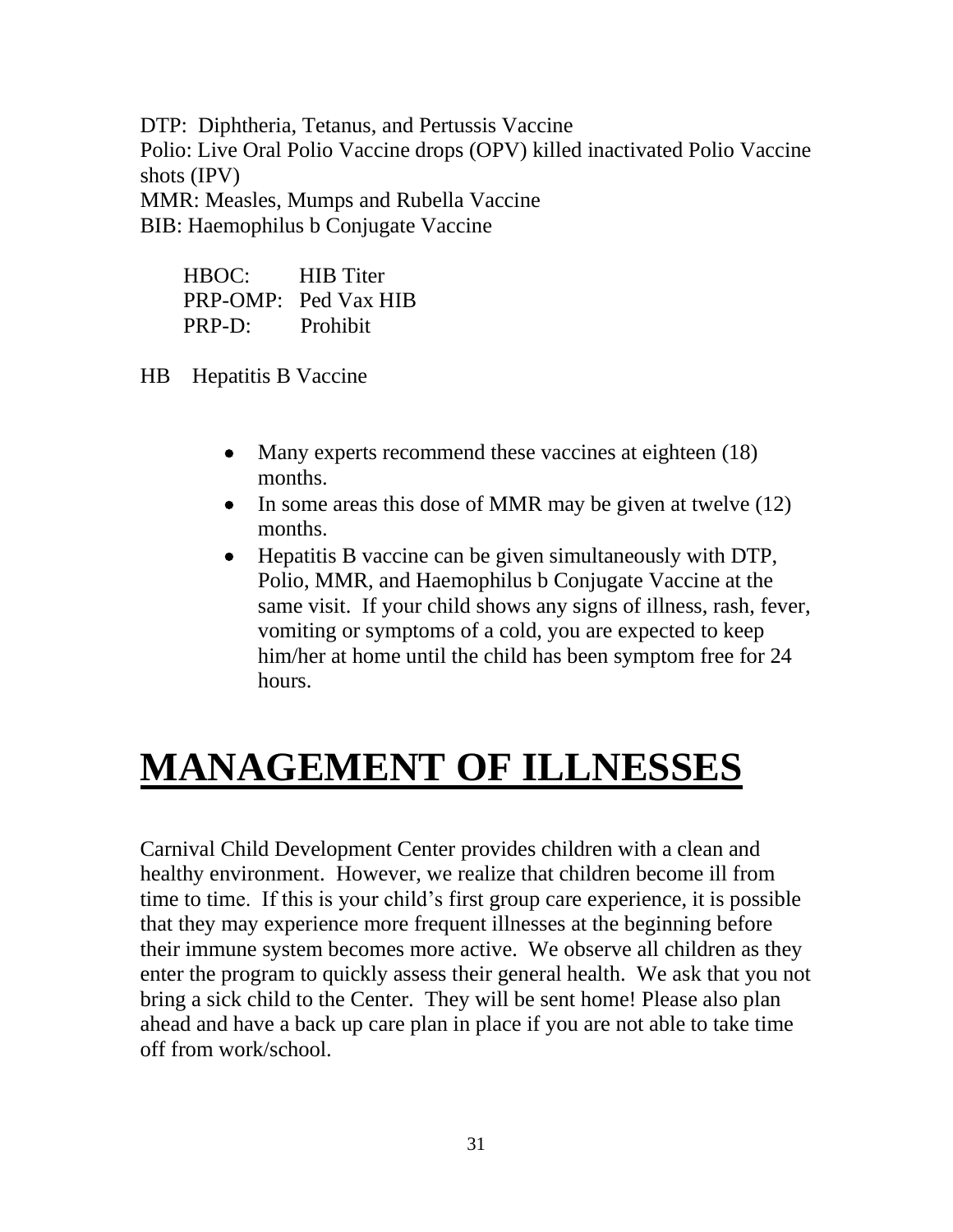A child with any of the following symptoms will be immediately isolated and discharged to the parent or emergency contact:

> Temperature of 100 degrees  $F - in$  combination with any other signs of illness

- o diarrhea (more than once a day)
- o severe coughing (whooping, red/blue face)
- o difficult or rapid breathing
- o yellow skin or eyes
- o undiagnosed/untreated skin rash other than diaper rash
- o thick yellowish or greenish nasal discharge
- o nausea
- o vomiting (two or more items in a day)
- o symptoms of pink eye (Pinkness or redness in one or both eyes, Discharge, Morning crusting, matted eyelashes, itching, Burning, sandy, or gritty feeling, or Swelling of the conjunctiva and/or eyelids)
- o infected skin patches
- o dark urine/gray or white stool
- o stiff neck sore throat/difficult swallowing
- o evidence of ringworm, pinworm, lice, scabies or other parasites is unable to participate in regularly scheduled activities

Any child demonstration signs of illness not listed above will be isolated and carefully observed for symptoms. The parent will be notified. If a child does not feel well enough to participate in Center activities the parent will be called to pick-up the child. Anytime a child is isolated they will be kept within sight and hearing of a staff member. The cot and any linens used will be washed and disinfected before being used again.

Parents will be notified by a sign on the door if children have been exposed to a communicable illness. Children will be readmitted to the Center after at least 24 hours of being free of fever and other symptoms. If they are not symptom free a doctor's note will be required stating that the child is not contagious.

### **Confirmed COVID-19 Case & Exposure**:

- ➢ Parents, guardians, or caregivers of close contacts are advised to keep their children home (quarantine for 14 days) and to consult with the child's healthcare provider for evaluation.
- $\triangleright$  Members of the ill child's household and any child care staff who had close contact with the child are advised to quarantine for 14 days.
- $\triangleright$  The child can return to child care and end isolation once the following are met: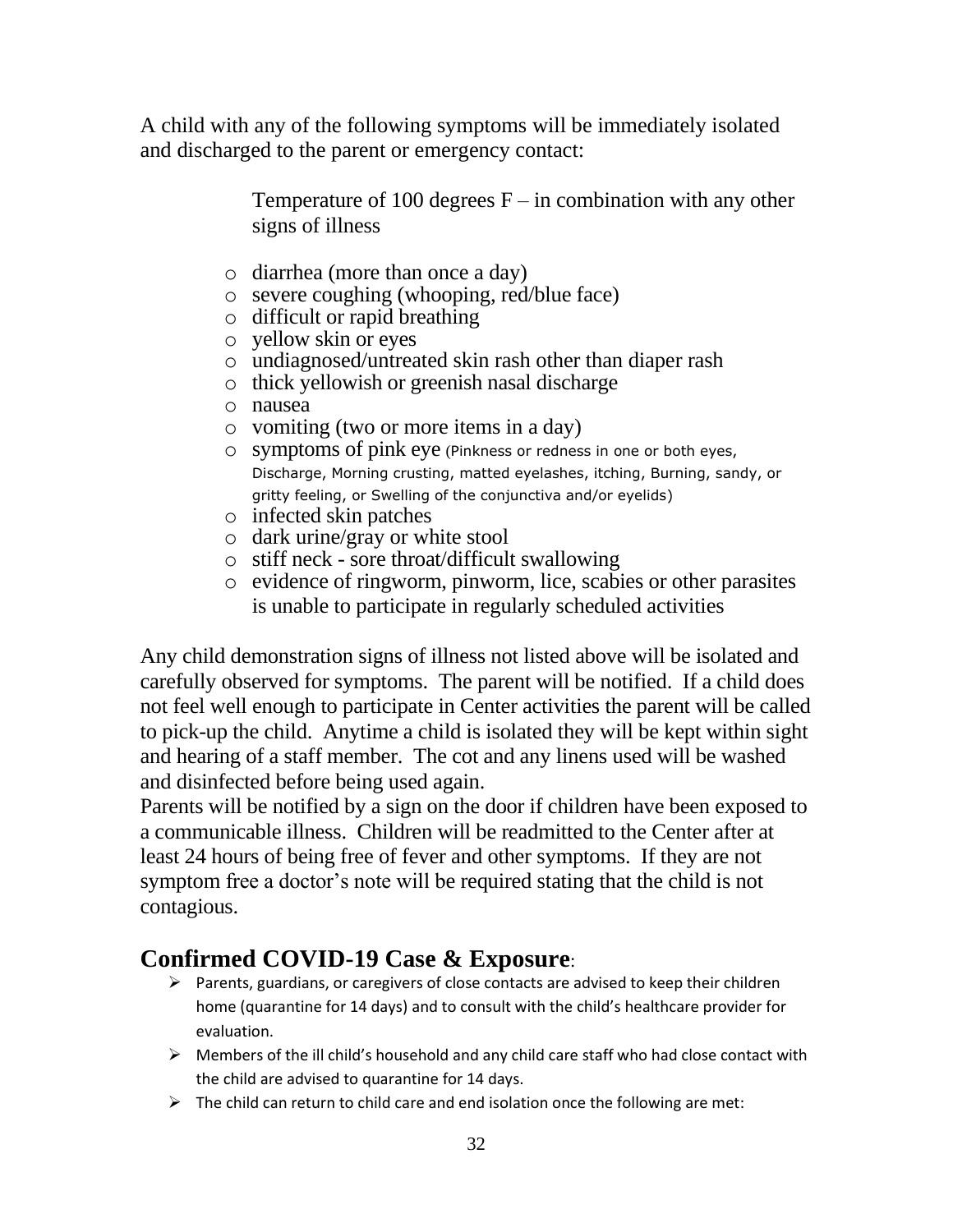- o 10 days out for the start of the symptoms, and
- o Fever free for 24 hours without fever-reducing medication, and
- o Symptoms have improved
	- ❖ Carnival Child Dev Ctr will work cooperatively with ODJFS and The Dept. of Health to document/track incidents of possible exposure and notify staff and families immediately of any possible case of COVID-19 while maintaining confidentiality as required by the ADA.
	- ❖ Carnival Child Dev Ctr will clean and disinfect all areas used by the person/people who is/was sick, such as the classroom, bathrooms, and materials. This cleaning will be in addition to our continued routine cleaning and disinfecting.

## **MEDICATION/SPECIAL DIETS**

#### **Dear Carnival CDC Families:**

As we all know, Administration of any type of medication requires thorough understanding of the drug, including but not limited to:

- When it needs to be administered:
- Possible side effects and dangerous reactions;
- Proper storage, handling, and disposal;
- The right patient;
- The right time;
- The right dose;
- Administered by THE ONLY PERSON/PERSON'S trained for that particular patient; etc

Medication errors happen all too often, even when the medication is given by professionals. Fortunately, the Staff here at Carnival has not experienced any errors as it relates to medication thus far and we would like to keep it that way. With that being said, Effective June 4, 2018 - *WE OPT OUT OF ADMINISTERING ANY AND/OR ALL TYPES OF MEDICATION* to any family/child enrolled here at Carnival CDC. Anyone with a Care Plan on site with or without medication will need to stop in the office to pick up medication and/or discuss future plans.

Thank you in advance, *Lisa M Jamison* Lisa M Jamison

**FOOD SUPPLEMENTS OR MODIFIED DIETS**: If your child requires a food supplement or a modified diet, you must secure written information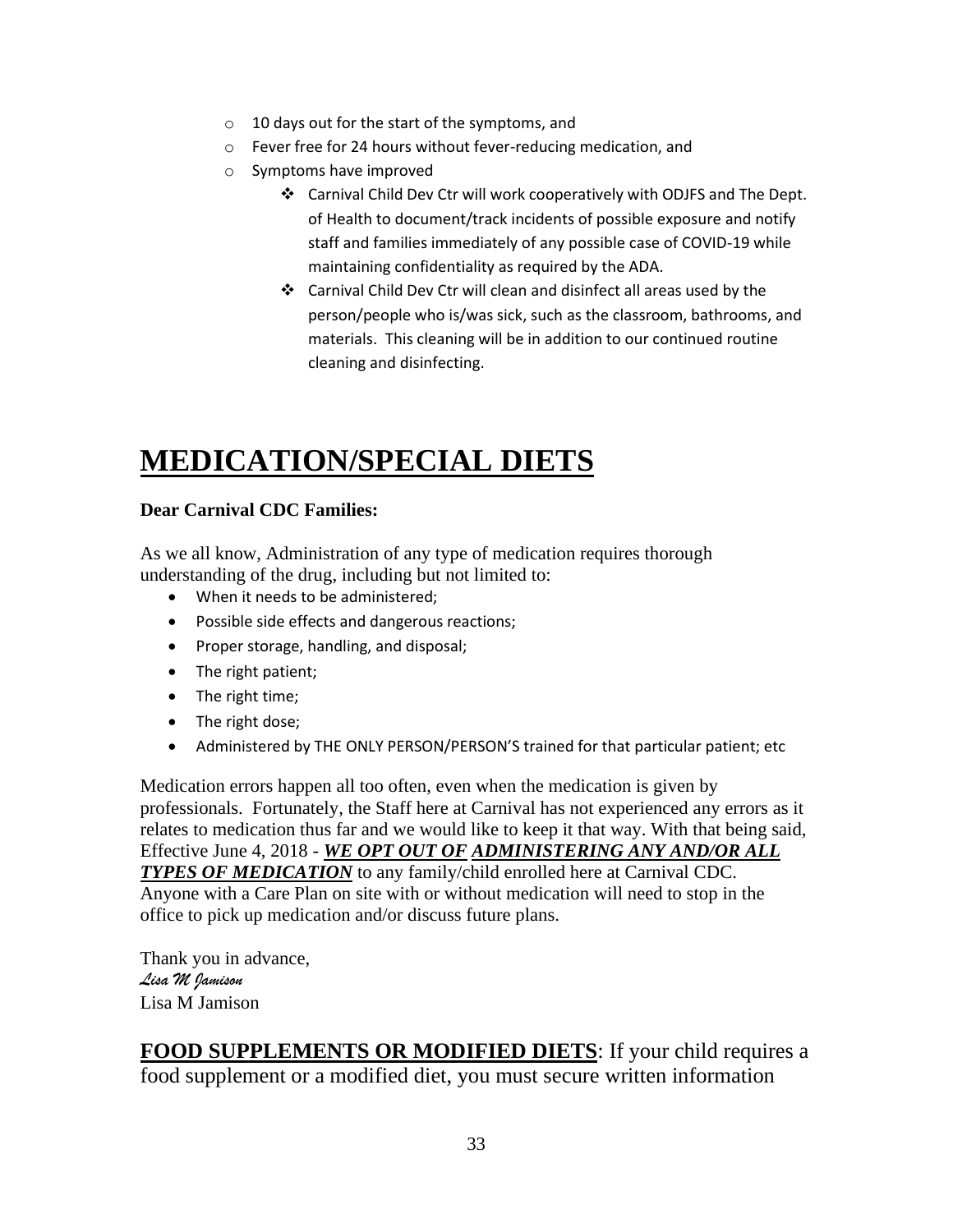from your physician regarding this. Please speak with the administrator for more details regarding this.

## **MEALS AND SNACKS**

The center provides breakfast, lunch, and evening snacks. A daily menu is posted on the center's bulletin board. All meals are properly proportioned and contain foods that meet USDA food program regulations.

**Carnival Child Development Center** believes that mealtime serves as a social and educational activity. The cultural and religious needs of our children are taken into consideration when menus are planned. If a child has any additional nutrition concerns, such as a diagnosed food allergy, **Carnival**  must be notified in advance so we can provide an appropriate substitution.

**NOTE;** *Parents may not bring food, prepared or unprepared, into the center for children to eat.*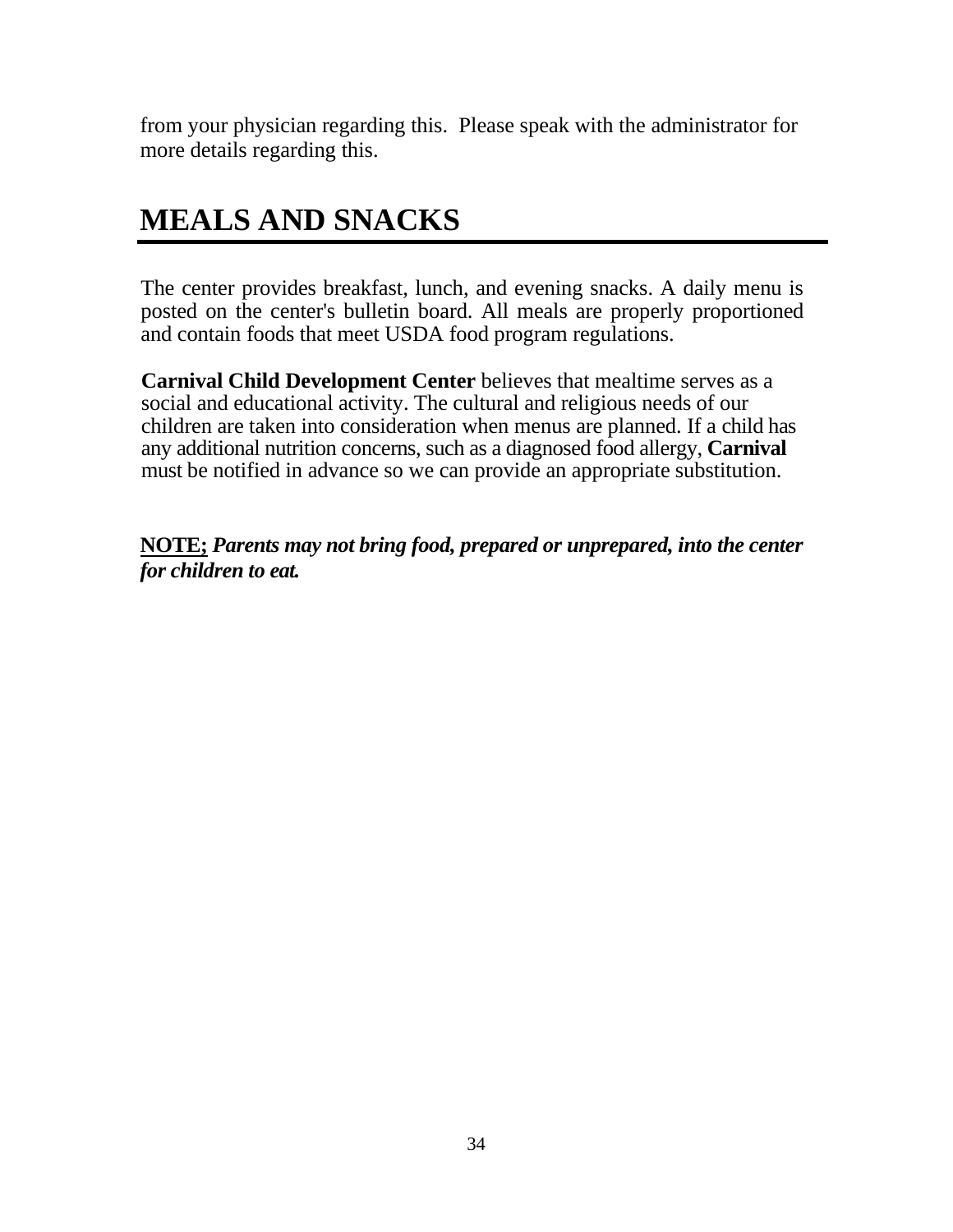#### **Enrollment of Children without immunization**

This is for the safety of your child. A medical statement signed by a physician or certified nurse practitioner is required. However, Carnival Child Dev Ctr will provide care or the children without immunizations as long as a medical statement is on file and updated on time. This medical must be updated every 12 months.

#### **Infant care, including frequency of diaper checks**

We change infant and toddler's diapers every 2 hours and as needed. If parents do not agree with this policy, he/she should speak with the Administrator.

#### **Refusal to grant consent for transportation**

Carnival Child Dev Ctr will NOT transport children in emergency situations. If a child requires transportation – the Parent or the Emergency Squad will be contacted. Carnival Child Dev Ctr will NOT provide Child Care Services to Children whose parents refuse to grant consent for transportation to the source of emergency treatment.

### **Policy on Formal Assessments in pursuant to ODJFS 5101:2-17-02 of the Administrative Code**

At Carnival Child Dev Ctr, we use The Creative Curriculum Developmental Continuum assessment and Teaching Strategies Gold tool and questionnaires that are filled out once within 60 days of the child starting at Carnival and Bi Yearly thereafter. The Child will be given goals to work on based on the results. The goals will be followed up within 60 days of completion of the assessment. This information will be shared with the families though emails, phone calls, or face-to-face conferences. This assessment will be use to help the teacher create lesson plans and teaching strategies that will work best with each individual child. If the teacher has a high level of concern based on the Childs assessment results they will notify the Childs parents during a conference and also notify the administrator of the concerns. These concerns will be addressed in a manner that allows the child to have the best outcome. In most cases a screening will be done on the child and results will be compared and shared in the appropriate manner. If there are major concerns – the parents will be referred to our partnering agencies to request an assessment.

Teachers are NOT qualified to say rather or not the child has any learning disabilities. Therefore they will only state what they have concluded based on the results of the assessment and screening. Recommendations and ongoing help will be given in the appropriate manner as it concerns each individual child.

Carnival CDC **do not** report the **Child level data** to ODJFS. We report it to our partners (Beechbrook & PEP), which at that time they'll do their assessment and if needs to be reported, they will report it to ODJFS.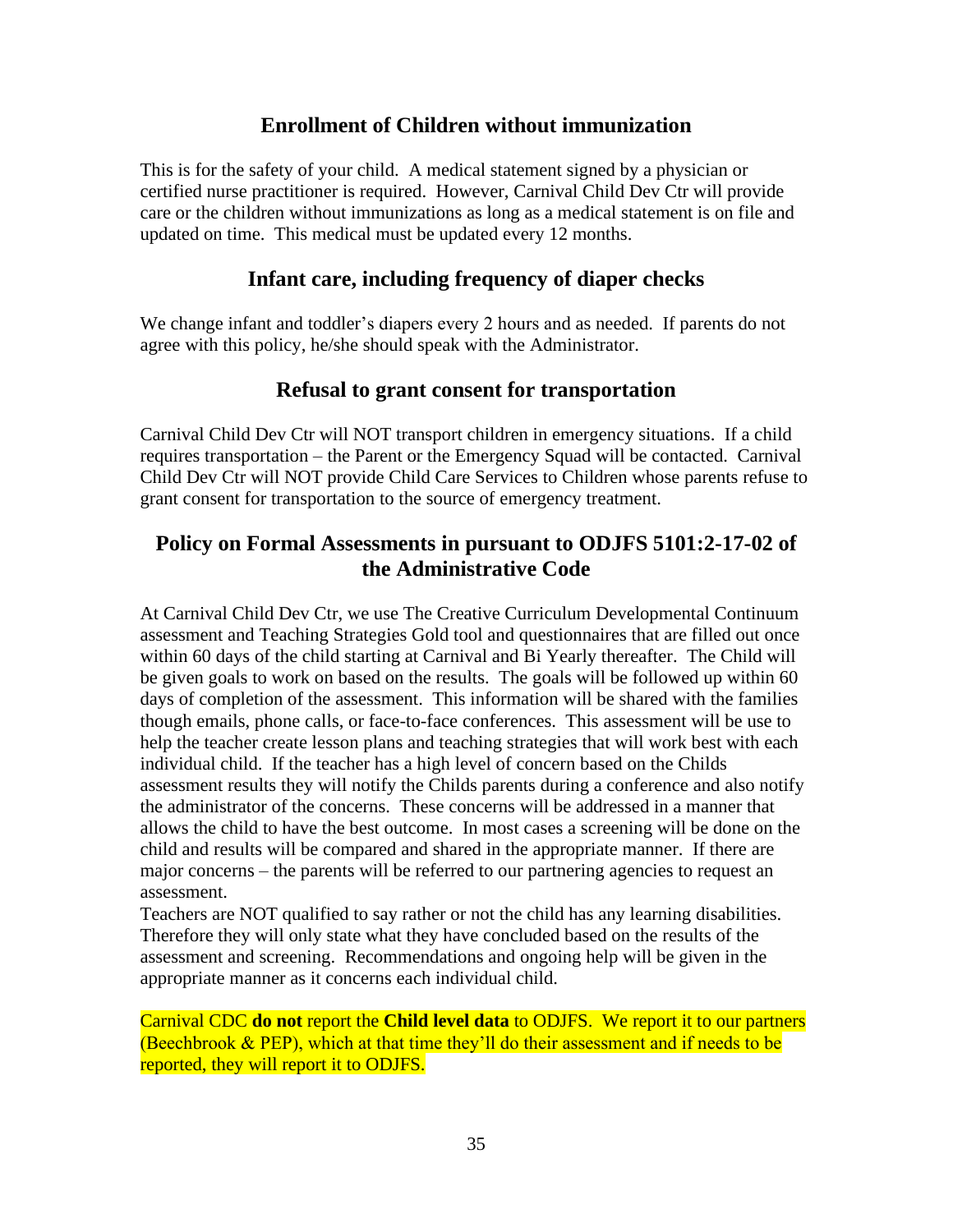## **CARNIVAL CHILD DEV. CTR. TERMINATION POLICY**

Occasionally, a child will experience some difficulty in adapting to the daycare's environment or abiding by the daycare rules of behavior. We will work closely with you to see if the problem can be resolved. If the child's behavior continues to be disruptive to the group, we reserve the right to terminate your child from daycare at any given moment.

You must give a two weeks' notice when voluntarily withdrawing your child from Carnival Child Dev. Ctr.. You will be responsible for all final payments through the end of the notice period, whether in attendance or not.

If the rules and policies set forth are not followed, we reserve the right to terminate the daycare contract agreement at anytime. In such an event, we will be paid in full through the end of the week in which such termination occurs.

Carnival Child Dev Ctr reserves the right to terminate AT WILL or immediately for any of the following reasons (but not limited to):

- Failure to comply with the policies set forth in the parent handbook;
- Failure to comply with the contract;
- If a child displays difficulties with behavior that endangers the physical safety of other children, staff members, or him and/or herself;
- Destructive or hurtful behavior of a child that persists even with parent cooperation in stopping the behavior;
- Non-payment of childcare fees
- Repeated failure to pick up the child at scheduled times;
- Inability to meet the child/children needs without additional staff;
- If the parent knowingly brings the child when the child is sick.

## **EVENING CARE POLICY**

#### **A) Our evening care will ensure that children are safe and the Center is secure.**

1. Child care staff members will remain awake at all times, and will supervise sleeping children.

2. The Center will provide adequate lighting indoors in all areas, including bathrooms, hallways, and sleeping rooms to ensure that child care staff members are able to see all children at all times.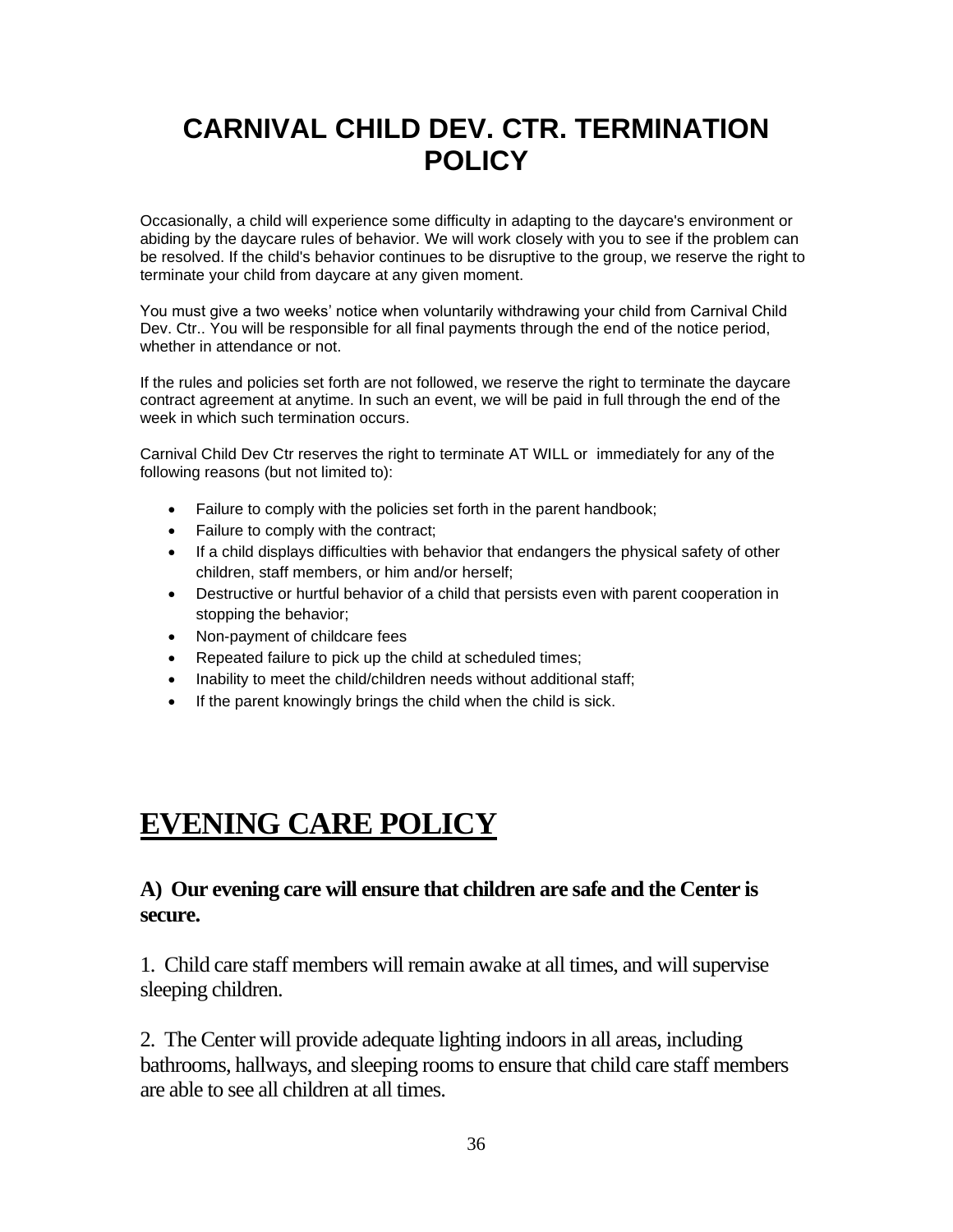3. Persons on the premises during evening and overnight care hours will be limited to persons authorized by the administrator or owner and parents and guardians of children in care.

4. Parking areas, outdoor walkways, and all building entrances will be adequately lighted for safety and security.

5. The Center will provide a written security plan that ensures that access to the Center is limited to parents and guardians of children in care and authorized persons. The Center will ensure that children are supervised at all times during limited access hours. The plan will ensure the supervision of the children.

### **B) Our Center will provide a safe evening care program and schedule.**

1. The Center will provide sleeping arrangements so that sleeping children are cared for separately from children who are awake, and so that sleeping children are not disturbed by arrivals and departures.

2. The Center will ensure areas where children sleep during evening care are on the building's ground floor unless another floor has been approved for the care of sleeping children by the local fire official having jurisdiction.

3. Bedtime routines will be developed in consultation with parents or guardians.

4. The Center will have a program of activities before bedtime, which allows for children's individual choices and needs. Activities may include meals, play, homework, relaxation, personal grooming, and outdoor play during daylight hours.

5. Each child in care during evening hours will be provided with an individual blanket and a crib or a cot, as required in rule 5101:2-12-19 or 5101:2-12-42 of the Administrative Code.

6. Each child who sleeps at the Center for four or more hours will have clean comfortable sleeping garments.

7. Individual storage spaces for personal belongings and clothing will be provided.

**C) Our Center will provide a sanitary environment, and will provide for these additional hygiene stipulations during evening care.**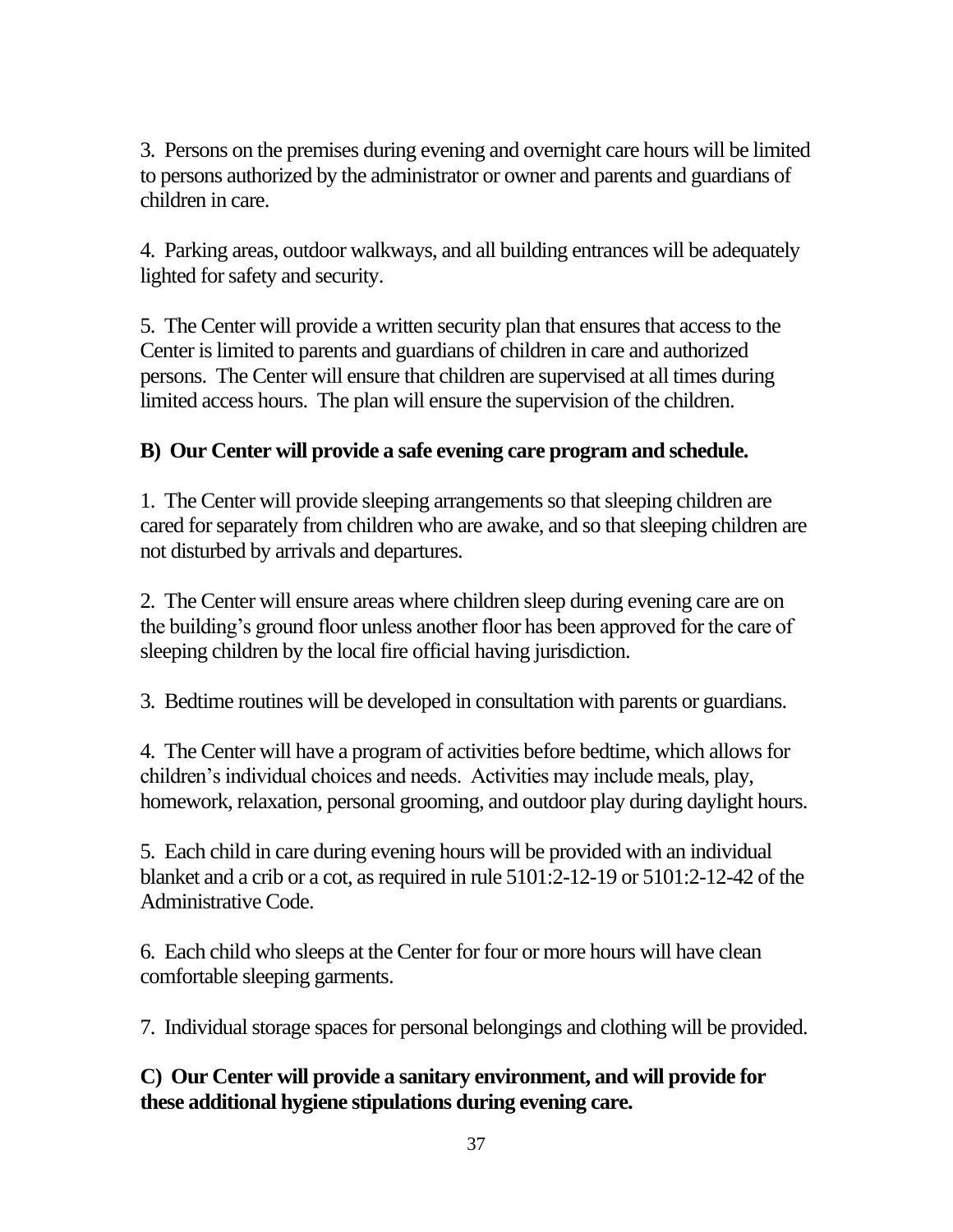1. School age boys and girls will be separated during washing and while changing clothes to ensure privacy.

2. Child care staff members will assist children during washing and changing clothes according to children's developmental needs.

3. Bed linens will be changed at least weekly, or when soiled or assigned to a different child.

4. Each child will be provided with a clean, individual washcloth, towel, and toothbrush. Anything to be re-used will be labeled for each child and stored in a sanitary manner such that items do not touch and do not promote bacterial growth.

5. Children will have access to running water, liquid soap, and toothpaste.

## **PARENT PARTICIPATION**

**Parents are encouraged to participate in the various activities sponsored by** the center. The following are some examples of the activities that provide parents an excellent opportunity to become involved.

Volunteers are always welcomed in the classrooms or on field trips. Your child would most likely enjoy sharing this experience with you.

Bulletin Board and Newsletter are two of the ways you will be informed regarding the center's scheduled activities and other items of interest. The newsletters are published as necessary. Volunteers to assist with contributing and maintenance of the Bulletin Board as well as contributing and publication of the newsletter are welcomed.

**Fund Raisers**: One to two fundraisers are scheduled for the school year to help defray the cost of transportation for field trips, field trip fees and the overall enrichment of the center's programs and activities. All ideas are welcomed and participation is encouraged.

**Parent Committee:** The goal of the parent committee is to enhance parent participation and foster a good working relationship between the teachers, administrative staff and parents. The committees assist with the planning and coordination of special events and fund raising drives.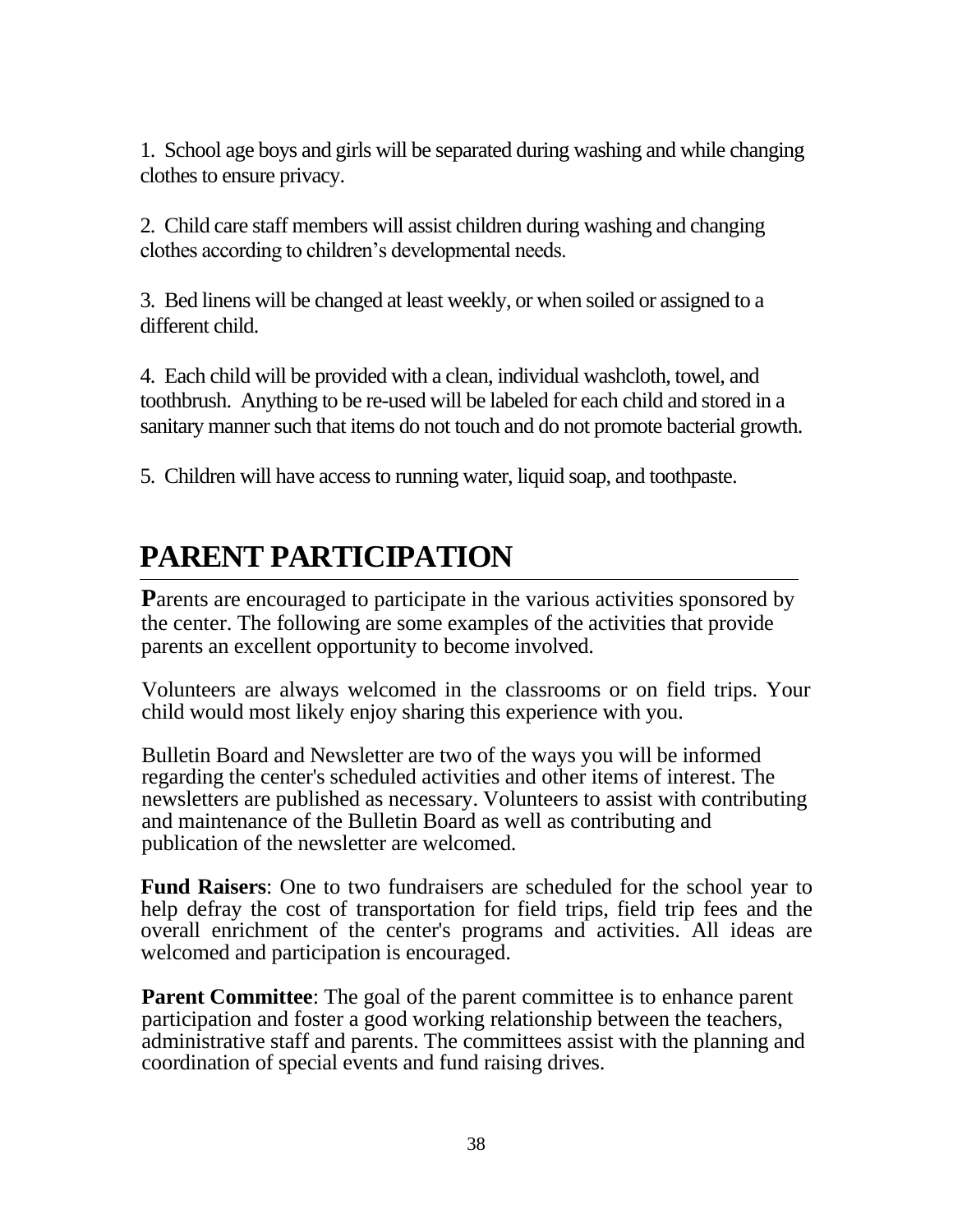**Special Programs:** Throughout the year, the center sponsors special programs such as graduation and holiday programs. The children's participation in these programs is indicative of the nurturing, learning atmosphere that the center provides.

Your assistance in one or several of these activities would be greatly appreciated. The Director or Executive Director would be most happy to provide further details.

## **CELEBRATIONS**

**W**e usually celebrate holidays (i.e. Christmas, Valentine's Day, Halloween, etc.) with class parties. The center will provide some refreshments. However, parents are welcome to provide treats for the class.

If you wish, your child may celebrate his/her birthday with classmates. Parents are to provide desired refreshments. All candy treats will be placed in your child's locker to be enjoyed at home. Party favors may be included if desired; please use discretion if balloon or small items are included because they can be a choking hazard for young children. Parents are to advise the child's teacher in advance when planning special celebrations and parents are strongly encouraged to attend all events.

## **PARENT RESPONSIBILITIES**

**I**t is the parent's responsibility to:

- Notify the center of any changes in home or work address or phone numbers.
- Pay all applicable fees on time
- Complete all required forms.
- Notify the center if your child will be late or absent.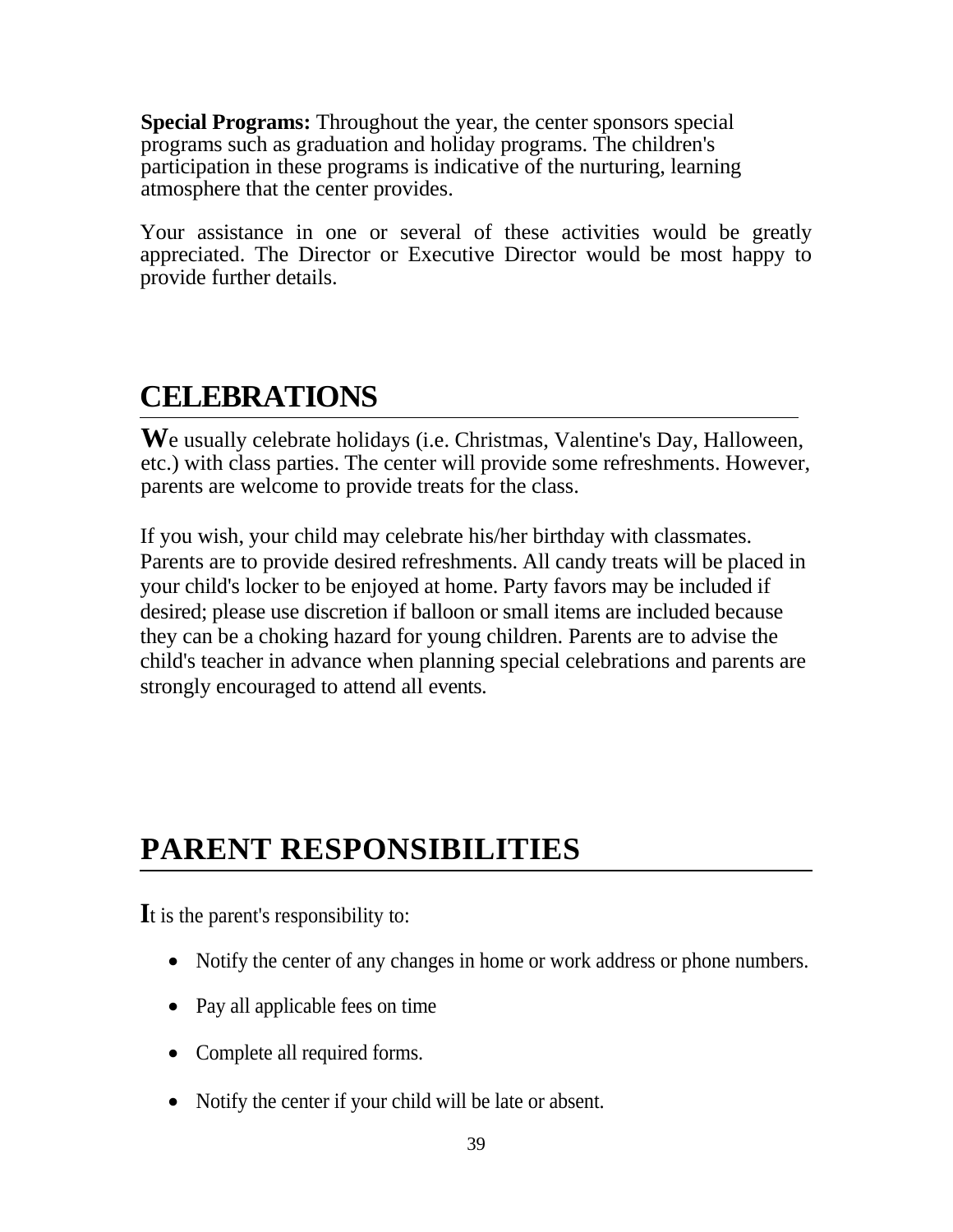- Inform your child's teacher about your child's likes and dislikes, fears, habits, positive or negative influences on his/her life, problems with other children or changes in the home which may affect his/her behavior.
- Notify the center if anyone other than you or another already designated person is to call for your child. *No child will be released to an unauthorized person.*
- Contact the Director/Executive Director if you have any questions or concerns. If the Director/Executive Director is not available, the Center's designated staff person will be available to assist you.
- Check the Day Care Bulletin board and/or your child's locker daily for information about the program, weekly menus, and other items of interest. Bulletin Boards are located near the rear entrance and on the wall outside the Toddler's classroom.
- Attend your child's annual parent-teacher conference. Feel free and accept the responsibility to request a conference with the teacher or Director/Executive Director to discuss your child's progress or parental concerns.
- Make early arrangements for your child's annual physical examination so that medical forms are on file when due.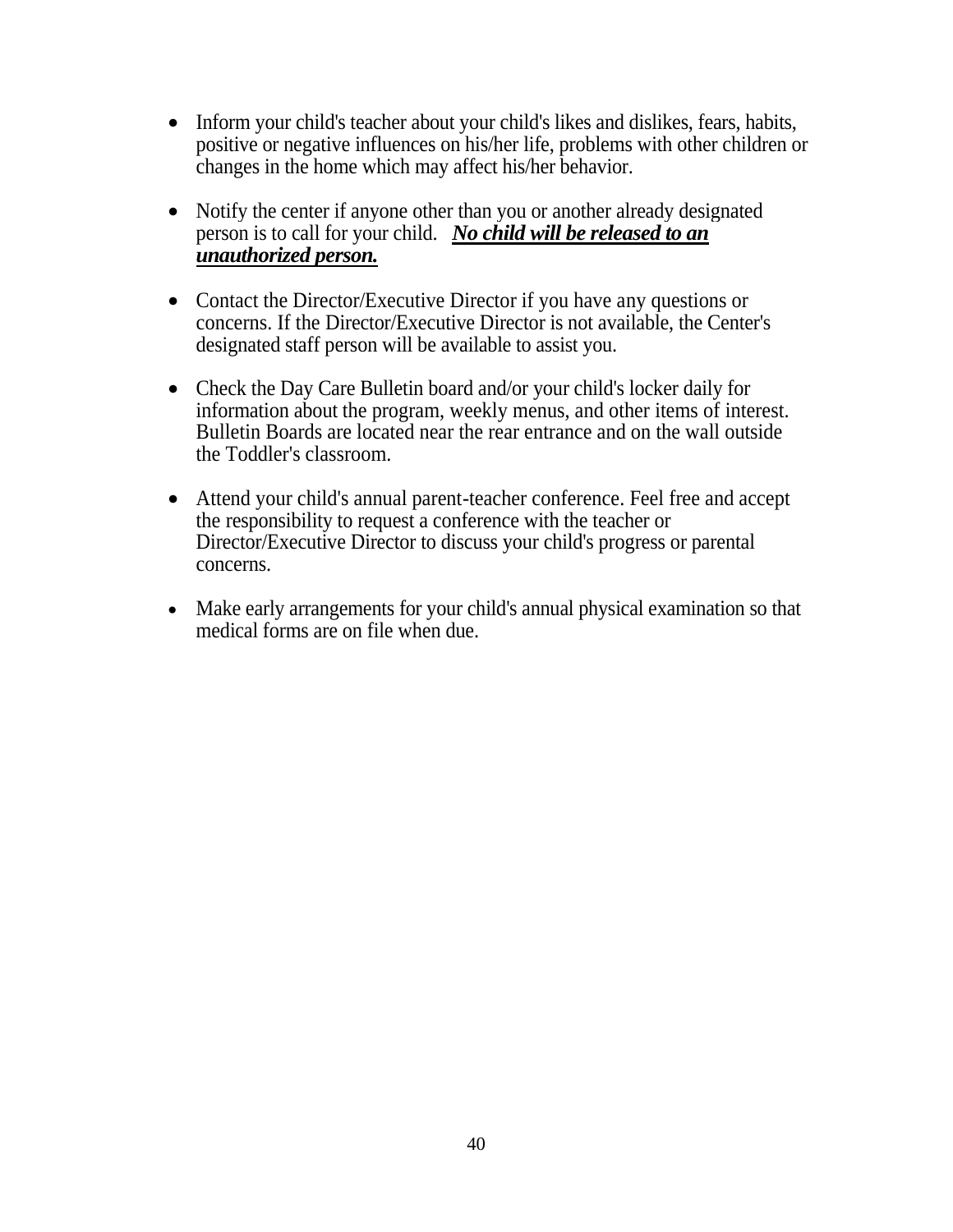### **CENTER PARENT INFORMATION REQUIRED BY OHIO ADMINISTRATIVE CODE**

The facility is licensed to operate legally by the Ohio Department of Job and Family Services. This license is posted in a conspicuous place for review.

A toll-free telephone number is listed on the facility's license and may be used to report a suspected violation of the licensing law or administrative rules. The licensing law and rules governing child care are available for review at the facility upon request.

The administrator and each employee of the facility is required, under Section 2151.421 of the Ohio Revised Code, ORC to report their suspicions of child abuse or child neglect to the local public children services agency.

Any parent, custodian, or guardian of a child enrolled in the facility shall be permitted unlimited access to the facility during all hours of operation for the purpose of contacting their children, evaluating the care provided by the facility or evaluating the premises. Upon entering the premises, the parent, or guardian shall notify the Administrator of his/her presence.

Rosters of the names and telephone numbers of the parent or guardians of the children attending the facility are available upon request. The parent roster will not include the name or telephone number of any parent who requests that his/her name or telephone number not be included.

The licensing inspection reports and complaint investigation reports, for the current licensing period, are posted in a conspicuous place in the facility for review.

The licensing record including compliance report forms, complaint investigation reports, and evaluation forms from the building and fire departments are available for review upon request from the Ohio Department of Job and Family Services. The department's website is: <http://jfs.ohio.gov/cdc>

It is unlawful for the facility to discriminate in the enrollment of children upon the basis of race, color, religion, sex or national origin or disability in violation of the Americans with Disabilities Act of 1990, 104 Stat. 32, 42 U.S>C. 1201 et seq.

*This information must be given in writing to all parents, guardians and employees as required in 5101:2- 12-30 of the Ohio Administrative Code.*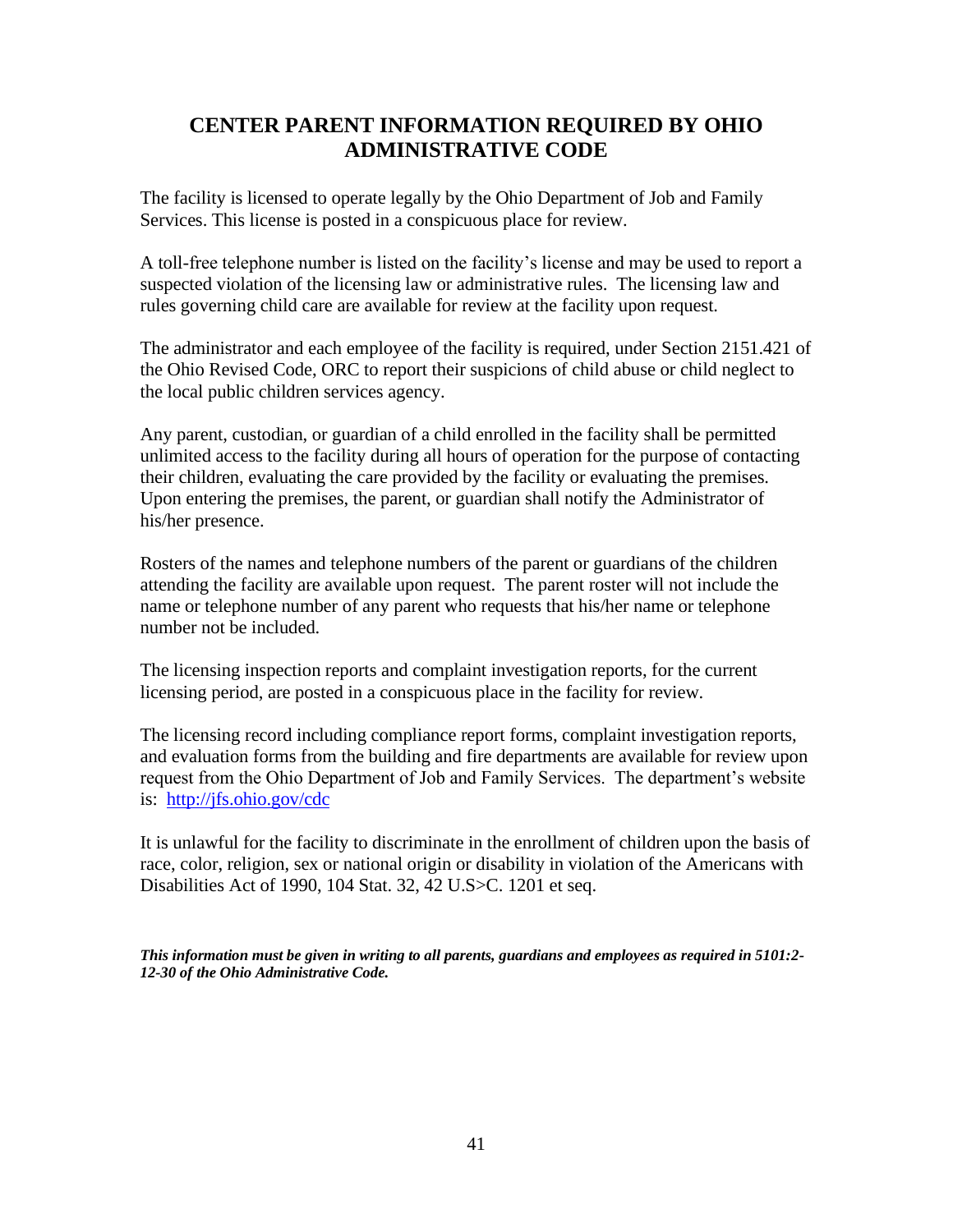## **Photography Consent Statement**

Dear Parent/Guardian:

As the parent of a child/children at Carnival Child Development Center, I agree to the following:

I understand that my child(ren) whose enrolled at Carnival Child Development Center may be photographed and/or video recorded during normal daycare hours, field trips, or activities. I understand that these photographs/videos may be used in promoting child care services, either in print or on the Internet.

By Checking "Yes" on page 3 of JFS 01234 in our enrollment packet, I acknowledge and give permission for my child(ren) to be photographed, or their images recorded for print or electronic use in promoting our child care services. I understand that it is my responsibility to give a hand written notice in the event that I no longer wish to authorize the above uses. I agree that this form will remain in effect during the term of my child's enrollment. I understand that there will be no payment for me or my child's participation.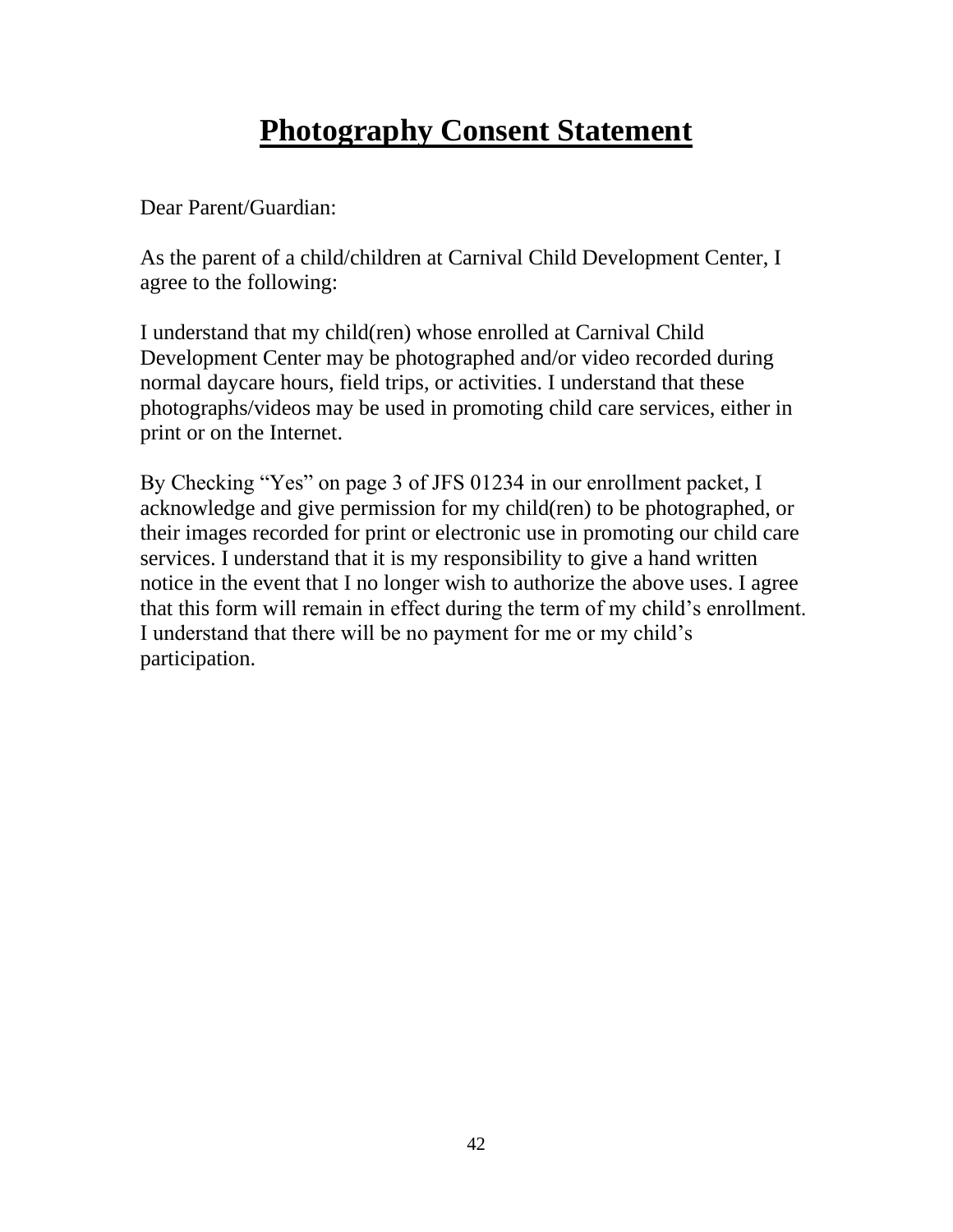#### **NON-DISCLOSURE AGREEMENT**

Both parties agree to enter into a Non-disclosure Agreement made effective upon the first day of enrollment between Carnival Child Development Center of 1690 Lander Road, Mayfield Heights, Ohio 44124 (referred as CCDC), and **The Parent and/or Guardian of Child/Children enrolled in Carnival Child Dev. Ctr.**

Parents of Carnival Child Dev. Ctr. are to keep all incidents and anything related to Carnival CDC confidential. CCDC has requested the Parent and/or Guardian of Child/Children enrolled will protect the confidential material and information which may be disclosed between CCDC and The Parent and/or Guardian of Child/Children enrolled. Therefore, the parties agree as follows:

**I. CONFIDENTIAL INFORMATION.** The term "Confidential Information" means any information or material which is proprietary to CCDC, whether or not owned or developed by CCDC, which is not generally known other than by the CCDC, and which The Parent and/or Guardian of Child/Children enrolled may obtain through any direct or indirect contact with the CCDC. Regardless of whether specifically identified as confidential or proprietary, Confidential Information shall include any information provided by CCDC concerning the health and wellness of the child/children, any incidents that happened within Carnival's facility, any injuries obtained within the facility or related to the business, technology and information of CCDC and any third party with which CCDC deals, including, without limitation, business records and plans, trade secrets, technical data, product ideas, contracts, financial information, pricing structure, discounts, computer programs and listings, source code and/or object code, copyrights and intellectual property, inventions, sales leads, strategic alliances, partners, and customer and client lists. The nature of the information and the manner of disclosure are such that a reasonable person would understand it to be confidential.

**II. PROTECTION OF CONFIDENTIAL INFORMATION.** The Parent and/or Guardian of Child/Children enrolled understands and acknowledges that the Confidential Information has been developed or obtained by CCDC by the investment of significant time, effort and expense, and that the Confidential Information is a valuable, special and unique asset CCDC which provides CCDC with a significant competitive advantage, and needs to be protected from improper disclosure. In consideration for the receipt by The Parent and/or Guardian of Child/Children enrolled of the Confidential Information, The Parent and/or Guardian of Child/Children enrolled agrees as follows:

**A. No Disclosure** the Parent and/or Guardian of Child/Children enrolled will hold the Confidential Information in confidence and will not disclose the Confidential Information to any person or entity without the prior written consent of the CCDC.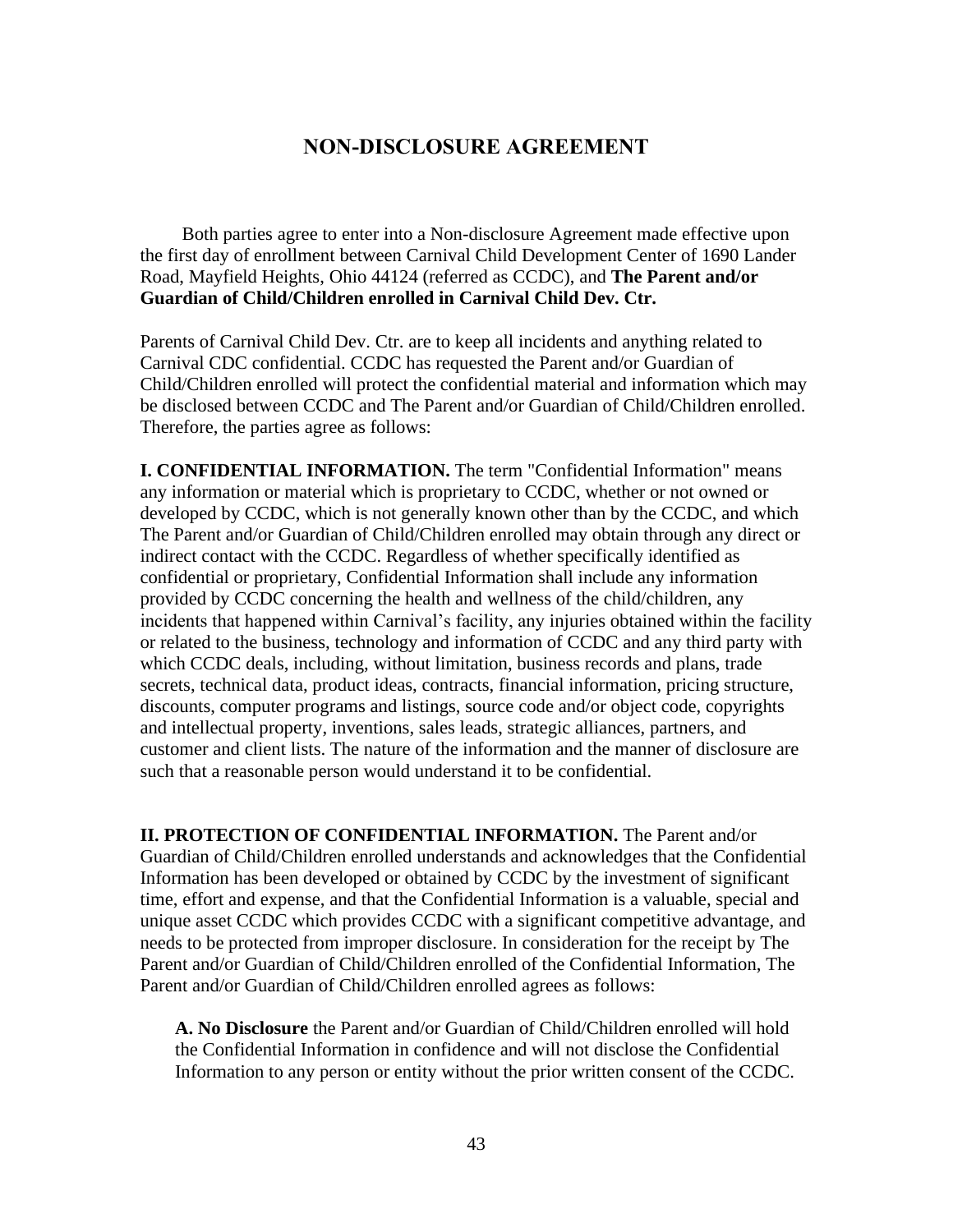**B. No Copying/Modifying.** The Parent and/or Guardian of Child/Children enrolled will not copy or modify any Confidential Information without the prior written consent of the CCDC.

**C. Unauthorized Use.** The Parent and/or Guardian of Child/Children enrolled shall promptly advise CCDC if The Parent and/or Guardian of Child/Children enrolled becomes aware of any possible unauthorized disclosure or use of the Confidential Information.

**D. Application to Employees.** The Parent and/or Guardian of Child/Children enrolled shall not disclose any Confidential Information to any employees of The Parent and/or Guardian of Child/Children enrolled, except those employees who are required to have the Confidential Information in order to perform their job duties in connection with the limited purposes of this Agreement. Each permitted employee to whom Confidential Information is disclosed shall sign a non-disclosure agreement substantially the same as this Agreement at the request of the CCDC.

**III. UNAUTHORIZED DISCLOSURE OF INFORMATION - INJUNCTION.** If it appears that The Parent and/or Guardian of Child/Children enrolled has disclosed (or has threatened to disclose) Confidential Information in violation of this Agreement, CCDC shall be entitled to an injunction to restrain The Parent and/or Guardian of Child/Children enrolled from disclosing the Confidential Information in whole or in part. CCDC shall not be prohibited by this provision from pursuing other remedies, including a claim for losses and damages.

**IV. NON-CIRCUMVENTION.** For a period of five (5) years after the end of the term of this Agreement, The Parent and/or Guardian of Child/Children enrolled will not attempt to do business with, or otherwise solicit any business contacts found or otherwise referred by CCDC to The Parent and/or Guardian of Child/Children enrolled for the purpose of circumventing, the result of which shall be to prevent CCDC from realizing or recognizing a profit, fees, or otherwise, without the specific written approval of CCDC. If such circumvention shall occur CCDC shall be entitled to any commissions due pursuant to this Agreement or relating to such transaction.

**V. RETURN OF CONFIDENTIAL INFORMATION.** Upon the written request of CCDC, The Parent and/or Guardian of Child/Children enrolled shall return to CCDC all written materials containing the Confidential Information. The Parent and/or Guardian of Child/Children enrolled shall also deliver to CCDC written statements signed by The Parent and/or Guardian of Child/Children enrolled certifying that all materials have been returned within five (5) days of receipt of the request.

**VI. RELATIONSHIP OF PARTIES.** Neither party has an obligation under this Agreement to purchase any service or item from the other party, or commercially offer any products using or incorporating the Confidential Information. This Agreement does not create any agency, partnership, or joint venture.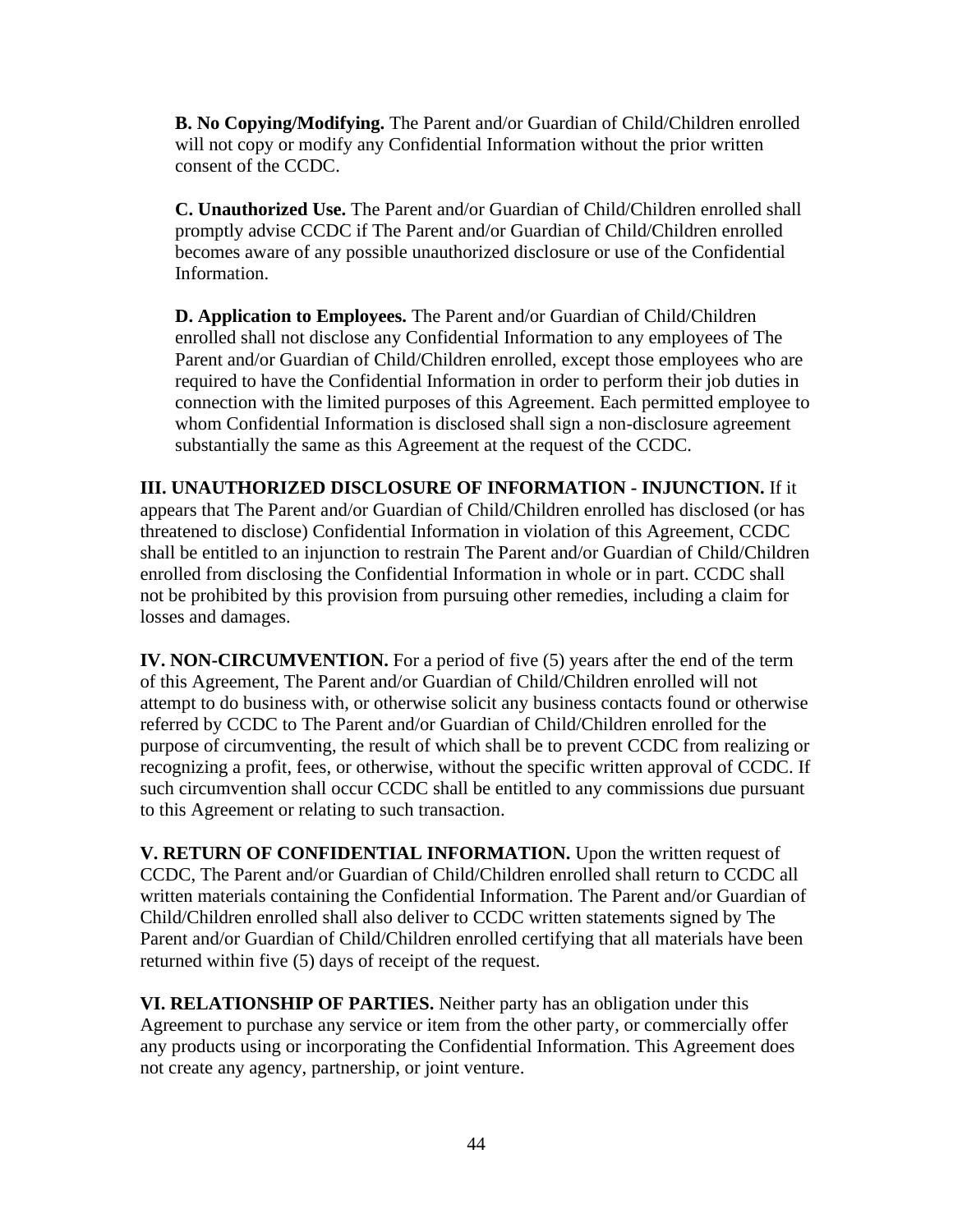**VII. NO WARRANTY.** The Parent and/or Guardian of Child/Children enrolled acknowledge and agrees that the Confidential Information is provided on an "AS IS" basis. CCDC MAKES NO WARRANTIES, EXPRESS OR IMPLIED, WITH RESPECT TO THE CONFIDENTIAL INFORMATION AND HEREBY EXPRESSLY DISCLAIMS ANY AND ALL IMPLIED WARRANTIES OF MERCHANTABILITY AND FITNESS FOR A PARTICULAR PURPOSE. IN NO EVENT SHALL CCDC BE LIABLE FOR ANY DIRECT, INDIRECT, SPECIAL, OR CONSEQUENTIAL DAMAGES IN CONNECTION WITH OR ARISING OUT OF THE PERFORMANCE OR USE OF ANY PORTION OF THE CONFIDENTIAL INFORMATION. CCDC does not represent or warrant that any product or business plans disclosed to The Parent and/or Guardian of Child/Children enrolled will be marketed or carried out as disclosed, or at all. Any actions taken by The Parent and/or Guardian of Child/Children enrolled in response to the disclosure of the Confidential Information shall be solely at the risk of The Parent and/or Guardian of Child/Children enrolled.

**VIII. LIMITED LICENSE TO USE.** The Parent and/or Guardian of Child/Children enrolled shall not acquire any intellectual property rights under this Agreement except the limited right to use as set forth above. The Parent and/or Guardian of Child/Children enrolled acknowledges that, as between CCDC and The Parent and/or Guardian of Child/Children enrolled, the Confidential Information and all related copyrights and other intellectual property rights, are (and at all times will be) the property of CCDC, even if suggestions, comments, and/or ideas made by The Parent and/or Guardian of Child/Children enrolled are incorporated into the Confidential Information or related materials during the period of this Agreement.

**IX. INDEMNITY.** Each party agrees to defend, indemnify, and hold harmless the other party and its officers, directors, agents, affiliates, distributors, representatives, and employees from any and all third-party claims, demands, liabilities, costs and expenses, including reasonable attorney's fees, costs and expenses resulting from the indemnifying party's material breach of any duty, representation, or warranty under this Agreement.

**X. ATTORNEY'S FEES.** In any legal action between the parties concerning this Agreement, the prevailing party shall be entitled to recover reasonable attorney's fees and costs.

**XI. TERM.** The obligations of this Agreement shall survive 4 years after enrollment from the Effective Date or until CCDC sends The Parent and/or Guardian of Child/Children enrolled written notice releasing The Parent and/or Guardian of Child/Children enrolled from this Agreement. After that, The Parent and/or Guardian of Child/Children enrolled must continue to protect the Confidential Information that was received during the term of this Agreement from unauthorized use or disclosure for an indefinite period of time.

**XII. GENERAL PROVISIONS.** This Agreement sets forth the entire understanding of the parties regarding confidentiality. Any amendments must be in writing and signed by both parties. This Agreement shall be construed under the laws of the State of Ohio. This